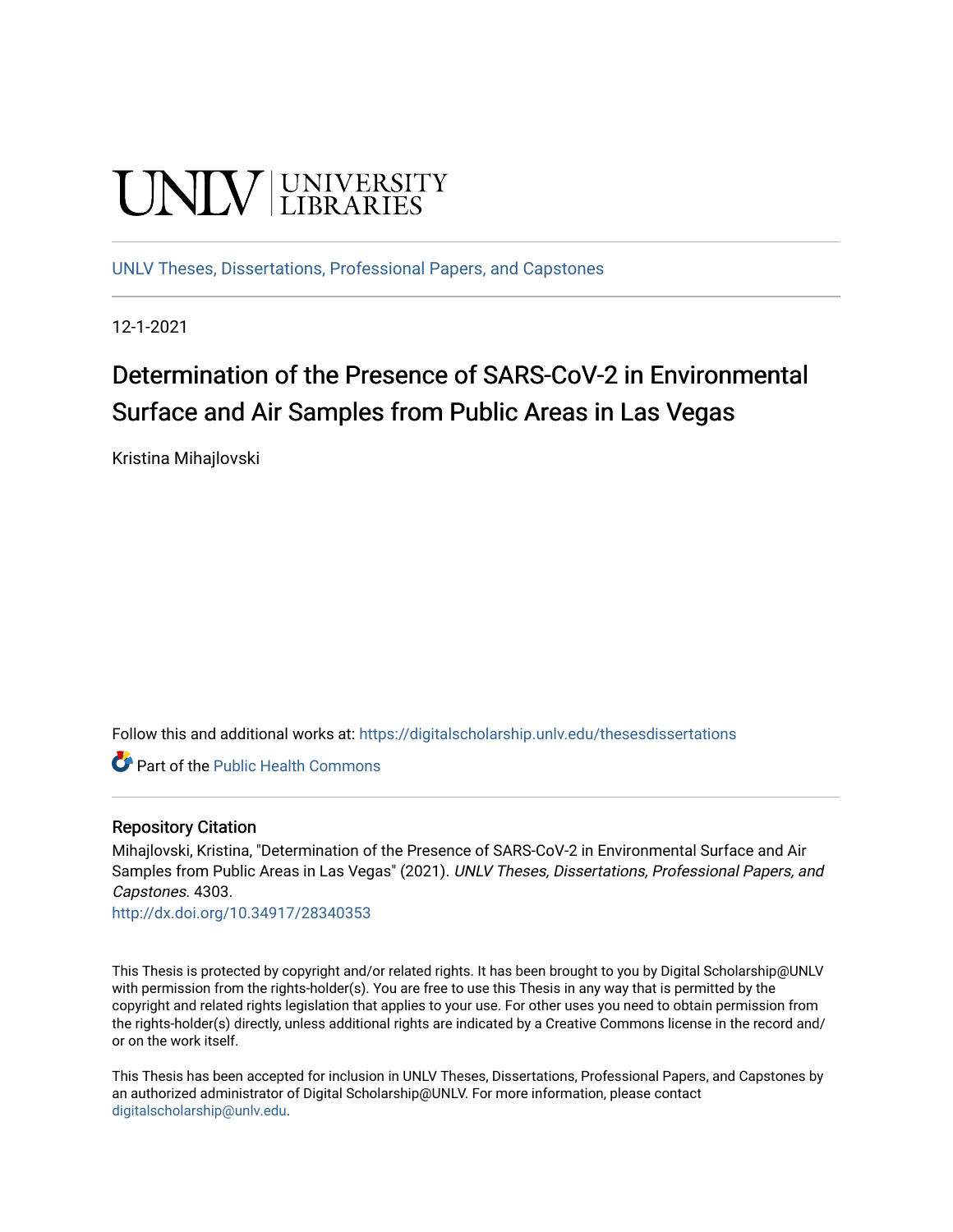#### DETERMINATION OF THE PRESENCE OF SARS-COV-2 IN ENVIRONMENTAL

#### SURFACE AND AIR SAMPLES FROM PUBLIC AREAS IN LAS VEGAS

By

Kristina Mihajlovski

Doctor of Medicine Faculty of Medicine, University of Belgrade, Serbia 2015

> A thesis submitted in partial fulfillment of the requirements for the

> > Master of Public Health

Department of Environmental and Occupational Health School of Public Health The Graduate College

> University of Nevada, Las Vegas December 2021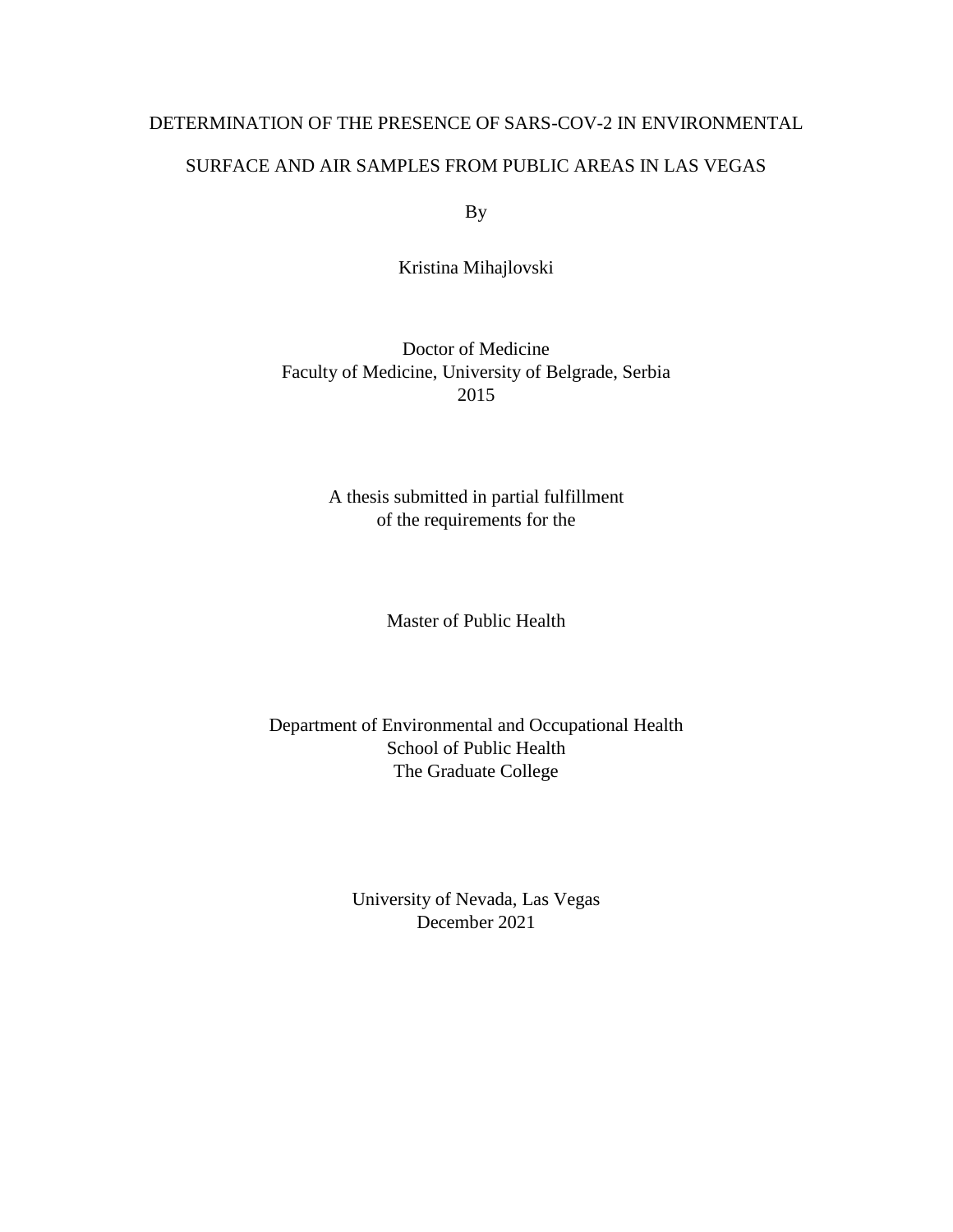

The Graduate College The University of Nevada, Las Vegas

November 15, 2021

This thesis prepared by

Kristina Mihajlovski

entitled

Determination of the Presence of SARS-CoV-2 in Environmental Surface and Air Samples from Public Areas in Las Vegas

is approved in partial fulfillment of the requirements for the degree of

Master of Public Health Department of Environmental and Occupational Health

Patricia Cruz, Ph.D. *Examination Committee Member*

Brian Labus, Ph.D. *Examination Committee Member*

Barbara St. Pierre Schneider, Ph.D. *Graduate College Faculty Representative*

Mark P. Buttner, Ph.D. *Kathryn Hausbeck Korgan, Ph.D. Examination Committee Chair Vice Provost for Graduate Education & Dean of the Graduate College*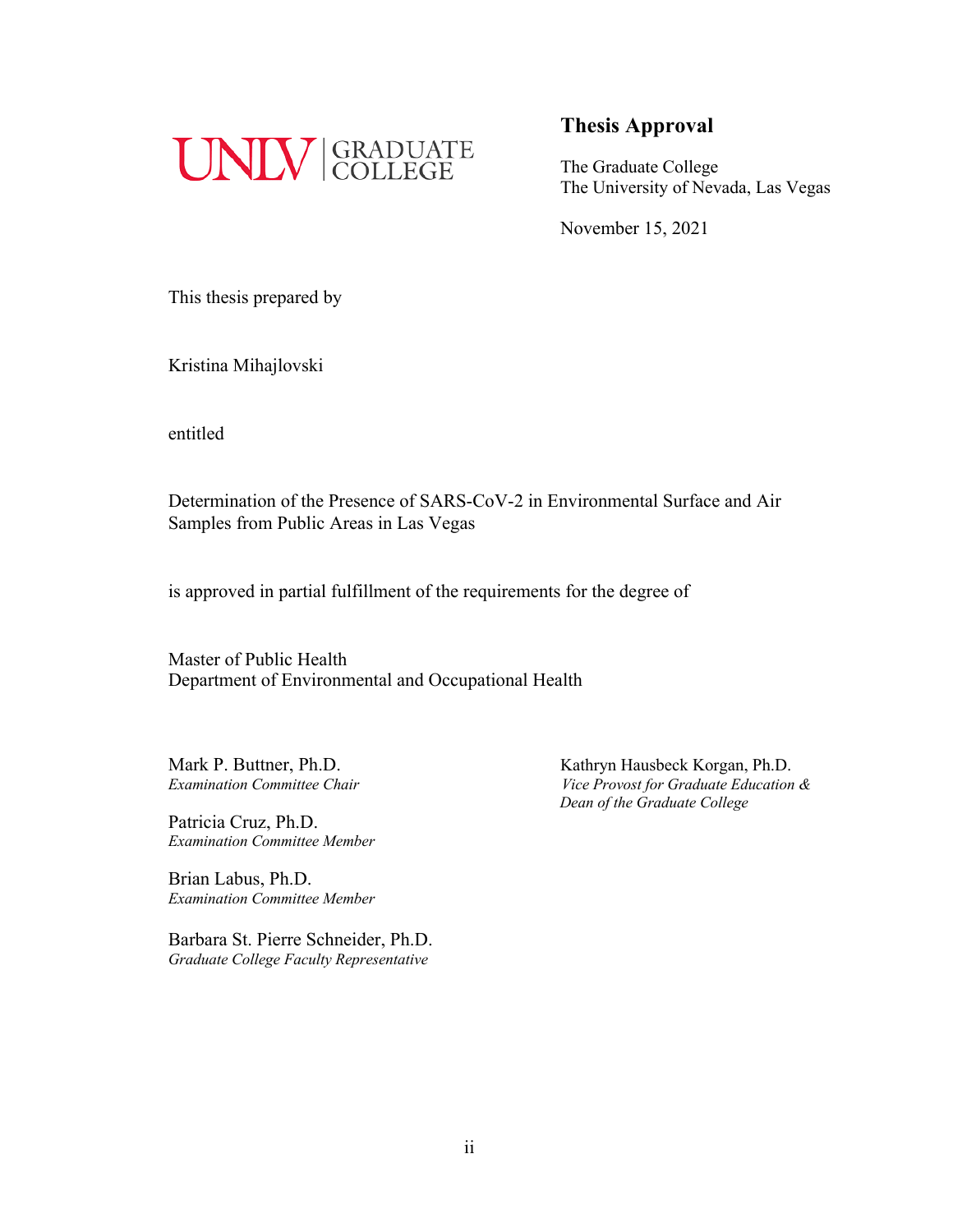#### **ABSTRACT**

#### **DETERMINATION OF THE PRESENCE OF SARS-COV-2 IN ENVIRONMENTAL SURFACE AND AIR SAMPLES FROM PUBLIC AREAS IN LAS VEGAS**

By

Kristina Mihajlovski

Mark Buttner, Ph.D., Committee Chair Professor, Department of Environmental and Occupational Health School of Public Health University of Nevada, Las Vegas

Contaminated surfaces and airborne spread are found to be among the main ways of coronavirus disease 2019 (COVID-19) transmission. Studies conducted in the hospital setting have shown that SARS-CoV-2 is found on frequently touched surfaces, personal protective equipment, and in air samples of patient isolation rooms. However, few environmental sampling studies have been done in public areas. Taking in consideration that COVID-19 cases may be symptomatic, presymptomatic, and asymptomatic, environmental monitoring may be essential for prompt detection of the virus. The objective of this study was to determine whether SARS-CoV-2 can be detected on environmental surfaces and from air samples in public areas in Las Vegas. In total, 300 surface samples were collected from high-touch surfaces from public areas and a public health facility (PHF) in Las Vegas. In addition, 18 air samples were collected from public areas, a PHF, and COVID-19 testing and vaccination sites. Environmental samples were analyzed with reverse-transcriptase polymerase chain reaction (RT-PCR) using SARS-CoV-2 specific primers and probes. Results showed that 58 out of 300 (19.3%) surface environmental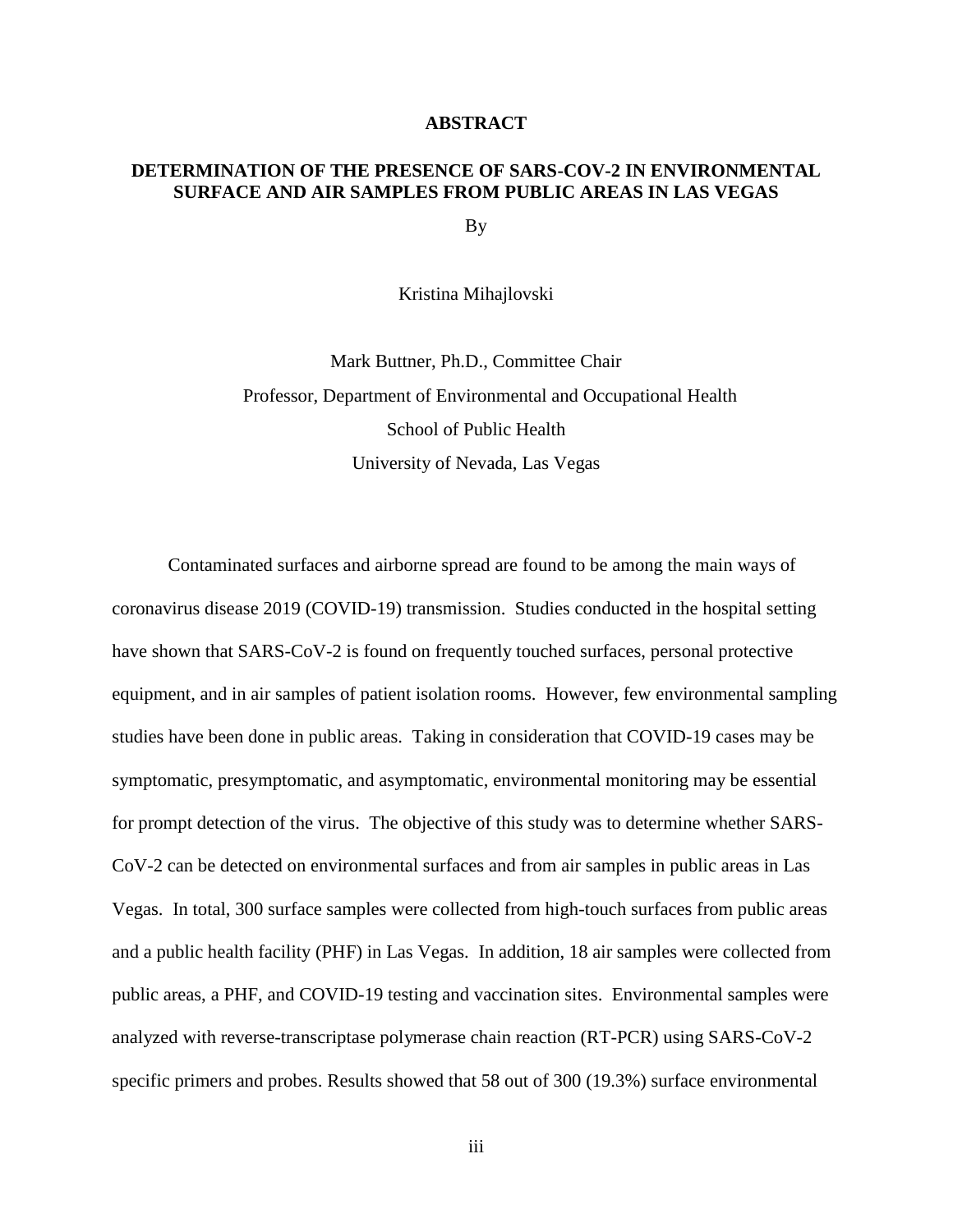samples tested positive for SARS-CoV-2, 45 at the PHF and 13 in public areas. Concentrations ranged from  $10^2$  to  $10^6$  viral particles per sample. Materials that tested positive were plastic, stainless steel, rubber, metal, vinyl, ceramic, artificial leather, glass, wood, and paper. No air sample tested positive. Moreover, results showed that the N gene assay had greater sensitivity to detect SARS-CoV-2 compared to the S and ORF gene assays. Besides frequently touched surfaces, SARS-CoV-2 was detected from floors, shoes, mop water, surfaces in contact with the floor, and floor areas around toilets. Restroom surfaces were frequent SARS-CoV-2 contamination locations. These results indicate surfaces and areas where SARS-CoV-2 may be detected, and the extent and distribution of environmental contamination. Future research should focus on determining the infectivity of the virus in the environment and its potential to cause infection.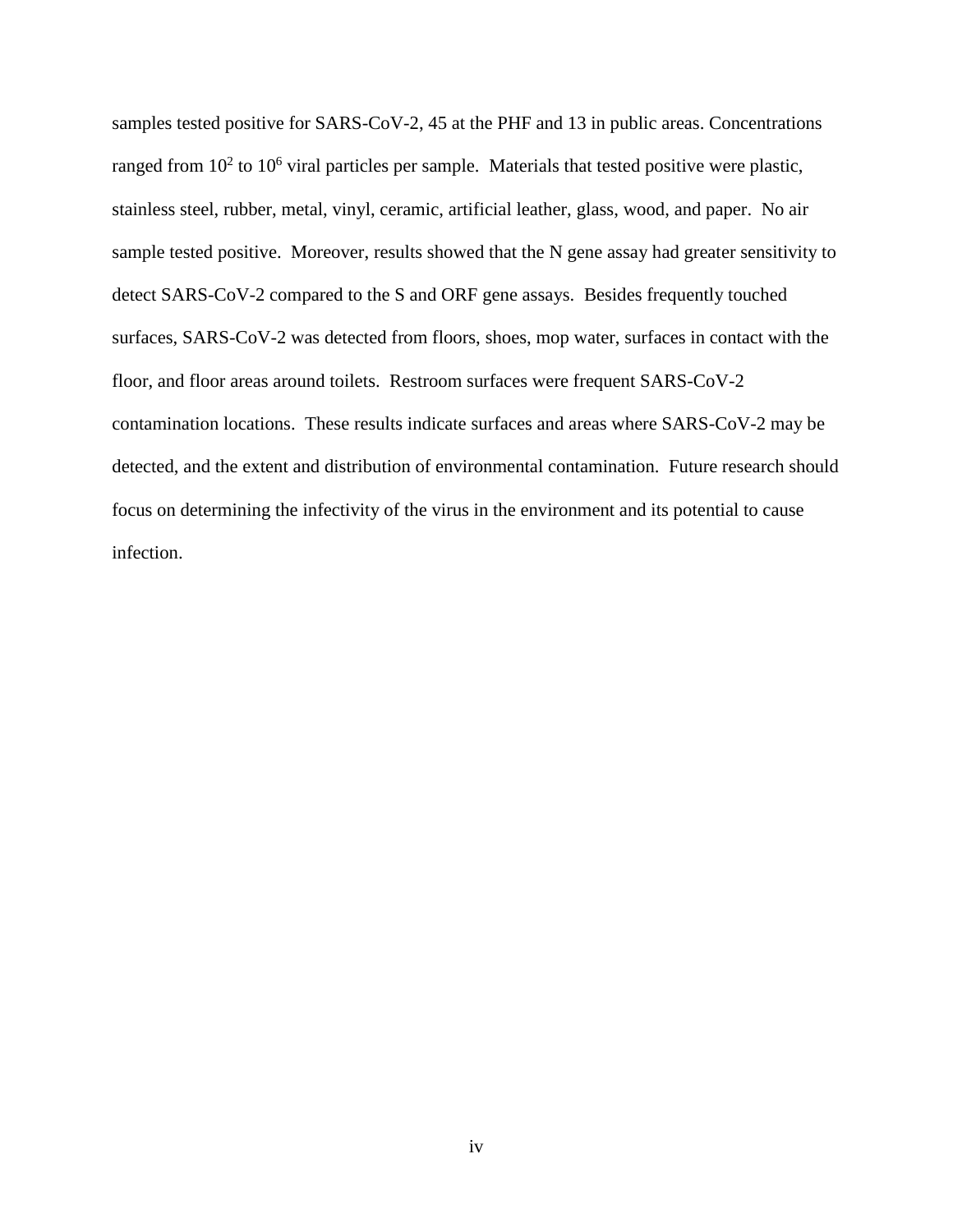#### **ACKNOWLEDGEMENTS**

I would like to thank to all the amazing people who helped me along my Master's in Public Health journey. Without all these wonderful individuals this research would have never been possible. First and foremost, I would like to thank to my committee chair Dr. Mark Buttner for always being there for me, ever since September 2018. Thank you for all your unreserved help, support, motivation, and understanding. Thank you for changing my life, and for helping me become a member of a such a warm and welcoming UNLV family. I cannot thank you enough for being the most amazing life mentor and for believing in me. It is an exceptional honor being your student, and having you as my committee chair. Thank you for always being prompt with all the research logistics, and for providing me the opportunity to conduct a thesis project that I was truly passionate about.

I want to specially thank to Dr. Patricia Cruz for all her help, constructive feedback, ideas, guidance at the laboratory, and all the logistic and technical support. Dr. Cruz was one of the key contributors in this research, and her suggestions and knowledge were crucial for my thesis and MPH completion. Thank you for teaching me how to implement my public health knowledge and passion into practical work.

I would like to specially acknowledge Dr. Brian Labus without whom this research would have never been possible. Thank you for providing us the point of contact for the public health facility, and for helping us with the environmental sampling logistics. Thank you for sharing your epidemiological knowledge with us, and for all the great ideas and feedback. Thank you for being there for me during the hardest times of pandemic, and for always finding a way to make things happen. Thank you for believing in me, and for giving me the amazing opportunity to help Las Vegas community working as a UNLV COVID-19 Contact Tracing Team manager.

v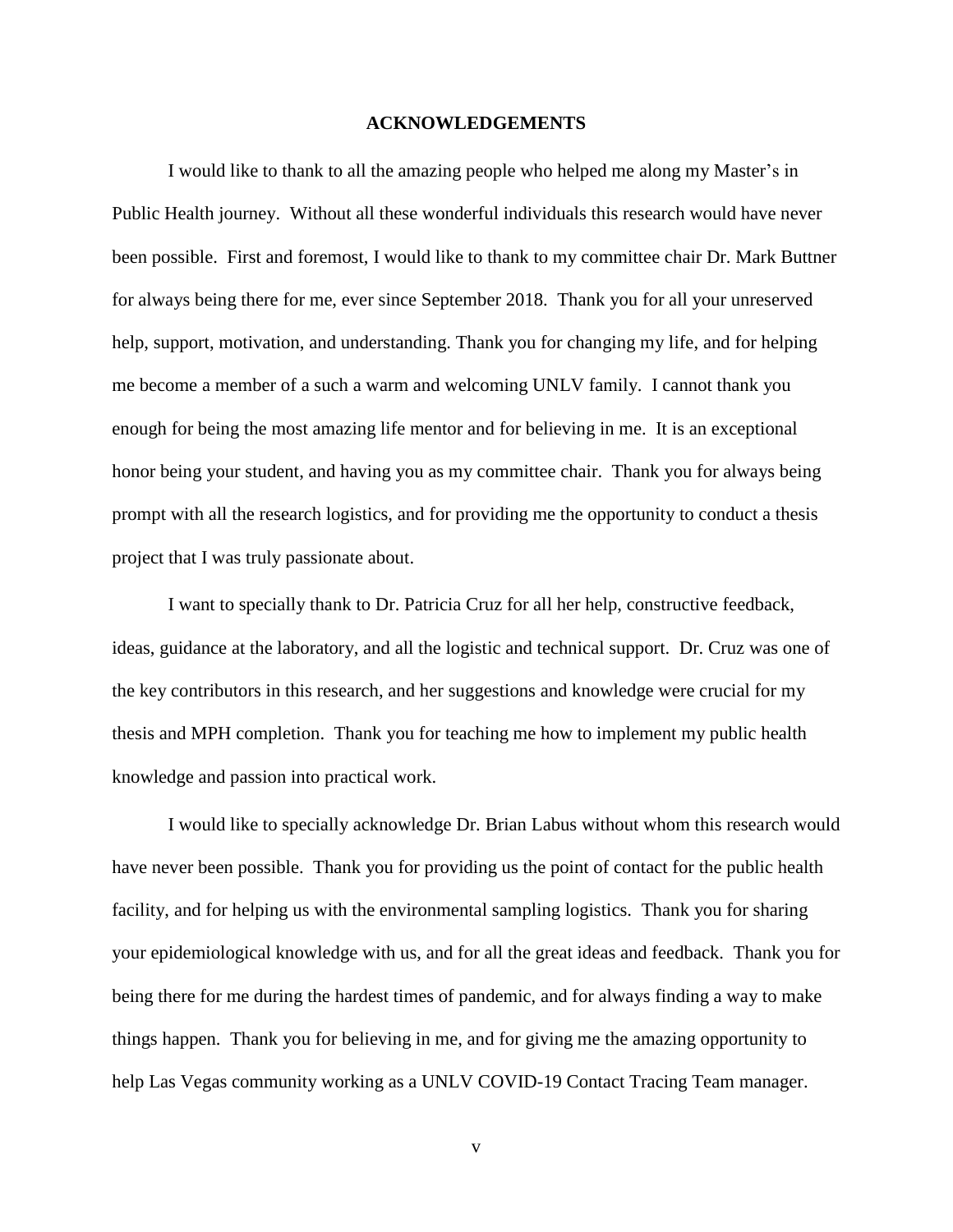I would like to acknowledge Dr. Barbara St. Pierre Schneider for all her support and constructive feedback during this research process. Moreover, I would like to thank you for all your help during my MPH studies. Thank you for all the suggestions, edits, ideas, and feedback. I learned so much from you, and it is a true honor having you on my committee.

I also wish to thank to the amazing Elizabeth Detrick for being such a great laboratory manager and a kind friend. Thank you for helping me with the research logistics, and for conducting all the RNA extractions. Moreover, I would specially like to thank to my dear friend and MPH student Daidre Gamboa for helping me with the sample collection process. I would also like to acknowledge Misty Robinson, Laura Valentino, and Merylyn Yegon who recognized the significance of this study, and who wholeheartedly helped me conduct my research. From the bottom of my heart, I would like to thank to the UNLV and School of Public Health for giving me the opportunity to study at such an amazing university, and learn from the best professors. I would like to thank to all the professors and departments who awarded me Graduate Assistantships and student worker jobs for these past three years. Being an international student, without your help I would never be able to complete my MPH program. Moreover, I would like to thank to the Office of International Students and Scholars and Graduate College for helping me complete my MPH during these unprecedented times. I would specially like to thank to my amazing UNLV Contact Tracing Team that was my source of motivation.

Lastly, I would like to thank to my family, friends and my boyfriend Stefan who were there for me during good and bad times. Thank you for all the love, inspiration, support and encouragement. I want to specially thank to my Mom and Dad who live in Serbia, and who are my biggest support. Thank you both for everything you thought me, and for patiently waiting

vi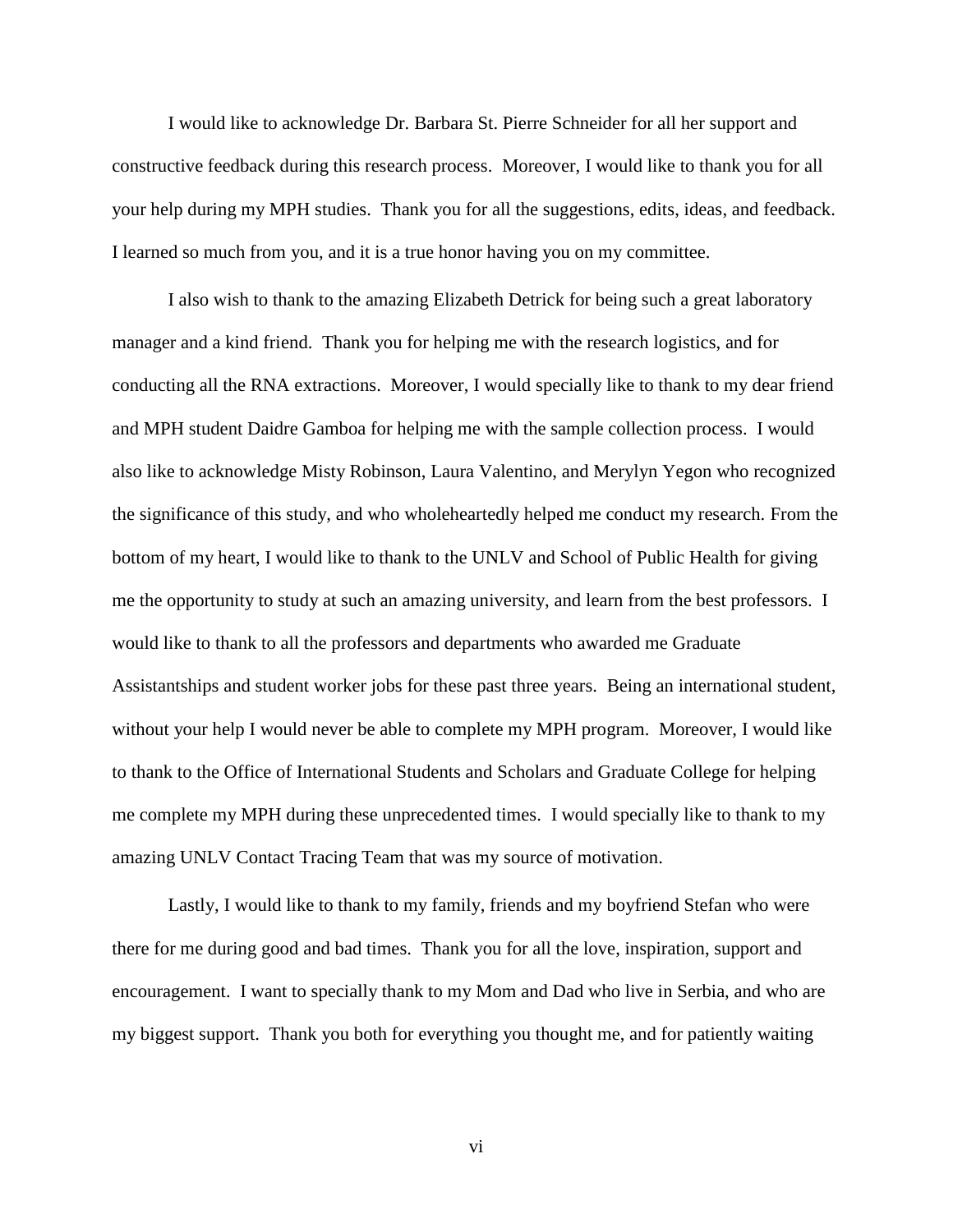our reunion for more than 2 years. Thank you for all your unconditional love, and for always being there for me (despite the time difference). Thank you all!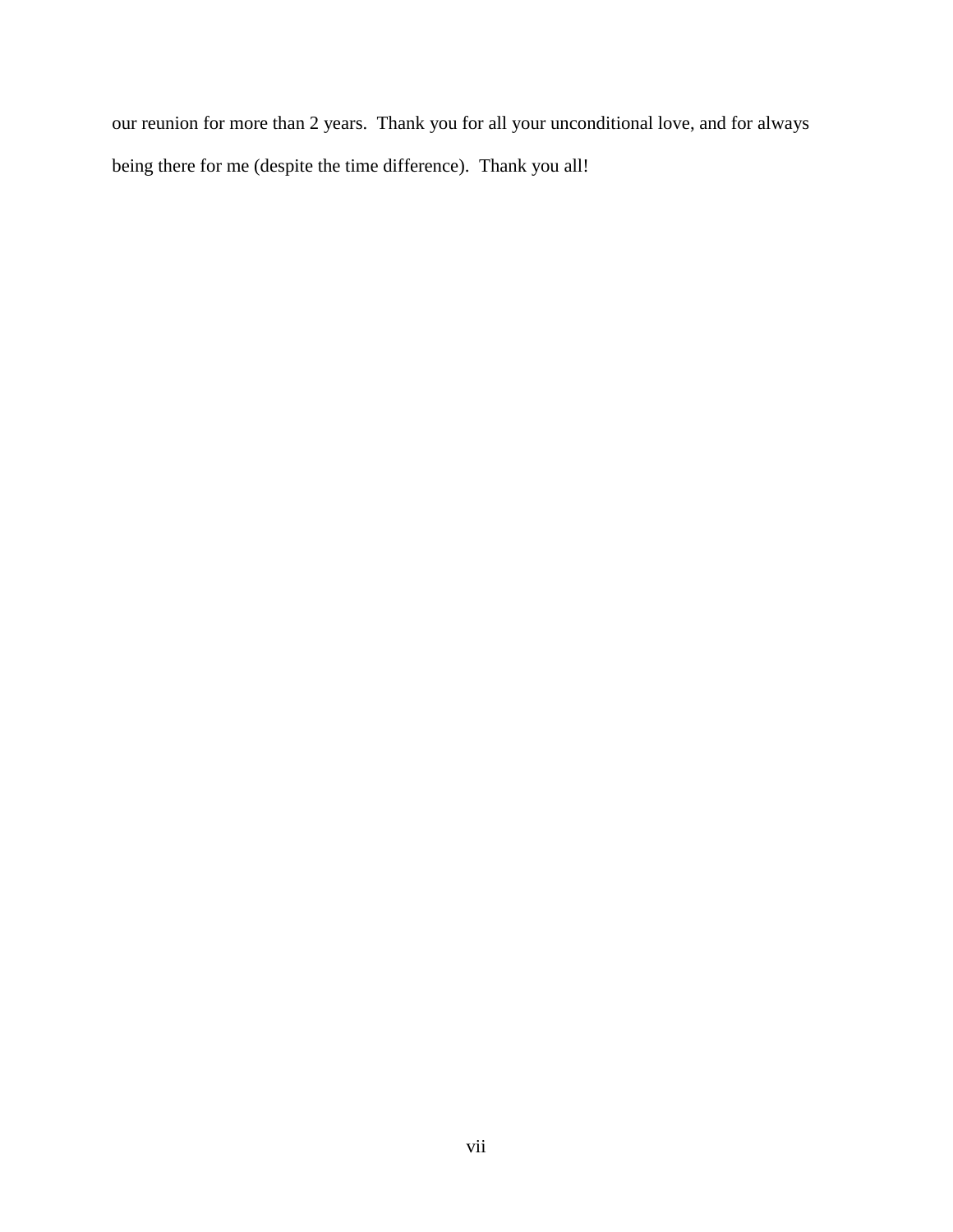# **TABLE OF CONTENTS**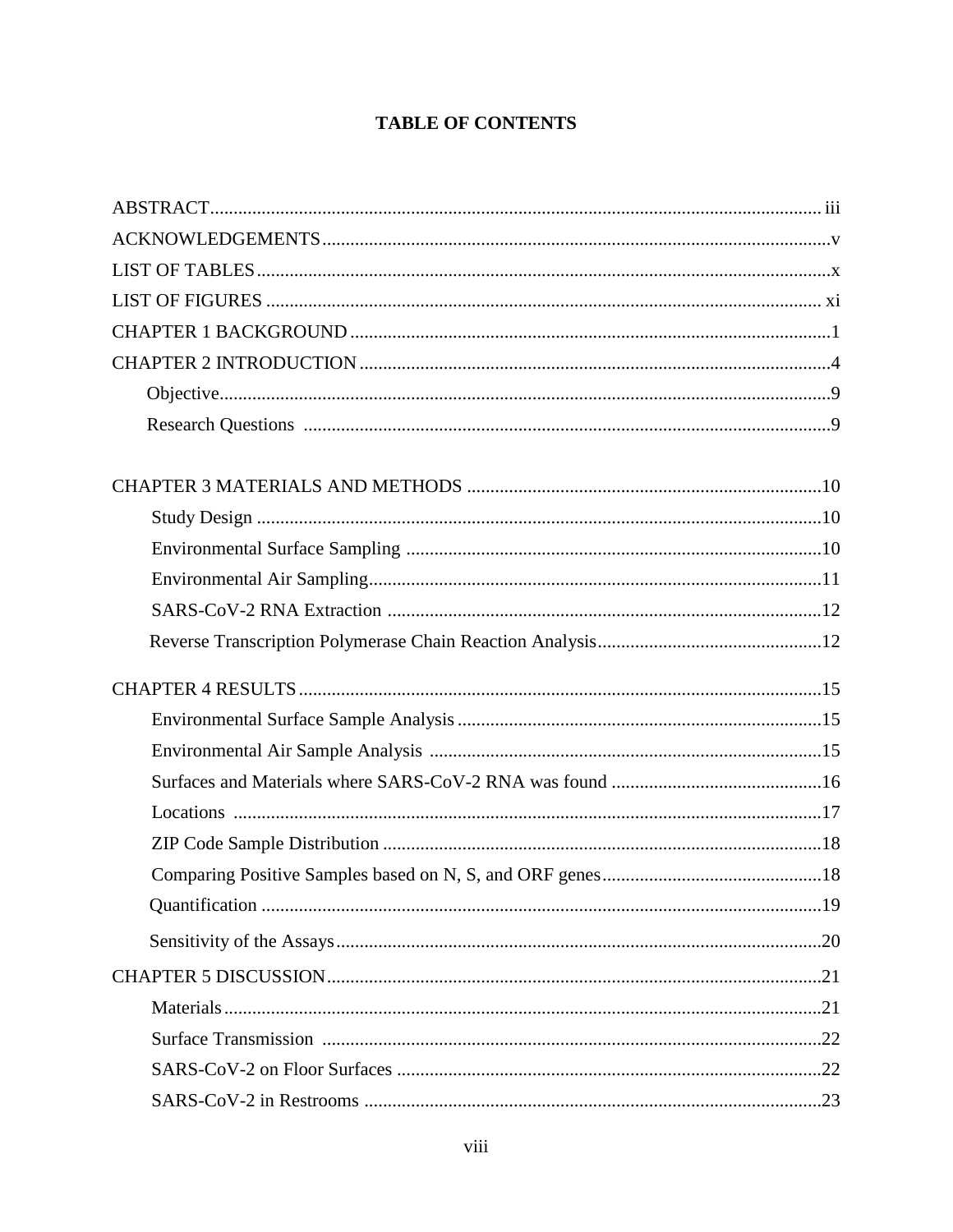| APPENDIX B. Flow diagram illustrating MD8 Air sampling and analysis protocol 44 |  |
|---------------------------------------------------------------------------------|--|
| APPENDIX C. RNA Extraction Protocol for Environmental Sampling of SARS-CoV-2 45 |  |
|                                                                                 |  |
|                                                                                 |  |
|                                                                                 |  |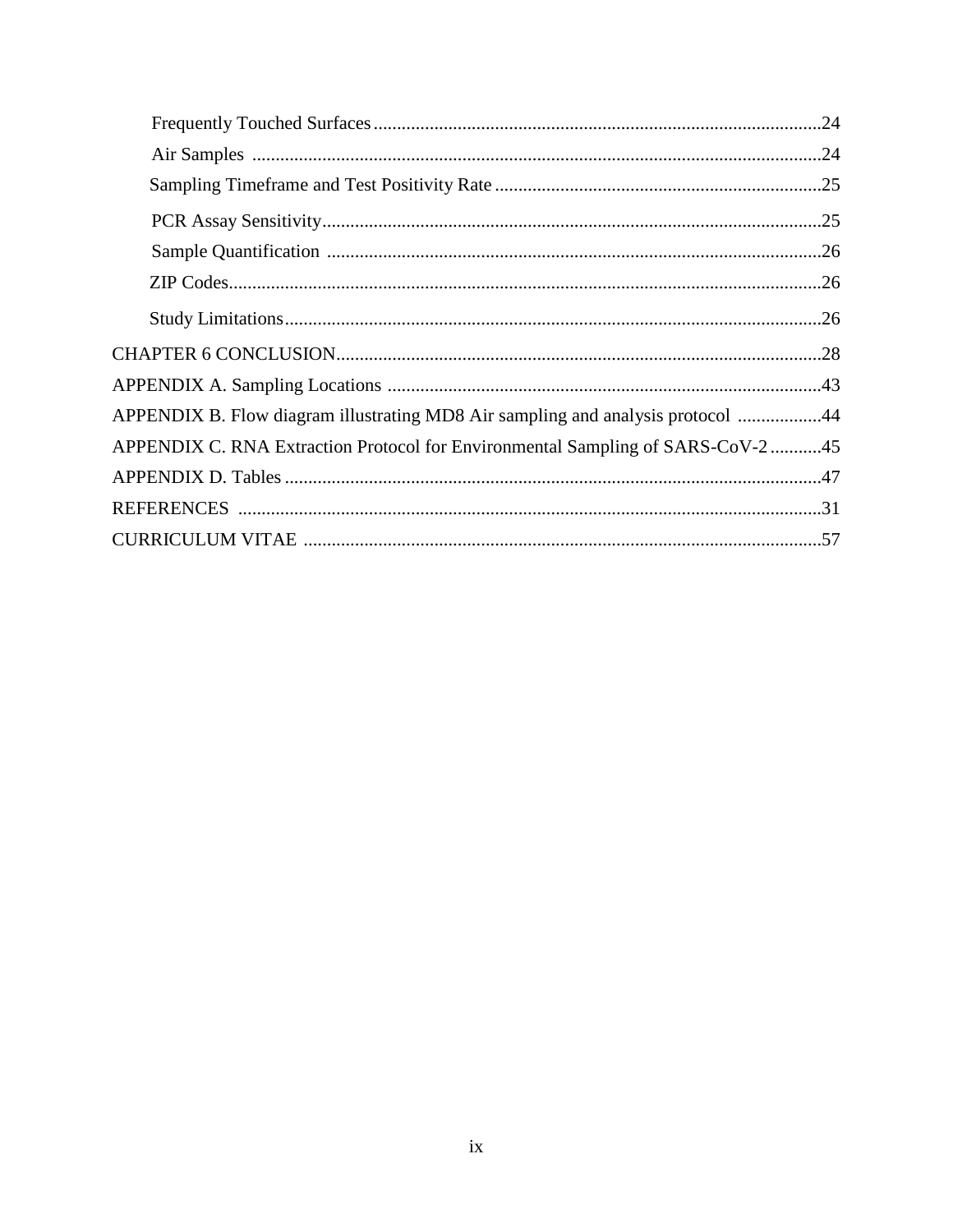# **LIST OF TABLES**

| Table 4 SARS-CoV-2 RNA copies per reaction and per sample in +/+ samples55 |  |
|----------------------------------------------------------------------------|--|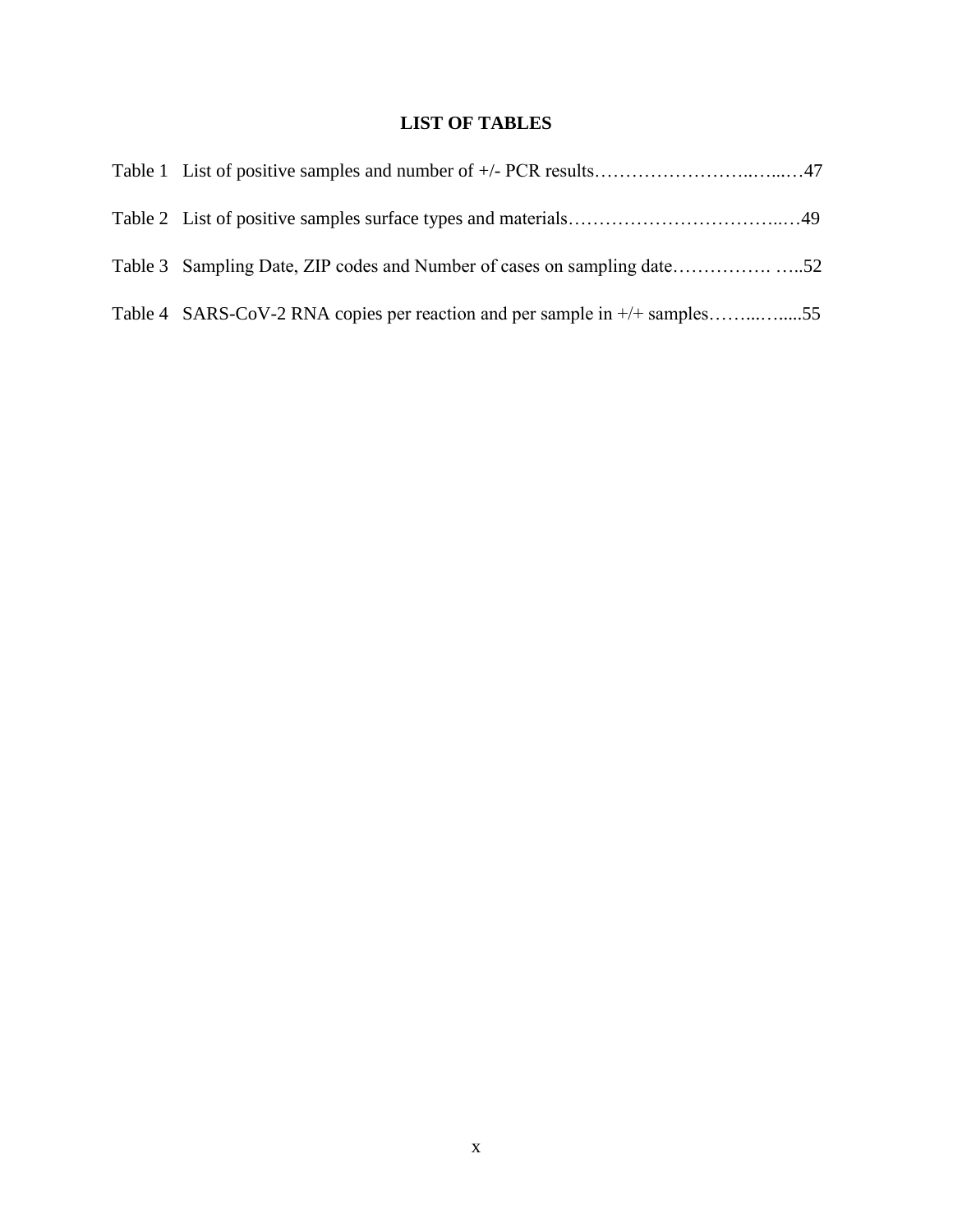# **LIST OF FIGURES**

| Figure 2 Standard curve plot with Y intercept, R2, and slope values for serial dilutions of |
|---------------------------------------------------------------------------------------------|
|                                                                                             |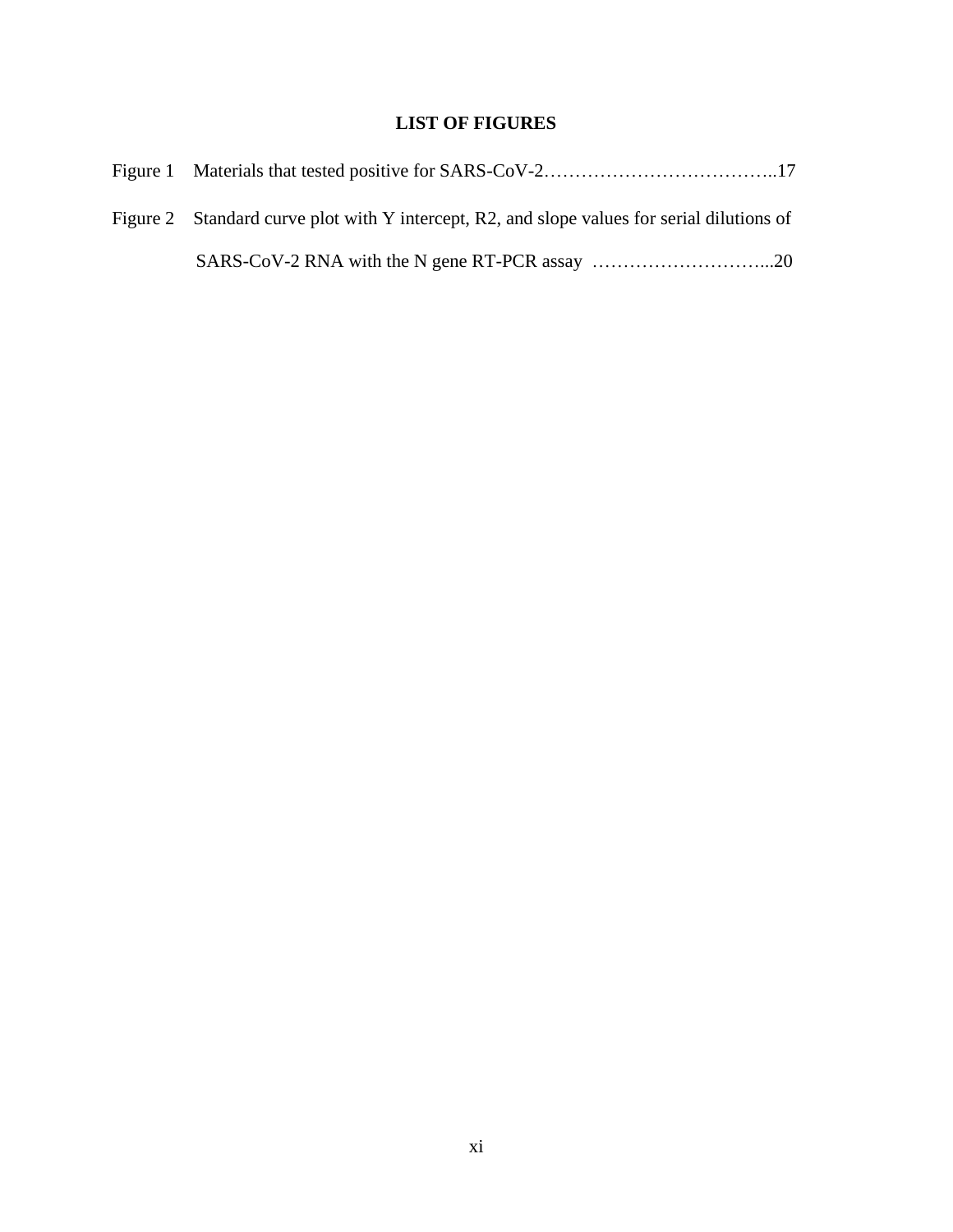#### **CHAPTER 1**

#### **BACKGROUND**

Severe acute respiratory syndrome coronavirus 2 (SARS-CoV-2) is an enveloped singlestranded ribonucleic acid (RNA) virus that emerged in 2019. Coronaviruses are the largest RNA viruses, and belong to the realm Riboviria, order Nidovirales, suborder Cornidovirineae, family Coronaviridae, and subfamily Orthocoronavirinae (Cavanagh, 1997). Moreover, coronaviruses are divided into Alphacoronavirus, Betacoronavirus, Gammacoronavirus, and Deltacoronavirus genera, and infect mammals and birds (Kirtipal et al., 2020). SARS-CoV-2 is a human coronavirus (HCoV) that belongs to the Betacoronavirus genera (Pal et al., 2020). Coronaviruses predominantly cause respiratory infections, as well as gastrointestinal and neurological diseases (Arbour et al., 2000).

Coronaviruses are named after the Latin word "corona" which means "crown", due to a crown-like appearance of viral spike proteins observed under an electronic microscope. The first coronavirus was discovered in 1937, when it was isolated from chicken embryos (Ludwig  $\&$ Zarbog, 2020). The first HCoVs were detected in the 1960s, and were named HCoV-229E and HCoV-OC43 (Hamre & Procknow, 1966). In 2002, Severe Acute Respiratory Syndrome Coronavirus (SARS-CoV) emerged, and in 2004 and 2005 HCoV-NL63 and HCoV-HKU1 were discovered, respectively. HCoV-229E, HCoV-OC43, HCoV-NL63, and HCoV-HKU1 are called endemic HCoVs, and are found to cause one third of all common cold infections in humans (Ludwig & Zarbog, 2020; Masters, 2006). In 2012, the Middle East Respiratory Syndrome Coronavirus (MERS-CoV) was discovered. SARS-CoV-2, the most recent HCoV that emerged in 2019, has led to the COVID-19 pandemic (Kirtipal et al., 2020).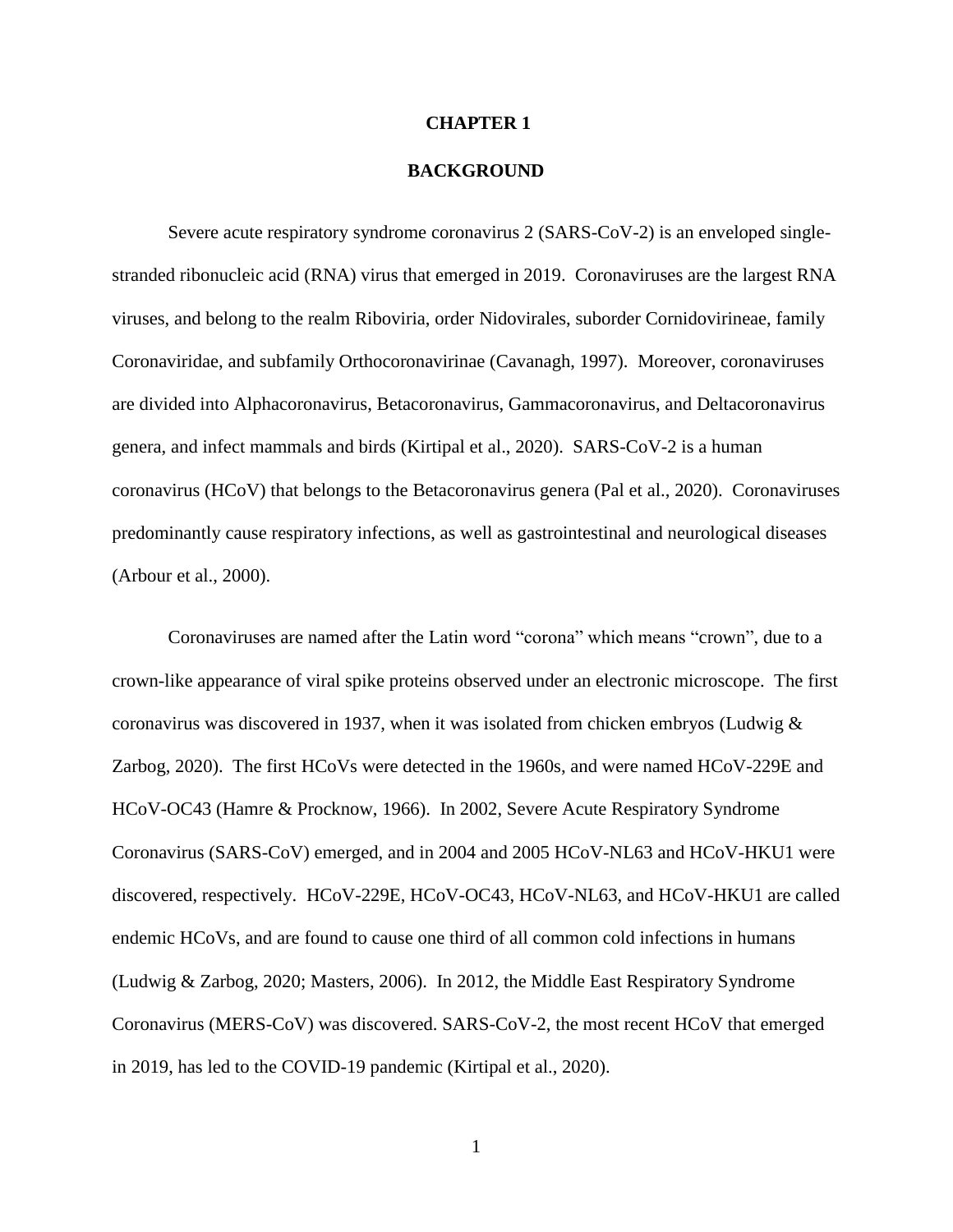SARS-CoV-2 shares 96% of its genome with bat coronaviruses, and 75% with the SARS-CoV genome (Perlman, 2020). Moreover, coronaviruses are characterized by a high genomic recombination rate, due to errors in their genetic material duplication system. This characteristic contributes to the virus spillover from one species to another, resulting in transmission from animals to humans (Duffy et al., 2008).

According to Li et al. (2005), bats are found to be the primary hosts for SARS-like coronaviruses. In addition, the infection transmission to humans potentially happened via intermediate hosts. Based on the study of Malaiyan et al. (2021), potential hosts of SARS-CoV-2 may be *Rhinolophus affinis* (bat) and *Manis javanica* (Malayan pangolin).

Lauring & Malani (2021) report that, as SARS-CoV-2 spreads, its genetic material undergoes high rates of mutations, which contributes to the development of new variants of the virus. The Centers for Disease Control and Prevention (CDC) classifies SARS-CoV-2 variants as Variants Being Monitored, Variants of Concern, Variants of Interest or Variants of High Consequence, based on how easily the virus can spread from person to person, severity of symptoms, and treatment options (CDC, 2021a).

SARS-CoV-2 has four structural proteins: the spike (S) protein, membrane (M) protein, envelope (E), and nucleocapsid (N) protein (Wu et al., 2020a). The S, M, and E proteins form the viral coat, whereas the N protein helps packaging of RNA and genome protection. The S protein is a glycoprotein of the viral envelope that helps viral attachment and entry into host cells (Malaiyan et al., 2021). In addition, the N gene is highly conserved (Naqvi et al., 2020). Moreover, the SARS-CoV-2 genome contains ten open reading frames (ORF) genes which code for non-structural proteins that are not essential for RNA replication. All these gene targets are currently used to detect SARS-CoV-2 in clinical and environmental samples. As new SARS-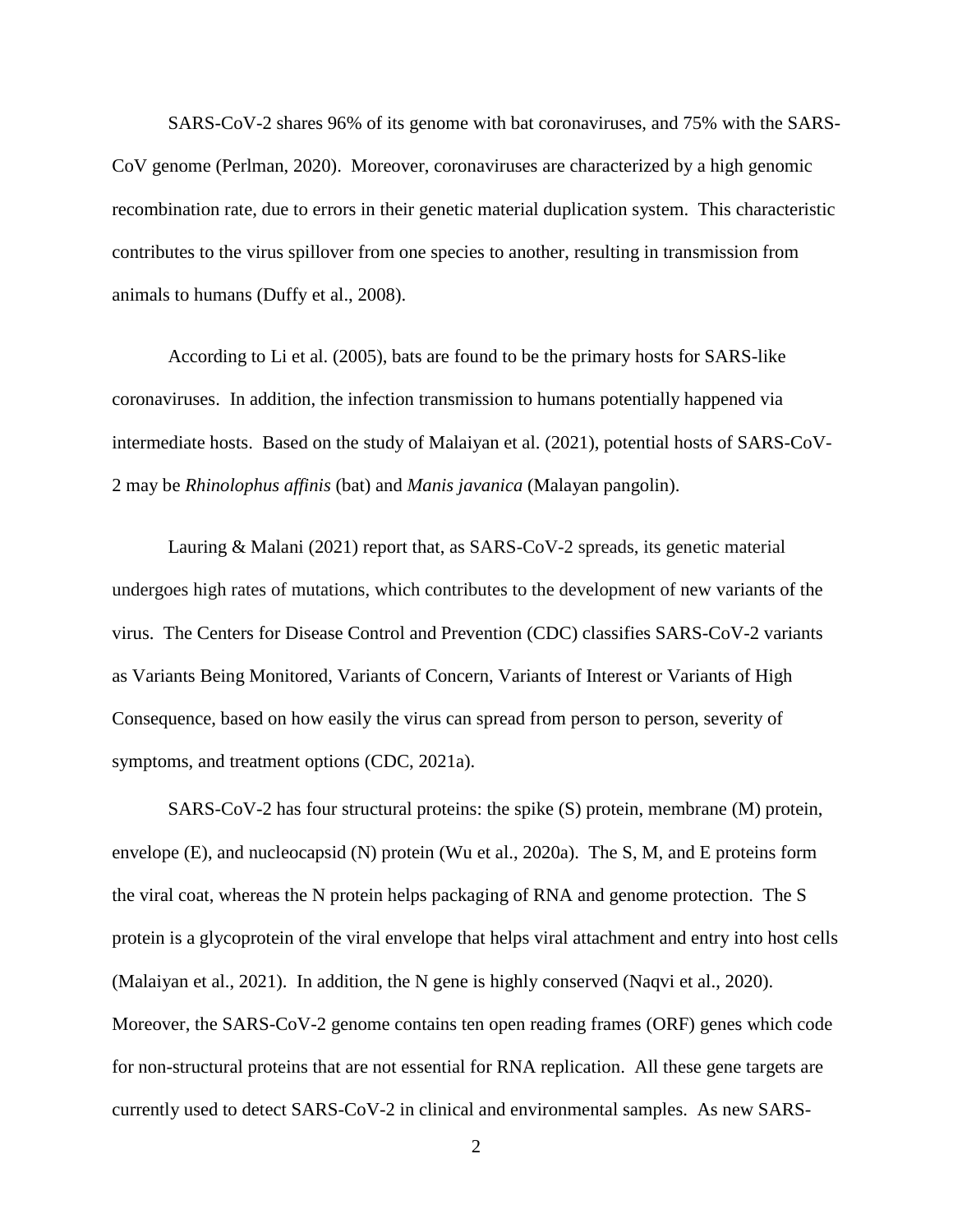CoV-2 variants continue to emerge, it is important to determine which gene targets are the most sensitive in prompt detection of the virus.

A study conducted by Peeri et al. (2020), showed that COVID-19 has lower morbidity and mortality, but higher infectivity rates compared to SARS and MERS. However, per CDC data, after heart disease and cancer, COVID-19 was the third leading cause of death in the U.S. in 2020 (CDC, 2021b). Therefore, it is essential to understand all the routes of COVID-19 transmission and the significance of SARS-CoV-2 environmental contamination in public areas.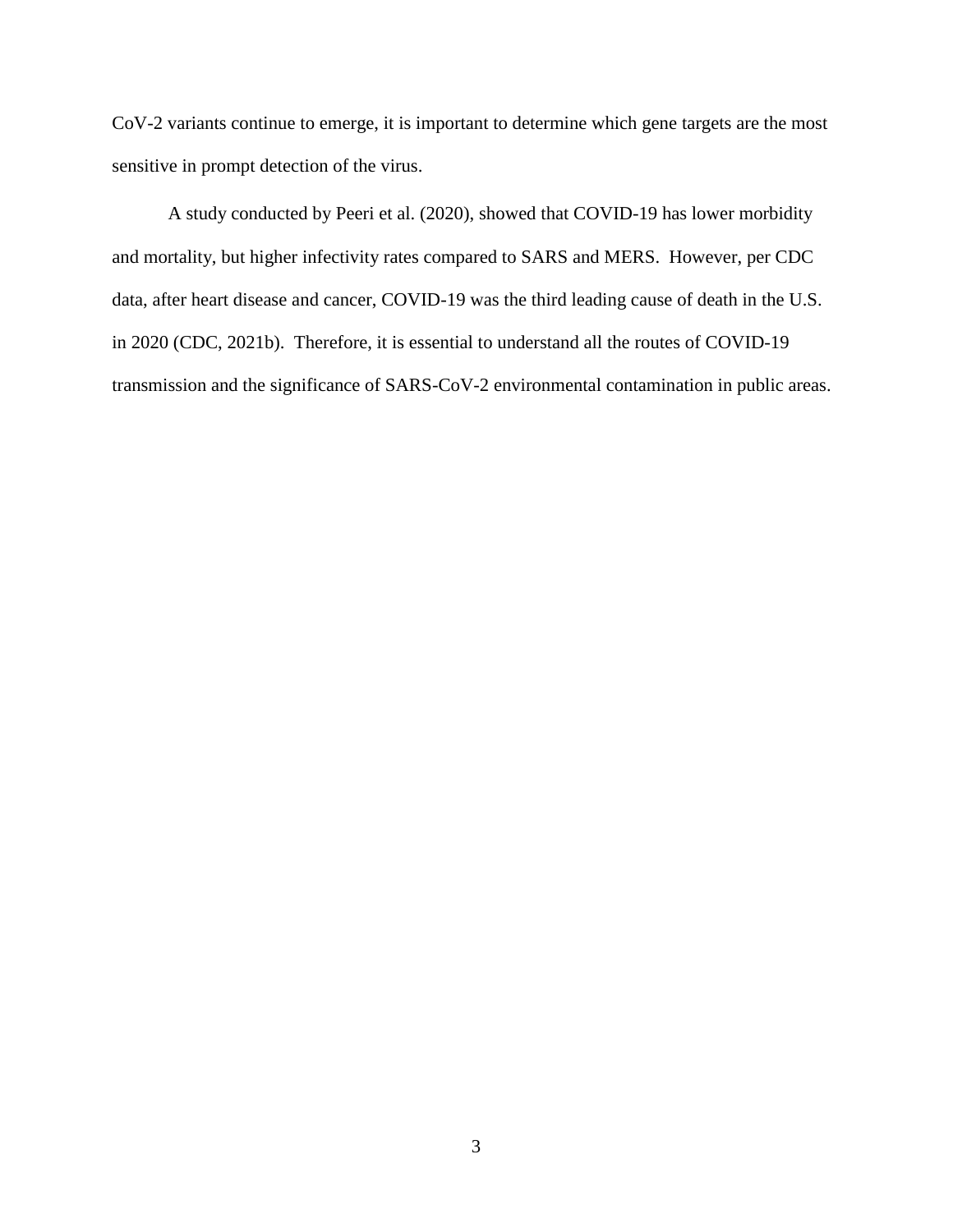#### **CHAPTER 2**

#### **INTRODUCTION**

In December 2019, the world faced an outbreak of a new emerging pathogen called SARS-CoV-2. This new virus was detected in the city of Wuhan, China, and was found to cause coronavirus disease 2019 (COVID-19) (CDC, 2020a). In January 2020, the World Health Organization (WHO) characterized this outbreak as a public health emergency of international concern, resulting in the WHO's highest level of alarm (WHO, 2021). On March 11<sup>th</sup> 2020, the WHO declared COVID-19 as a pandemic (WHO, 2020).

The most common symptoms of COVID-19 are fever, cough, shortness of breath, muscle aches, fatigue, sore throat, headache, new loss of smell and taste, congestion, nausea, diarrhea, and vomiting (CDC, 2021c). COVID-19 symptoms may progress to severe pneumonia, respiratory failure, and death (Wu et al., 2020b). However, COVID-19 may also result in an asymptomatic and presymptomatic infection (CDC, 2021d)**.** Therefore, people with COVID-19 may be infectious and spread the virus without having any symptoms. This fact is potentially contributing to the increased spread of COVID-19, as asymptomatic and presymptomatic carriers may not be detected.

Since SARS-CoV-2 emerged, scientists have been trying to understand the method of transmission. Based on the CDC data, COVID-19 is transmitted from person to person via respiratory droplets, through airborne spread, from contact with animals, and contact with contaminated surfaces (CDC, 2021e). Furthermore, if a person touches their mouth, nose or eyes after touching a surface contaminated with SARS-CoV-2 respiratory droplets, they may become infected (CDC, 2021e).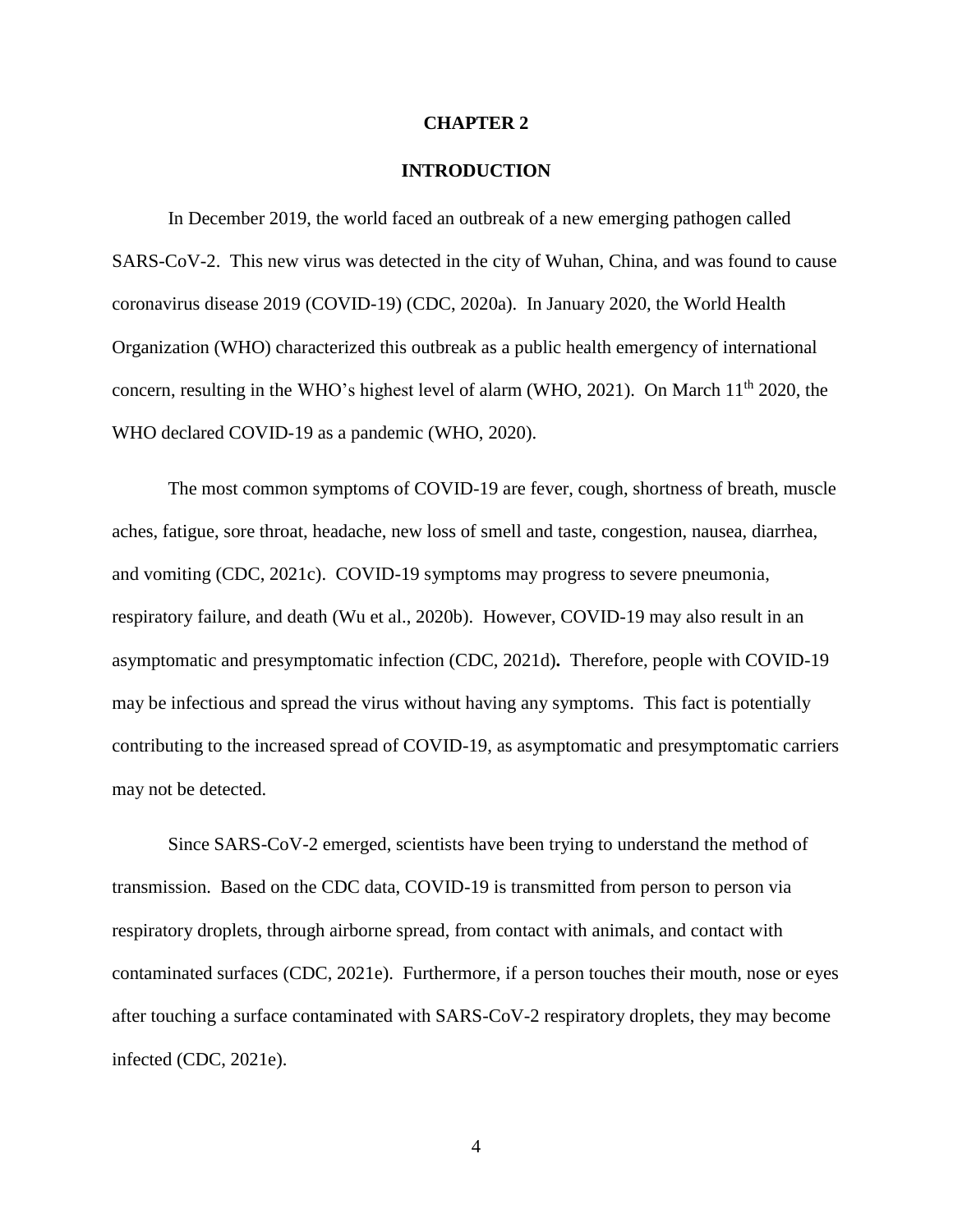The study of van Doremalen et al. (2020) found that SARS-CoV-2 can potentially be transmitted via air and fomites. In their experiment, this virus was viable in the air for three hours, and on fomites for days. In this study, scientists found that SARS-CoV-2 was viable for 72 hours on plastic and on stainless steel. Moreover, SARS-CoV-2 remained infective on cardboard for 24 hours, and on copper for four hours.

Chia et al. (2020) conducted research in a hospital setting, and detected SARS-CoV-2 on high-touch surfaces in patient isolation rooms during and after their first week of disease. In addition, their study showed that SARS-CoV-2 was detected in air samples of patient isolation rooms, although there were 12 air exchanges per hour. They discovered that viable SARS-CoV-2 can be detected on the outer layer of surgical masks up to seven days after viral application in the laboratory. There are data indicating the presence of SARS-CoV-2 in the hospital setting. Among the most contaminated surfaces are personal protective equipment (PPE), medical equipment, and sanitizer dispensers (Ye et al., 2020). However, few SARS-CoV-2 environmental sampling studies have been conducted in public areas.

An experimental study by Harbourt et al. (2020), revealed that SARS-CoV-2 can be found on skin for 96 hours and on bank notes for at least 4 hours. A study by Marshall et al. (2020) found that places where SARS-CoV-2 was detected with a significant prevalence had 10 times greater chances of having COVID-19 positive employees, compared to the places where there were no positive environmental samples. Moreover, this study indicated that the presence of asymptomatic COVID-19 cases may be detected by environmental monitoring of workplaces. Break room door handles, faucets, workbenches, and break room chairs were the surfaces where SARS-CoV-2 was mostly found (Marshall et al., 2020). This finding supports the observation that the virus may persist on certain surfaces for days.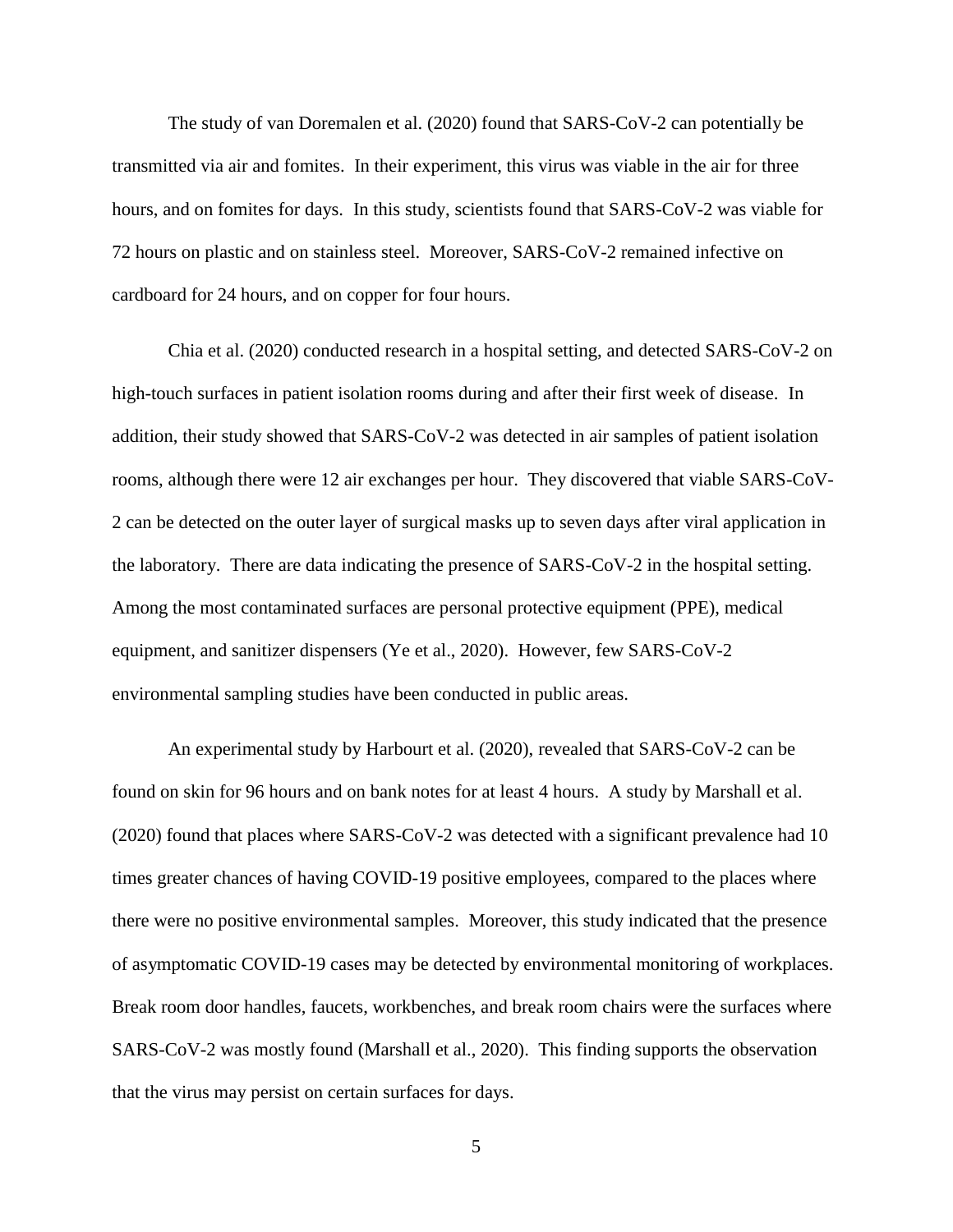Harvey et al. (2020) collected environmental surface samples from 33 different locations in Massachusetts. Researchers analyzed samples from a gas station, laundromat, grocery store, trash can, crosswalks, bank, liquor store, metro entrance, restaurant, post office box, and convenience store. In their study, 29 of 348 (8.3%) environmental surface samples were SARS-CoV-2 positive, indicating that multiple locations and more frequent environmental sampling should be conducted in order to obtain an indication of SARS-CoV-2 presence in environmental samples. Researchers in this study detected low level SARS-CoV-2 contamination on public surfaces, and estimated that COVID-19 infection from these surfaces is possible, but with low risk.

Riddell et al. (2020) found that SARS-CoV-2 stability on different surfaces depends of temperature and humidity. They found that this virus can remain viable on stainless steel at room temperature (20°C, 50% relative humidity) for more than 28 days. However, elevated temperatures decreased the stability of SARS-CoV-2 on stainless steel. The virus was detected on this surface after 7 days at  $30^{\circ}$ C, and less than 48h at  $40^{\circ}$ C. In addition, they found that SARS-CoV-2 can be detected on paper and plastic banknotes for 28 days at room temperature. Multiple studies have shown that other coronaviruses, such as the ones that cause Severe Acute Respiratory Syndrome (SARS), Middle East Respiratory Syndrome (MERS), and endemic HCoV can remain on glass, metal, and plastic for nine days (Kampf et al., 2020). Furthermore, surface transmission played a crucial role in the spread of other coronaviruses that cause MERS, porcine epidemic diarrhea virus, HCoV-229E, and HCoV-OC43 (Riddell et al., 2020).

Bin et al. (2016) conducted a MERS environmental sampling study at a hospital, and found that surfaces frequently touched by patients infected with MERS and medical staff were contaminated by MERS-CoV RNA. Virus was detected on surfaces up to five days since the last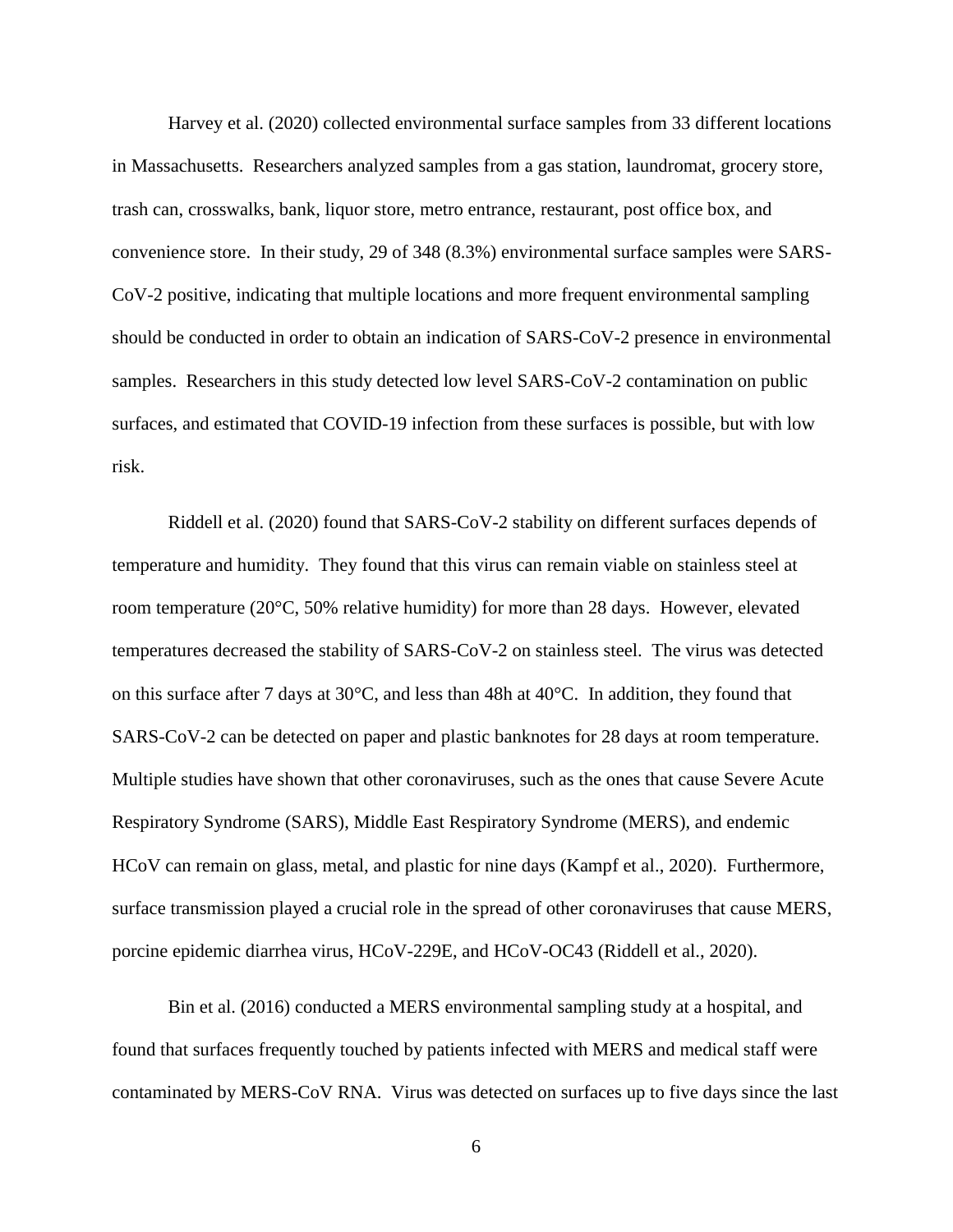positive patient's polymerase chain reaction (PCR) test. Moreover, they conducted cell culture and virus isolation, and discovered that the virus was viable, and that it could be spread from fully recovered patients. In addition, they concluded that stricter environmental surface disinfection should be conducted, and that the isolation period should be based on laboratory results, and not only clinical presentation. In their research, Wei et al. (2020a) found significant environmental SARS-CoV-2 contamination in COVID-19 asymptomatic patients' surroundings.

Cai et al. (2020) discovered that there was a correlation between COVID-19 spread in a shopping mall in China and contaminated surfaces. Cases reported no close contact to other COVID-19 positive cases from the mall; however, they all used the same areas at the shopping mall (i.e., restrooms, elevators). There was a correlation found between a cluster of female COVID-19 cases and a restroom custodian who tested positive, indicating that the frequently touched surfaces or the air may be a source of infection.

During a COVID-19 outbreak on a cruise ship, Yamagishi et al. (2020) conducted environmental sampling in the cabins of COVID-19 positive passengers, and detected SARS-CoV-2 RNA in 58 of 601 (close to 10%) environmental samples. Samples were collected between Day 1 and Day 17 after COVID-19 positive passengers left the cruise ship. Surfaces that tested positive 14 days after being contaminated were the floor area around the toilets, and pillows. They collected air samples from COVID-19 positive bathrooms and bedrooms, and did not detect SARS-CoV-2 RNA; however, one positive surface sample was obtained from a ceiling vent. An important finding of this study is that SARS-CoV-2 RNA was detected both in symptomatic and asymptomatic case cabins.

A SARS-CoV-2 air sampling study conducted in a hospital revealed that most positive samples were detected in patients' restrooms (Ding et al., 2021). A hospital environment study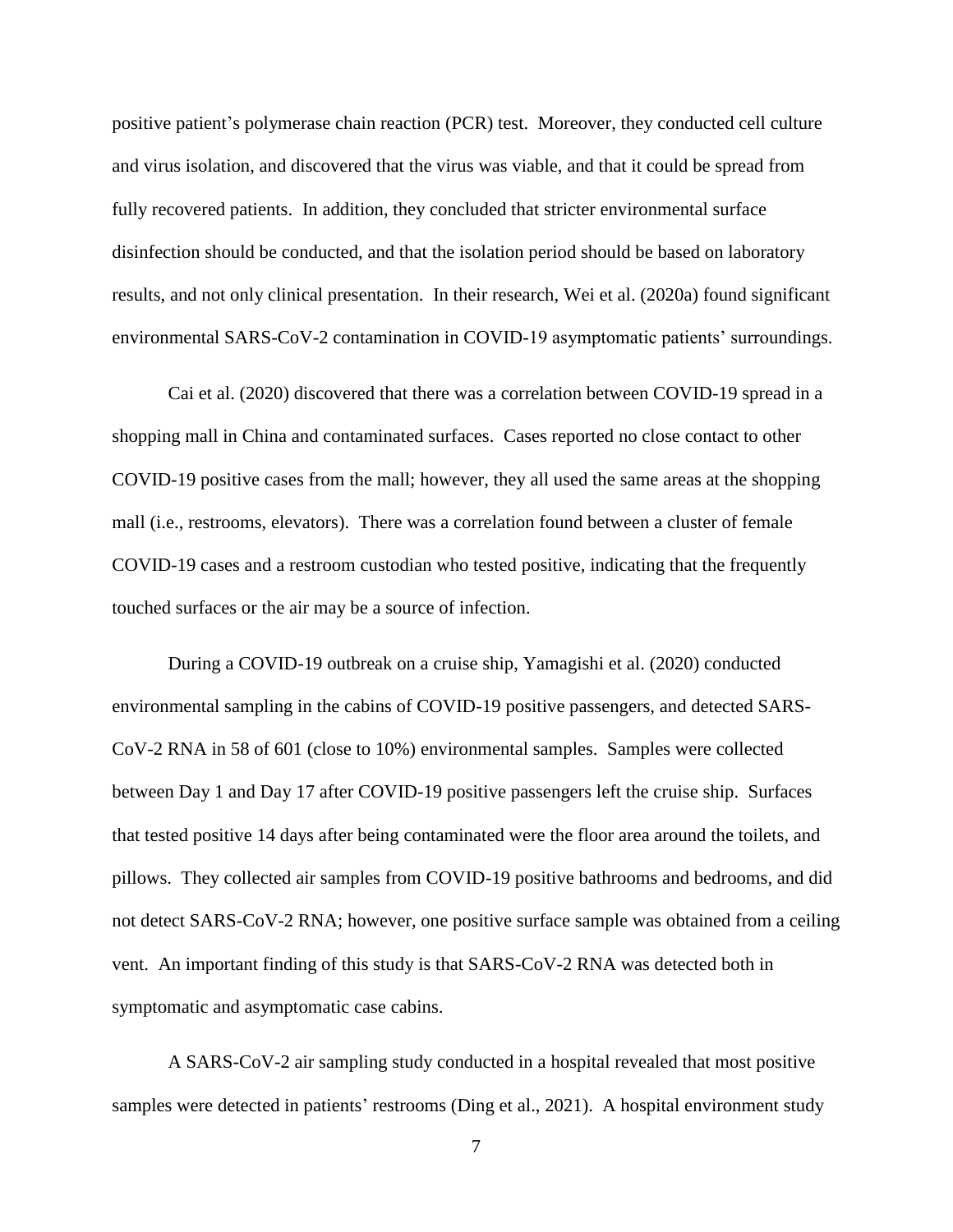done by Cheng et al. (2020), however, did not detect any positive air samples in the ICU. In their study, gelatin membranes were to sample one cubic meter of air.

Taking into consideration that different SARS-CoV-2 environmental sampling studies had varied results, there is a need for further research on the presence of this virus on surfaces and in the air. Surface and air environmental sampling for SARS-CoV-2 is important as it may indicate if the public health COVID-19 mitigation measures need to be modified. In addition, conducting environmental surveillance of work places may enable businesses to detect asymptomatic carriers early, conduct employee testing, and perform additional workplace sanitation. Furthermore, environmental surveillance of public areas is of benefit to the general population, as locations testing positive can be properly cleaned and disinfected. Through environmental surveillance, new surfaces that potentially present a great risk for SARS-CoV-2 contamination may be detected, and more attention can be focused on their proper disinfection.

This study addressed the presence of SARS-CoV-2 in environmental samples of public areas in Las Vegas. SARS-CoV-2 is a new pathogen that is currently causing a devastating pandemic. COVID-19 treatment, vaccination and mitigation measures are still being researched and evaluated. In addition, new COVID-19 variants are emerging. Therefore, it is essential to understand if SARS-CoV-2 can be detected on different surfaces and in air samples.

This study may help reveal the gaps in knowledge in terms of the COVID-19 cases that did not have close contact with other COVID-19 positive cases. This will help us understand potential COVID-19 modes of transmission via contaminated surfaces. In addition, environmental sampling can be conducted after COVID-19 positive cases report being at certain locations to detect whether surfaces that the case touched are SARS-CoV-2 positive.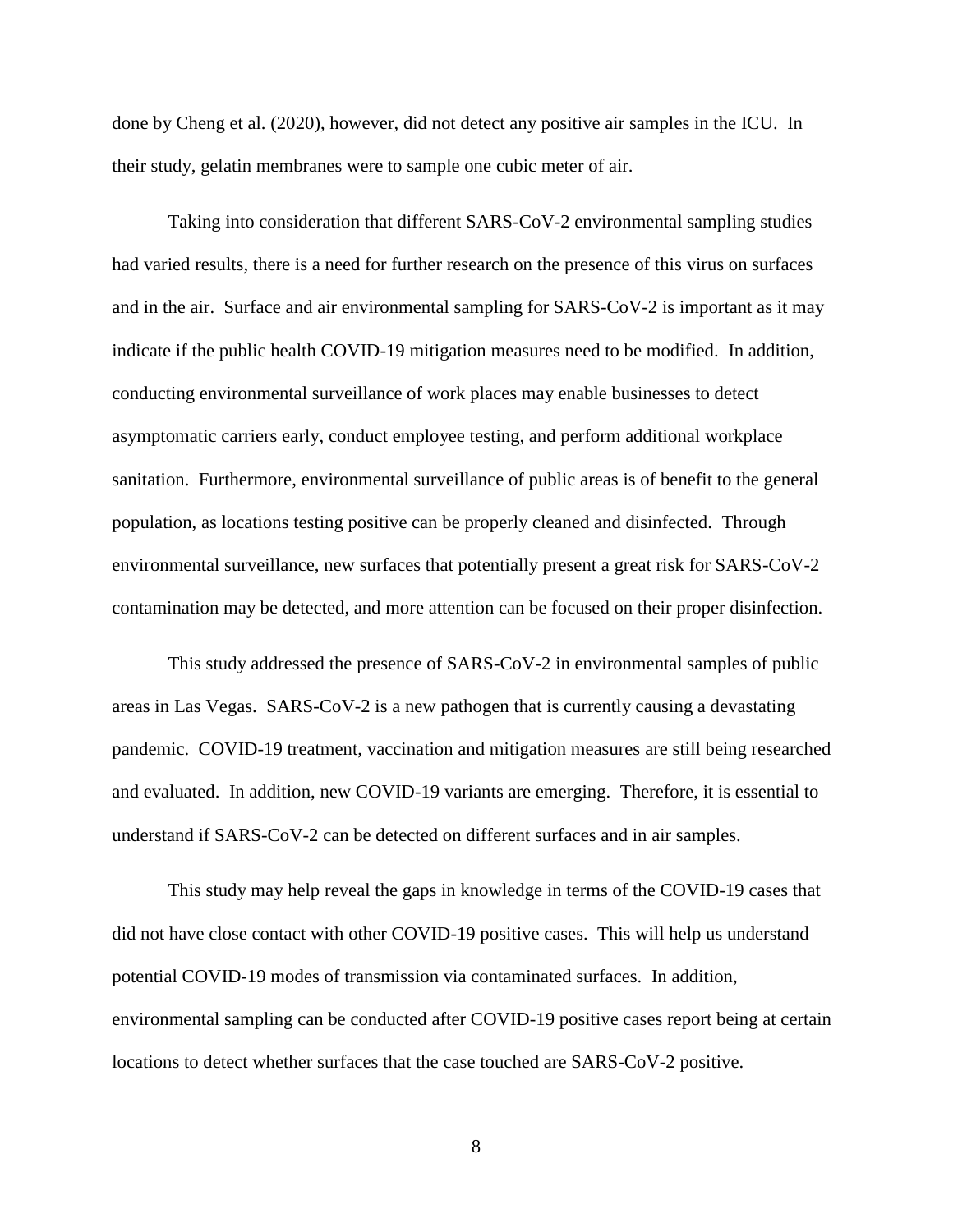Currently, in the U.S. there are more than 47 million confirmed COVID-19 cases, and more than 770,000 people have died due to COVID-19 (CDC, 2021f). Nevada has more than 452,000 COVID- 19 cases, whereas Clark County counts more than 348,000 cumulative cases (NV Health Response, 2021a). To our knowledge, no studies of SARS-CoV-2 surface contamination in Las Vegas have been conducted. SARS-CoV-2 environmental contamination in Las Vegas may potentially lead to increased COVID-19 spread both nationally and internationally. As Las Vegas is one of the most visited cities in the world, COVID-19 mitigation measures are essential for maintaining public health.

#### **Objective**

The objective of this study was to determine whether SARS-CoV-2 RNA could be detected in environmental surface and air samples in selected public areas in Las Vegas. Based on previous studies that showed approximately a 10% positivity rate, we sampled 300 surface samples from selected locations (e.g., doorknobs, light switches, gas station buttons, faucets, toilet flush buttons). A total of 150 environmental surface samples were collected from public areas, and 150 environmental surface samples were collected from a public health facility (PHF). In addition, 18 air samples were collected from public areas, PHF, and COVID-19 testing and vaccination sites. Environmental samples were analyzed with reverse transcription polymerase chain reaction (RT-PCR), using SARS-CoV-2 specific primers and probes.

#### **Research Questions**

1) Can SARS-CoV-2 RNA be detected in environmental surface samples in public areas in Las Vegas?

2) Can SARS-CoV-2 RNA be detected in air samples in public areas in Las Vegas?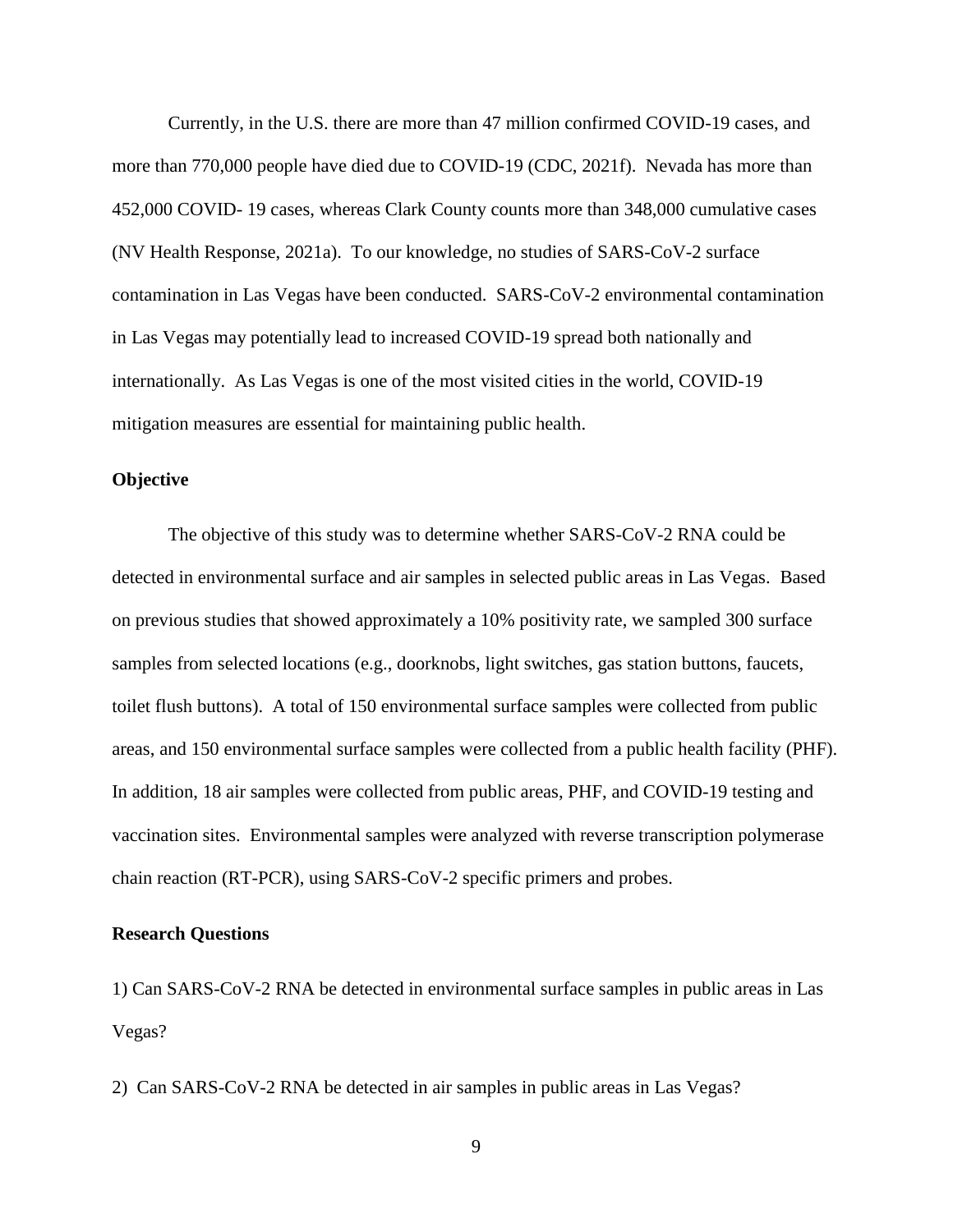#### **CHAPTER 3**

#### **MATERIALS AND METHODS**

#### **Study Design**

This study was conducted in high traffic public areas and in a PHF in Las Vegas. A literature review was conducted to compile all the relevant research that has been done pertaining to this topic. An Institutional Biosafety Committee (IBC) application was submitted and received approval for sampling and analysis of SARS-CoV-2. No Institutional Review Board (IRB) approval was needed, as human subjects were not included in this study. Public areas in Las Vegas where the sampling was conducted were selected indoor and outdoor frequently visited places that were open and accessible to people. The identity of areas sampled in this study is confidential. All samples were collected and analyzed with the proper use of PPE. Appropriate safety training courses were taken and approval was received before sampling at the PHF was conducted.

#### **Environmental Surface Sampling**

Environmental surface sample collection was conducted from December 2020 until April 2021 due to the increased number of COVID-19 cases and COVID-19 circulation in the community. Environmental surface sampling was conducted in high traffic public areas and in a PHF in Las Vegas. In total, 300 environmental surface samples were collected; 150 environmental surface samples were collected from public areas, and 150 environmental surface samples were collected from a PHF. Surfaces sampled were frequently touched surfaces in high traffic places, such as gas stations, traffic lights, post office, car washes, restrooms in grocery stores, and shopping malls (Appendix A). These locations were selected based on the high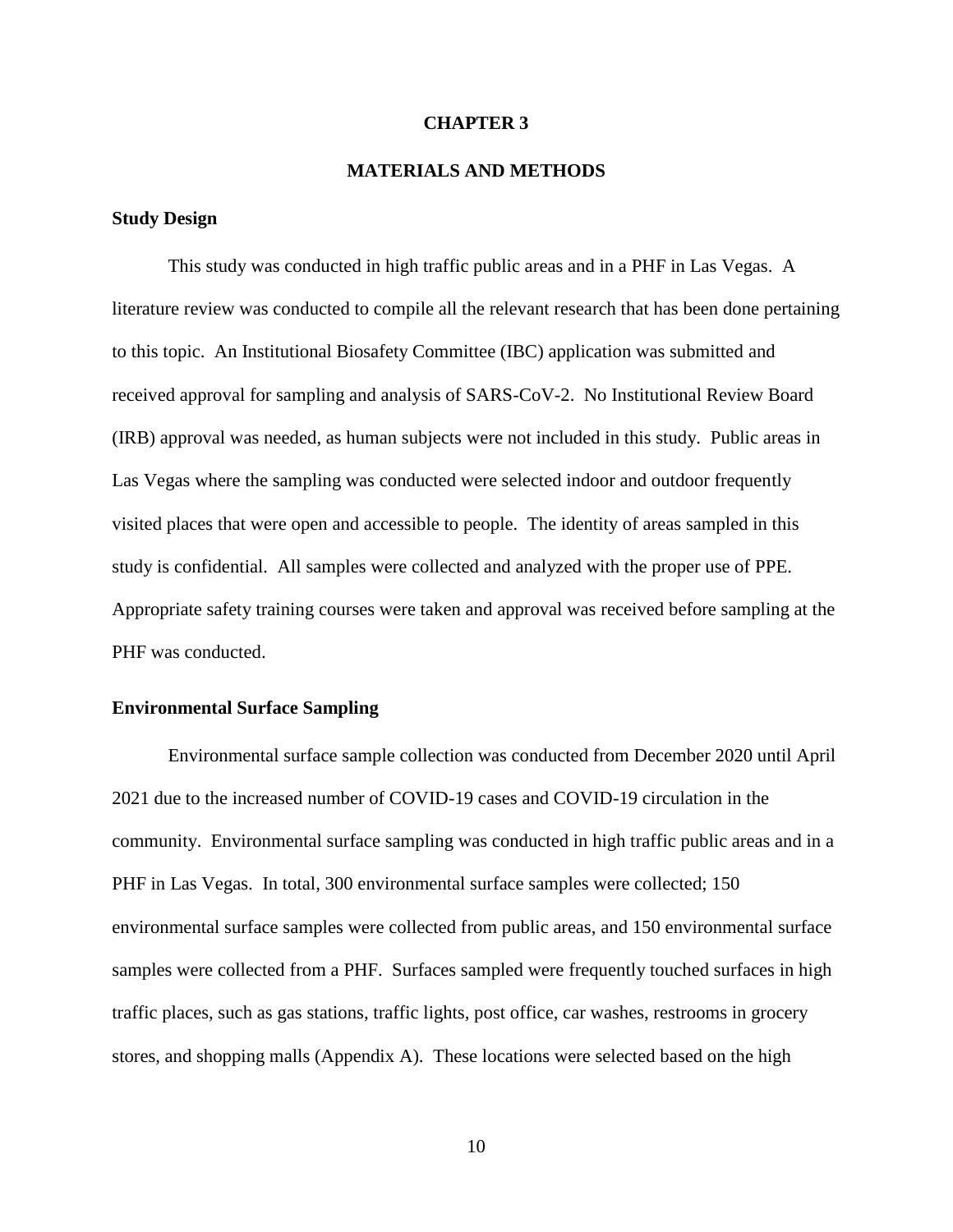number of people that visited them. Information about types of surface materials sampled was recorded.

Surface environmental sampling was conducted with sterile foam tipped applicators (Puritan, Guilford, ME) that were placed in 3 ml viral transport medium (VTM) (Hardy Diagnostics, Santa Maria, CA). Sample collection kits were stored at 4°C until ready to be used. Prelabeled kits were transported on ice in a designated, biohazard labeled cooler to the sampling location. The sampling was conducted with moistened swabs in an overlapping pattern, according to CDC sampling protocols (CDC, 2012). Exposed swabs were placed in VTM. All sampled surfaces were disinfected with an isopropyl alcohol wipe after sample collection. After environmental surface sampling, the samples were placed in the cooler, and were taken to the Emerging Diseases Laboratory (EDL) located at the University of Nevada Las Vegas (UNLV) within 24 h. The samples were stored at -20°C until extraction and PCR analysis.

#### **Environmental Air Sampling**

Environmental air sample collection was conducted from April 2021 until July 2021. Air sampling was conducted in high traffic public areas, at the COVID-19 testing and vaccination sites, and in a PHF in Las Vegas. Air samples were collected independently from environmental surface samples. A total of 18 air samples were collected with the MD8 Airport Portable air sampler with gelatin membranes (Sartorius, Goettingen, Germany). Of the 18 samples, 3 samples were collected at the PHF (Site 1), 7 samples were collected at high traffic public areas, and 8 samples were collected from COVID-19 testing and vaccination sites. The total air sample volume was 250 L, with an air flow rate of 50 L/min, for 5 minutes per sample. The gelatin membrane used for air sampling was stored at 4°C and transported on ice in a portable cooler to the sampling location. Upon sample collection, the membrane was placed in the 4°C cooler, and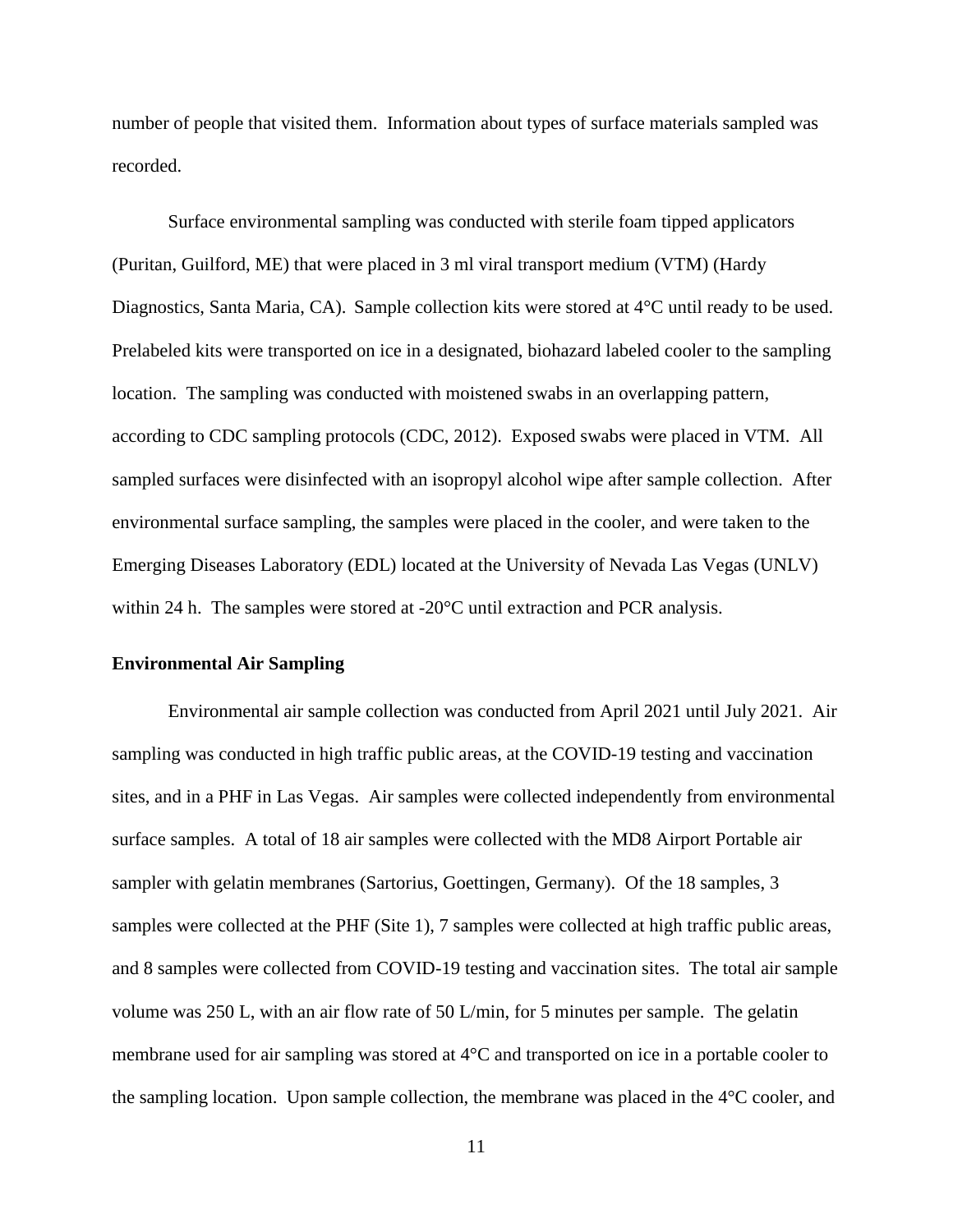taken to the EDL within 24 h. The samples were processed by dissolving the gelatin membranes in sterile water and processing samples according to the air sampling analysis protocol developed in our laboratory (Appendix B). After sample processing, samples were stored at -20°C until RNA extraction and PCR analysis.

#### **SARS-CoV-2 RNA Extraction**

To isolate SARS-CoV-2 RNA from both surface and air samples, RNA extraction was performed in the biosafety cabinet (BSC) at the EDL, using the QIAamp DSP Viral RNA extraction kit (Qiagen, Hilden, Germany), according to the manufacturer's protocol (Appendix C). The volume of each sample that was extracted was 420 µL. The final extract volume of 60 µl was stored at -70°C until PCR analysis.

#### **Reverse Transcription Polymerase Chain Reaction Analysis**

Reverse Transcription Polymerase Chain Reaction (RT-PCR) is used to detect viral pathogens that contain RNA. This PCR employs a step to convert RNA to DNA, and the target DNA is amplified to detect the pathogen. This method was authorized for COVID-19 testing (FDA, 2021a).

PCR analysis of samples was conducted with the QuantStudio™ 6 Pro Real-Time PCR instrument (ThermoFisher Scientific, Waltham, MA), using a SARS-CoV-2 PCR assay kit (ThermoFisher). A one- step RT- PCR Master Mix (ThermoFisher) was used. Each PCR reaction had 25μl of total volume that consisted of 5 μl sample extract, 9.5 μl ultrapure water, 1.25 μl N gene assay (i.e., primers and probes), 6.25 μl 4X TaqMan® PCR Master Mix, 2.5 μl 10X IPC Mix, and 0.5 μl 50X IPC DNA. Amplification was conducted in standard mode, with the following conditions: 25°C for 2 min, 50°C for 15 min, 95°C for 2 min, and 40 cycles of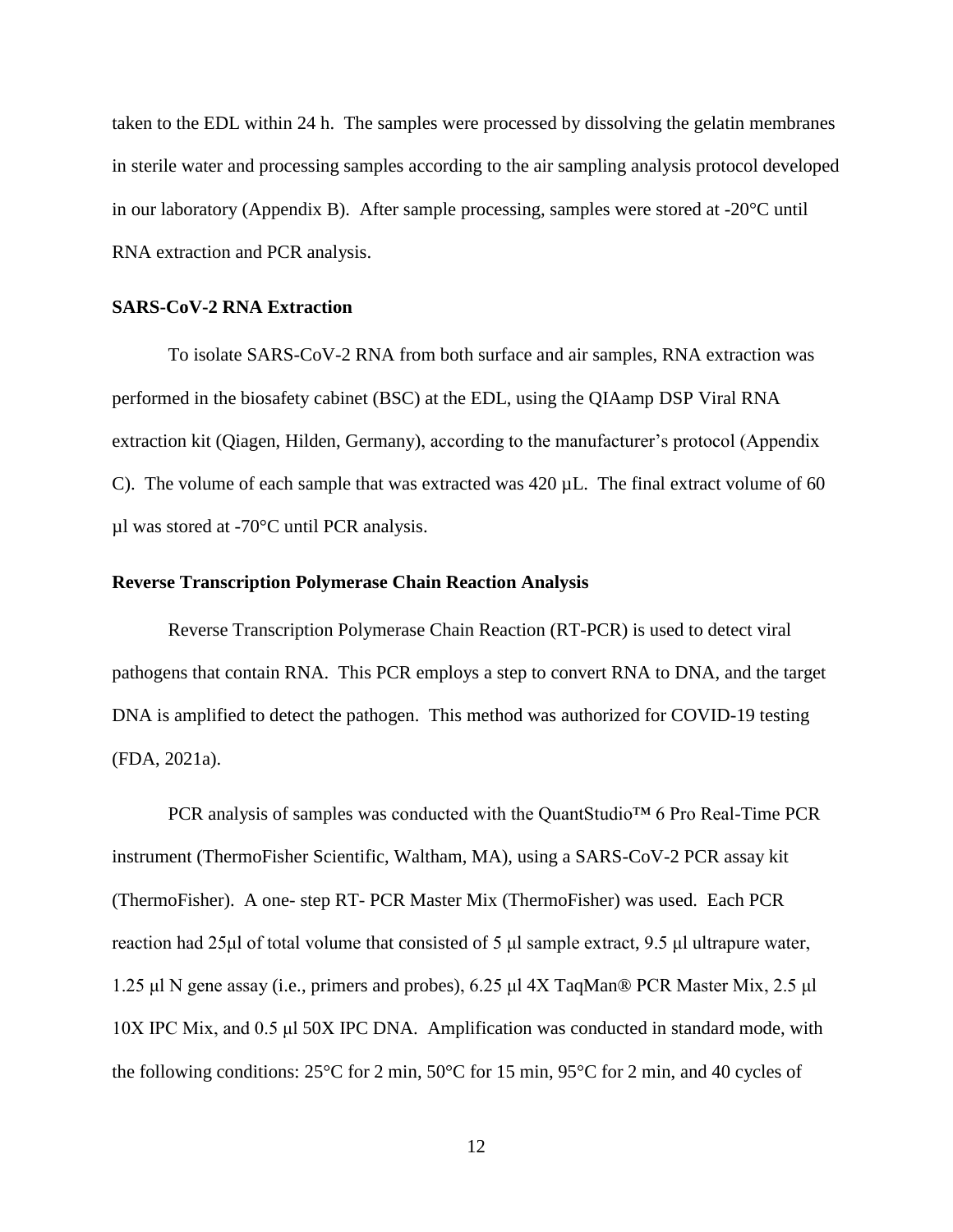95<sup>°</sup>C for 3 sec followed by 60<sup>°</sup>C for 30 sec. All samples were amplified in duplicate. A nontemplate control (NTC) that contained nuclease free water, and a positive control (SARS-CoV-2 RNA, ThermoFisher) were included in each PCR analysis.

In this study, the SARS-CoV-2 N gene assay was used as some studies indicated that it is more conserved and stable, compared to the S and ORF genes (FDA, 2021b; CDC, 2020b; Naqvi et al, 2020). A TaqMan® internal positive control (IPC) (ThermoFisher), using  $\text{VIC}^{\text{TM}}$ /TAMRA probe was used to determine if there was PCR inhibition in the environmental samples. The reaction mix threshold was set to 0.100, and the baseline was set between 3-15. Serial dilutions of standards with known RNA concentration were analyzed in duplicate, along with environmental samples. Positive samples, as determined by a fluorescent signal, confirmed the presence of SARS-CoV-2 RNA in the environmental samples. Upon amplification, the instrument software created a standard curve of cycle threshold (Ct) values, which was used to confirm the presence and concentration of SARS-CoV-2 RNA in the environmental samples. Cycle threshold represents the cycle at which fluorescence (i.e., amplification) is first detected. Ct values are inversely proportionate to the number of target copies present in the sample. Standard serial dilutions used to conduct quantitative analysis contained 50 SARS-CoV-2 RNA genome copies, 500 RNA copies, 5,000 RNA copies, and 50,000 viral RNA copies. PCR Ct values of these standards were used to calculate the number of viral particles per PCR reaction, and the number of viral particles per 3 ml sample.

Mean Ct values of duplicate samples were used to analyze the amplification results. PCR data were entered into a spreadsheet for further analysis to determine the number and location of positive samples, as well as the number of SARS-CoV-2 RNA copies per sample. Positive samples were verified by additional PCR analyses using the S and ORF gene markers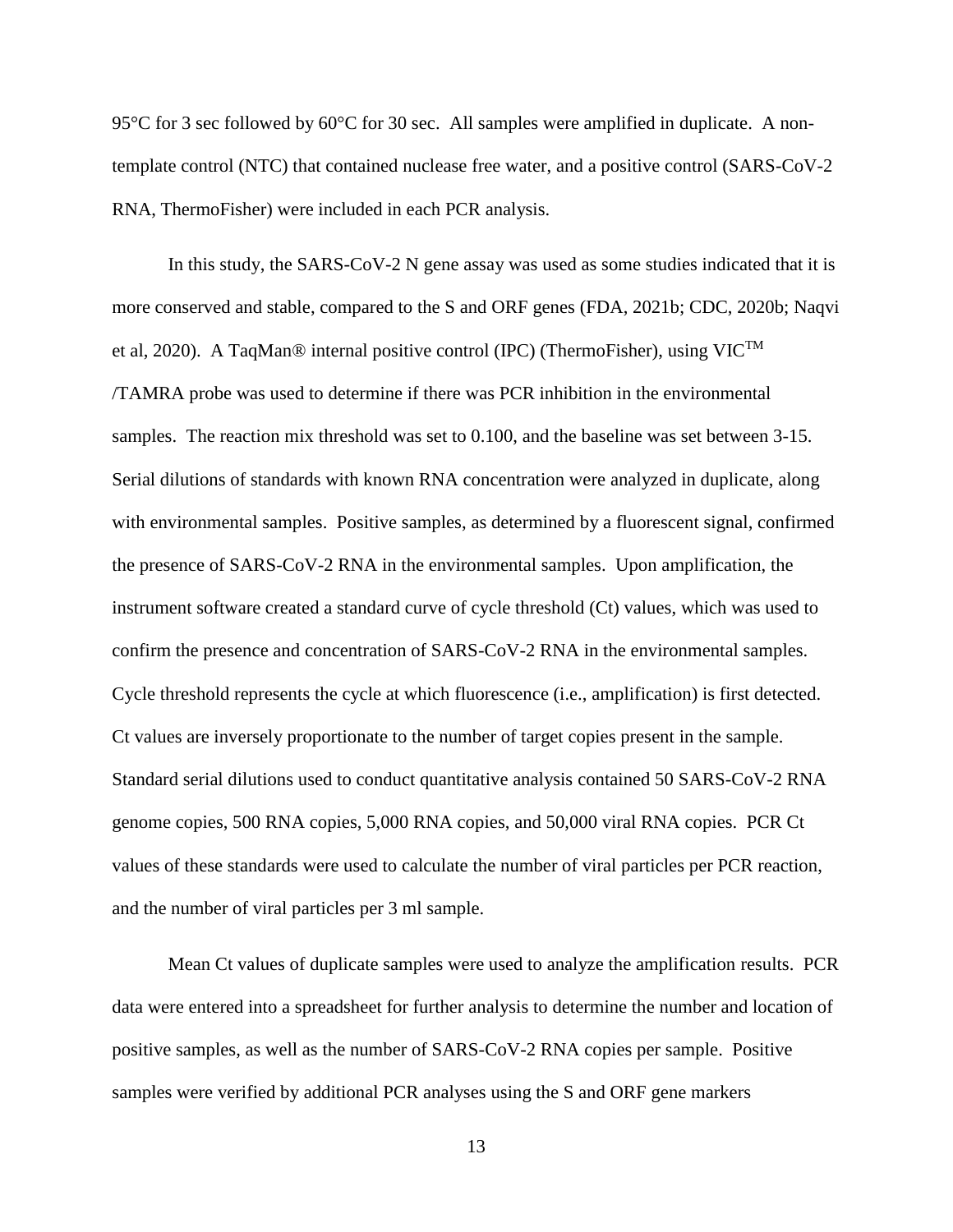(ThermoFisher). Negative samples were analyzed using an IPC PCR to rule out false negative results due to environmental inhibition.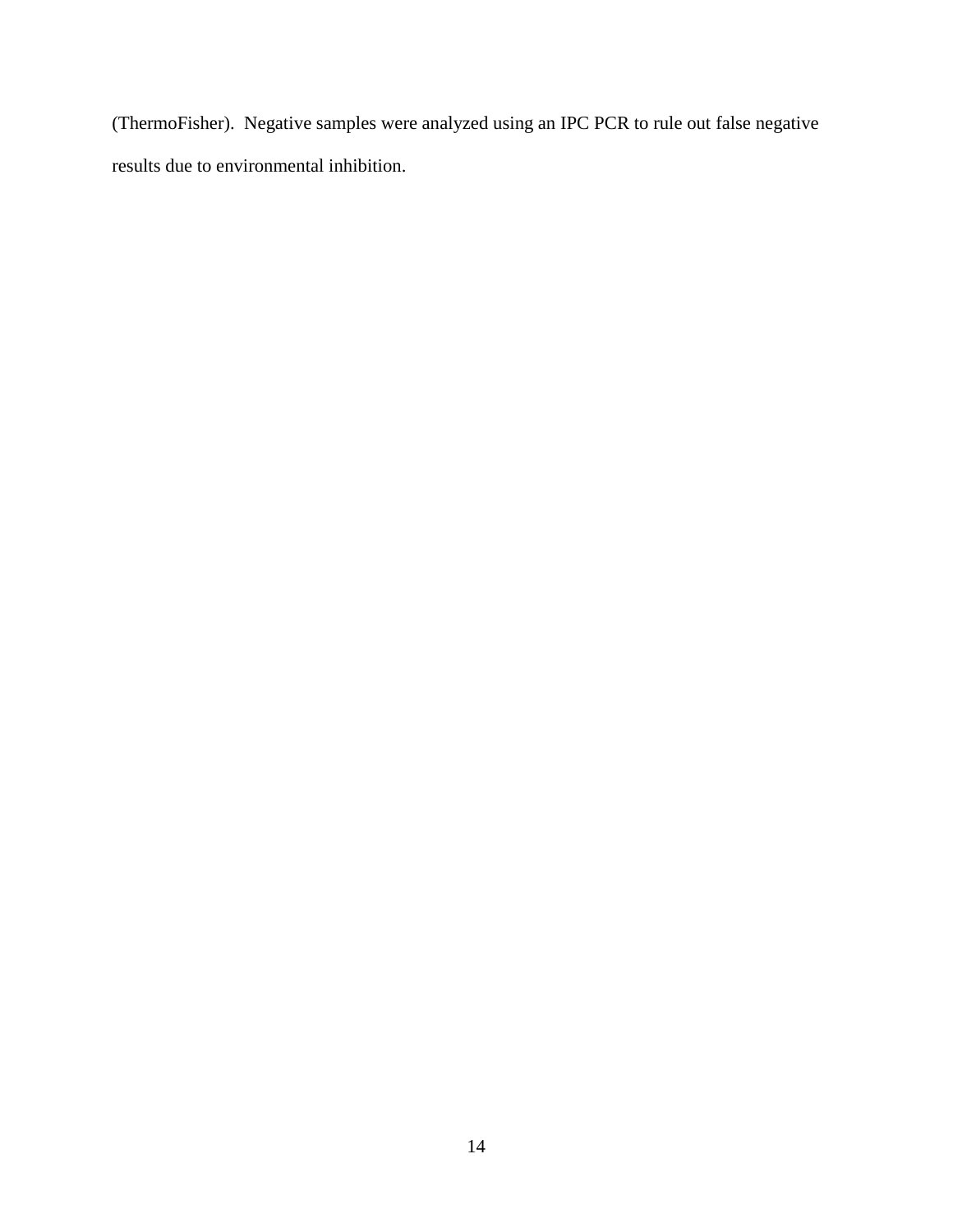#### **CHAPTER 4**

#### **RESULTS**

#### **Environmental Surface Sample Analysis**

A total of 300 surface environmental samples and 18 air samples were collected from public areas in Las Vegas. Out of 150 samples collected at the PHF, 45 tested positive (30%). In addition, out of 150 samples collected in public areas, 13 tested positive (8.7%). Overall, results showed that 58 out of 300 surface environmental samples (19.3%) tested positive for SARS-CoV-2 RNA.

Moreover, 31 samples tested positive for both PCR replicates  $(+/+)$  on the first PCR analysis. In addition, 27 environmental samples tested positive in one PCR replicate and negative in the other replicate  $(+/-)$ . All samples that tested  $+/-$  were re-analyzed. After conducting additional N gene PCR analyses of all the +/- samples, results showed that 9 samples tested +/- again, 4 samples tested +/+, and 14 samples tested -/- (Table 1).

Inhibition was found in only one surface environmental sample collected from the PHF restroom light switch. After retesting that sample, no inhibition was found, and the sample tested negative.

#### **Environmental Air Sample Analysis**

A total of 18 air environmental samples were collected from public areas, PHF (Site 1), and two COVID-19 testing and vaccination sites in Las Vegas. No air sample tested positive. Of the 18 air samples collected, 7 samples were collected in outdoor areas, and 11 samples were collected indoors. No inhibition was found in any of the air samples. It is possible that SARS-CoV-2 may have been present at concentrations below the limit of detection of the assay.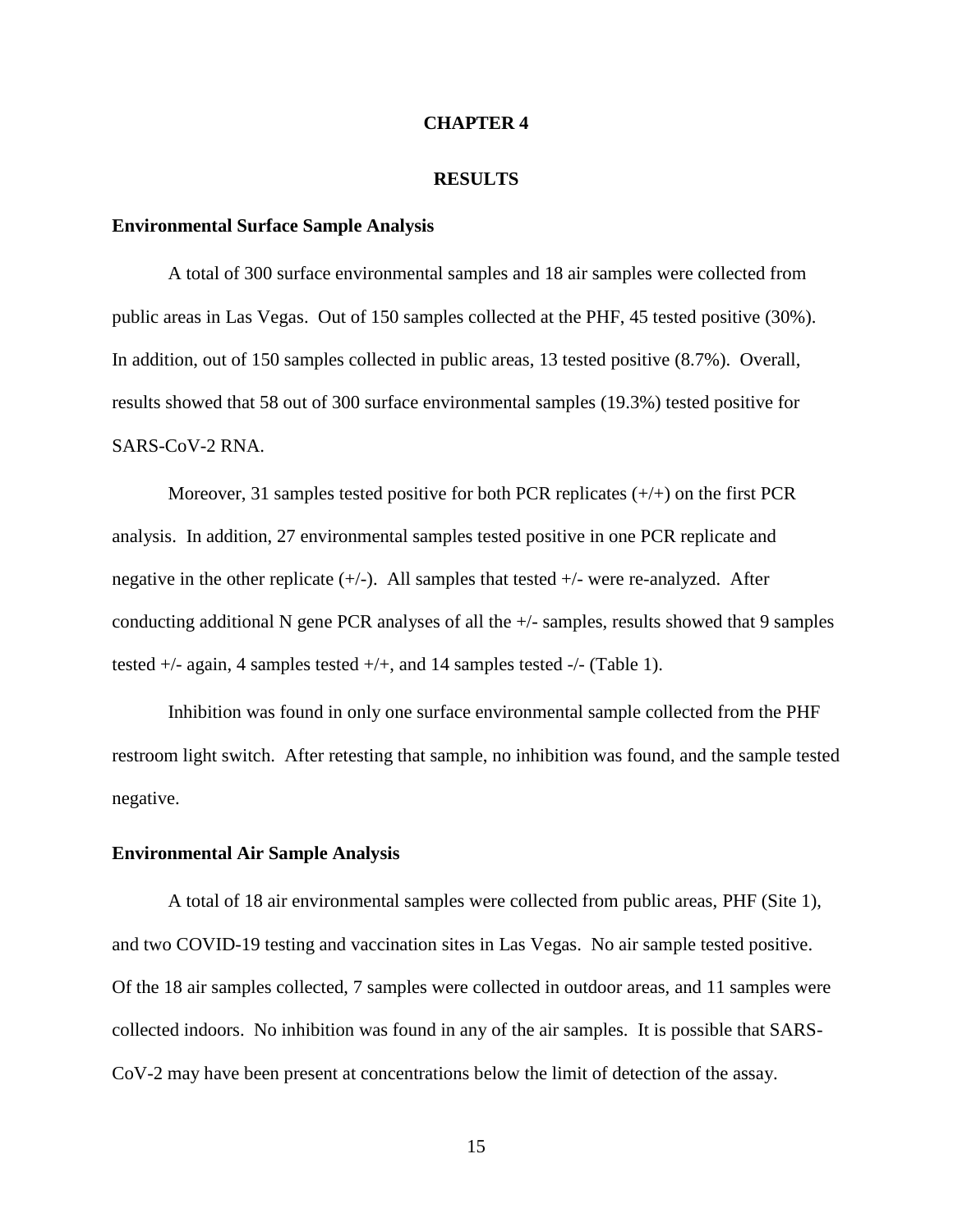#### **Surfaces and Materials where SARS-CoV-2 RNA was found**

Surfaces where SARS-CoV-2 RNA was detected were public restroom door locks, escalator rubber handrails, a bus pass machine, elevator buttons, gas station pumps, credit card pin pads and gas selection buttons, a condominium pin pad, traffic light buttons, a floor area around the toilet at a retail store, a trash can in a grocery store restroom, university library toilet seats and sinks, university facility restroom doorknobs, and a university library door handle (Table 2).

Surfaces that tested positive at the PHF were the entrance door, the decontamination area desk, handrails, a clothes locker, restroom faucets and a flush button, the trash can next to the toilet, sinks, door handles, a desk shelf, the front desk, coffee tables, a keyboard and mouse, a couch, dining tables, a toilet seat, the area around toilet seats, a surface inside a toilet seat and a staff restroom urinal, a shower head, a pen, a copy machine, chairs, the security team radio, staff's shoes, books, doorknobs, a phone, a linen cart, staff chairs and oxygen tank wheels, and cleaning stations wheels.

Materials on which SARS-CoV-2 was found were plastic, stainless steel, rubber, glass, metal, vinyl, ceramic, artificial leather, wood, and paper. SARS-CoV-2 was detected most often on plastic and stainless-steel surfaces (Figure 1); however, these surfaces were sampled the most frequently. A total of 18 positive surface samples were found on plastic (out of 122 samples), and 16 positive samples were from stainless steel (out of 123 samples).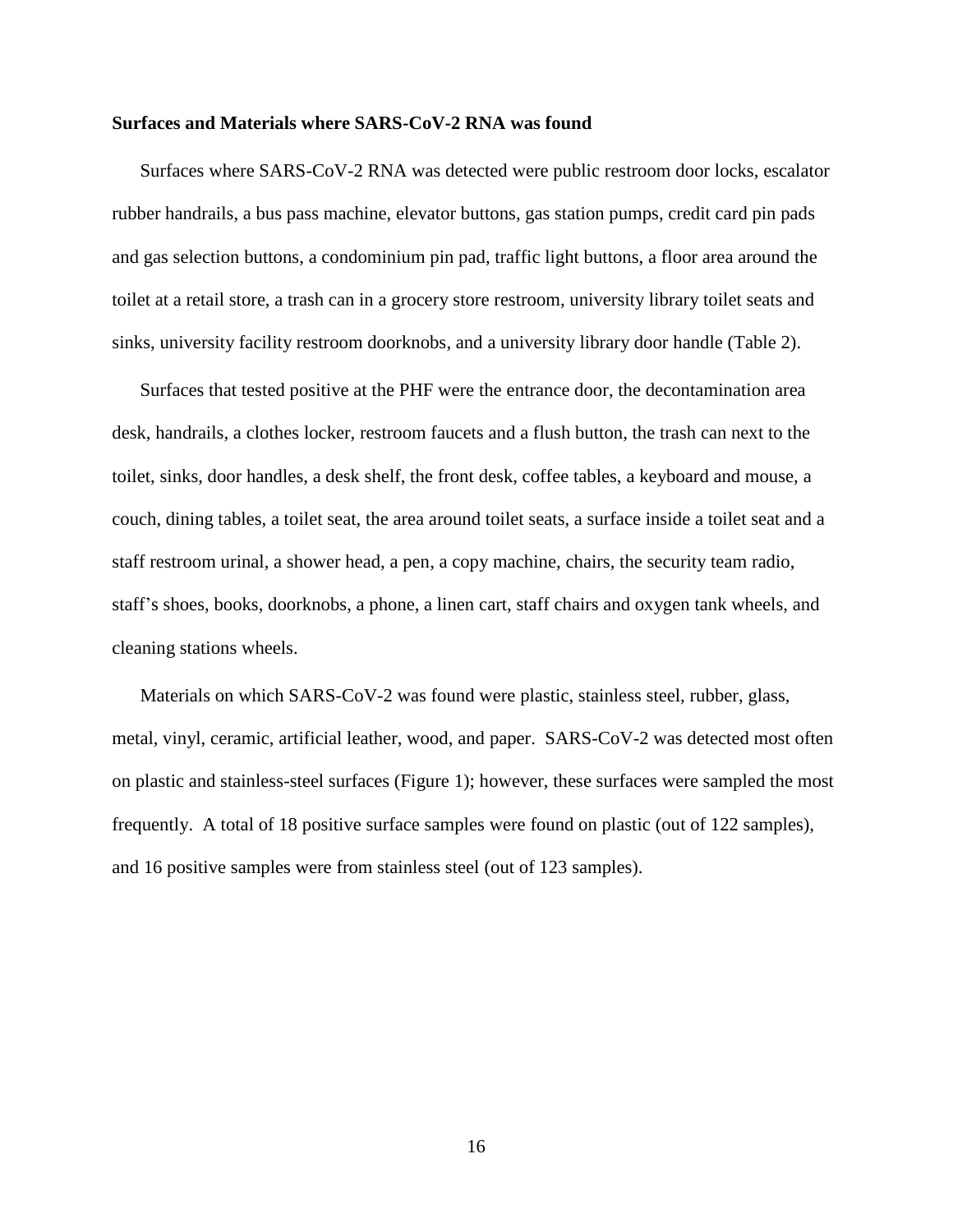

**Figure 1.** Materials that tested positive for SARS-CoV-2

An interesting finding was that all the floor samples, as well as samples of the objects that were in contact with the floor (e.g., chair wheels, cart wheels) from the PHF tested positive, including staff's shoes.

A positive mop water sample was collected from a mopping bucket that was used for floor cleaning. This finding indicated that the viral RNA can be found in the floor-cleaning water that was in contact with the SARS-CoV-2 contaminated floor. However, no PHF tap water control sample was collected to exclude tap water as a source of SARS-CoV-2 RNA in the mop water sample.

#### **Locations**

Out of 58 positive samples, 45 tested positive at the PHF, whereas 13 tested positive in other public areas in Las Vegas. Samples from public areas that tested positive were the university library door handle, the door locks in a male restroom, a Las Vegas Boulevard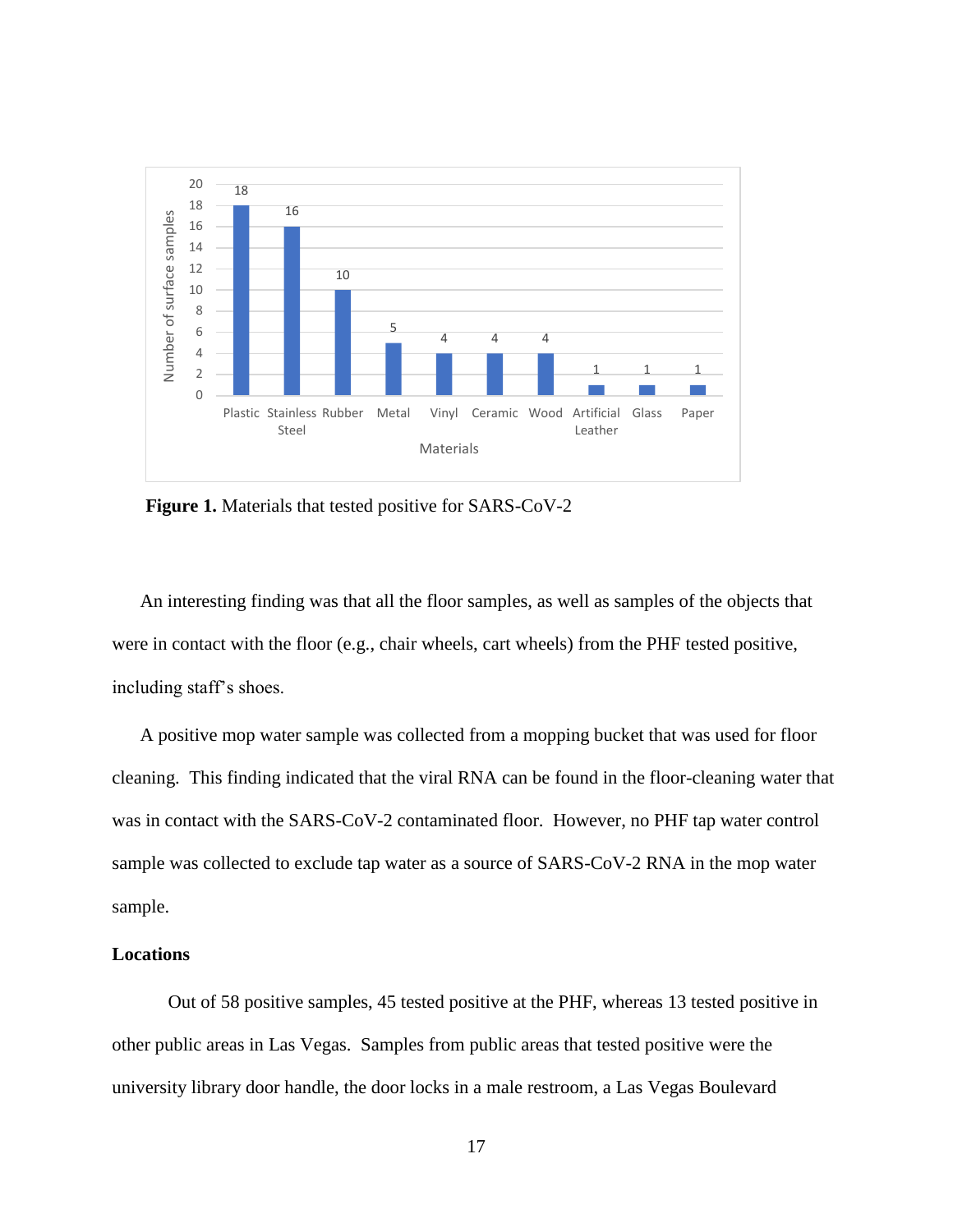escalator rubber handrail, a Las Vegas Boulevard bus pass machine, Las Vegas elevator buttons, gas station pump buttons, traffic light buttons, a keypad of the condominium, the floor around a toilet at a retail store on Las Vegas Boulevard, a grocery store metal trash can in a female restroom, university library female restroom toilet seats, university library female restroom sinks, and university facility male and female restrooms door knobs (Table 1).

#### **ZIP Code Sample Distribution**

ZIP codes of the sampling locations were recorded (Table 3). ZIP codes where positive samples were collected were 89107, 89109, 89113, 89117, 89119, and 89145. ZIP codes were not pre-selected; sampling locations were selected based on convenience, due to changes in COVID-19 mitigation measures implemented during the sampling timeframe. The largest number of positive samples was detected at the 89107 ZIP code, as most of the samples tested positive were from the PHF, which is located in that ZIP code. Based on the Southern Nevada Health District's data that are available on their website, the range and number of cases on the collection date for that ZIP code were recorded to provide information on the COVID-19 circulation in that area. In addition, the highest number of cases was noted at the 89119 ZIP code. Samples collected from this ZIP code were samples from the University and may be related to the high circulation of people in this part of the city.

#### **Comparing Positive Samples based on N, S, and ORF gene**

After testing samples with the N gene PCR assay, we selected 10 samples that tested  $+/$ on both PCRs and 10 +/+ samples that had the strongest signal (lowest mean Ct values), to test with the S and ORF gene assays for comparison. Results showed that all  $10 +/+$  samples tested positive for the S gene. However, only three out of ten  $+/-$  samples tested  $+/-$  again, whereas seven samples tested -/-. No +/- sample tested  $+$ /+ for the S gene.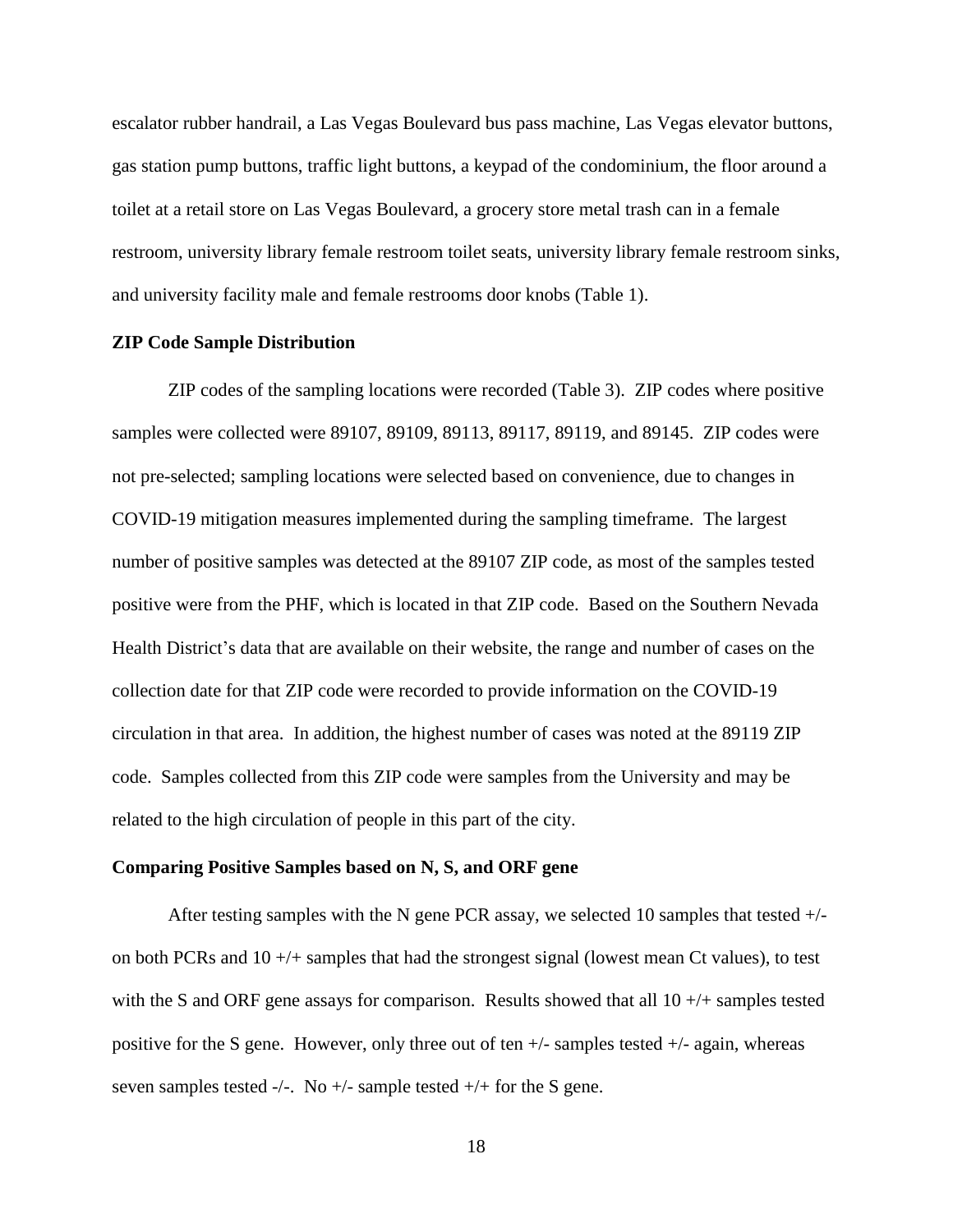For the ORF gene assay, the results showed that all  $+/+$  samples tested positive, and that two +/- samples tested +/- again. The remaining eight +/- samples all tested negative.

In summary, both S and ORF gene assays showed all double positive  $(+/+)$  results for those that were double positive with the N gene assay. The lowest mean Ct value for detecting  $+/+$  samples was observed with the N gene assay, followed by the S gene assay, whereas the highest Ct value (the weakest signal) was observed with the ORF gene assay. Moreover, the S and ORF gene assays were less sensitive for obtaining positive results for samples that tested +/ for the N gene assay. Results showed that the N gene assay had greater sensitivity compared to the S and ORF gene assays.

#### **Quantification**

Upon amplification, the instrument software created a standard curve of Ct values, which were used to confirm the presence and concentration of SARS-CoV-2 RNA in the environmental samples. Ct values of positive samples ranged from 25.8 to 38.4. A Ct of 40 is considered negative. Quantification was conducted based on the N gene target only, as this target showed the highest detection rate. Based on the Ct values of SARS-CoV-2 standard dilutions, the PCR software calculated the standard curve plot ( $r^2 = 0.984$ ) with the Y-intercept and slope values (Figure 2). Based on the standard curve equation and mean Ct values of environmental samples, the concentrations of SARS-CoV-2 RNA copies per PCR reaction and per 3 ml sample were calculated (Table 4).

The lowest number of SARS-CoV-2 RNA copies detected was 697 per sample, and was obtained from the PHF Clothes Locker sample. The highest number of SARS-CoV-2 RNA copies was 7,783,891 per sample, and was found in the PHF Restroom Sink sample. This sample had the lowest mean Ct value of 25.8. A sample that also had a high number of RNA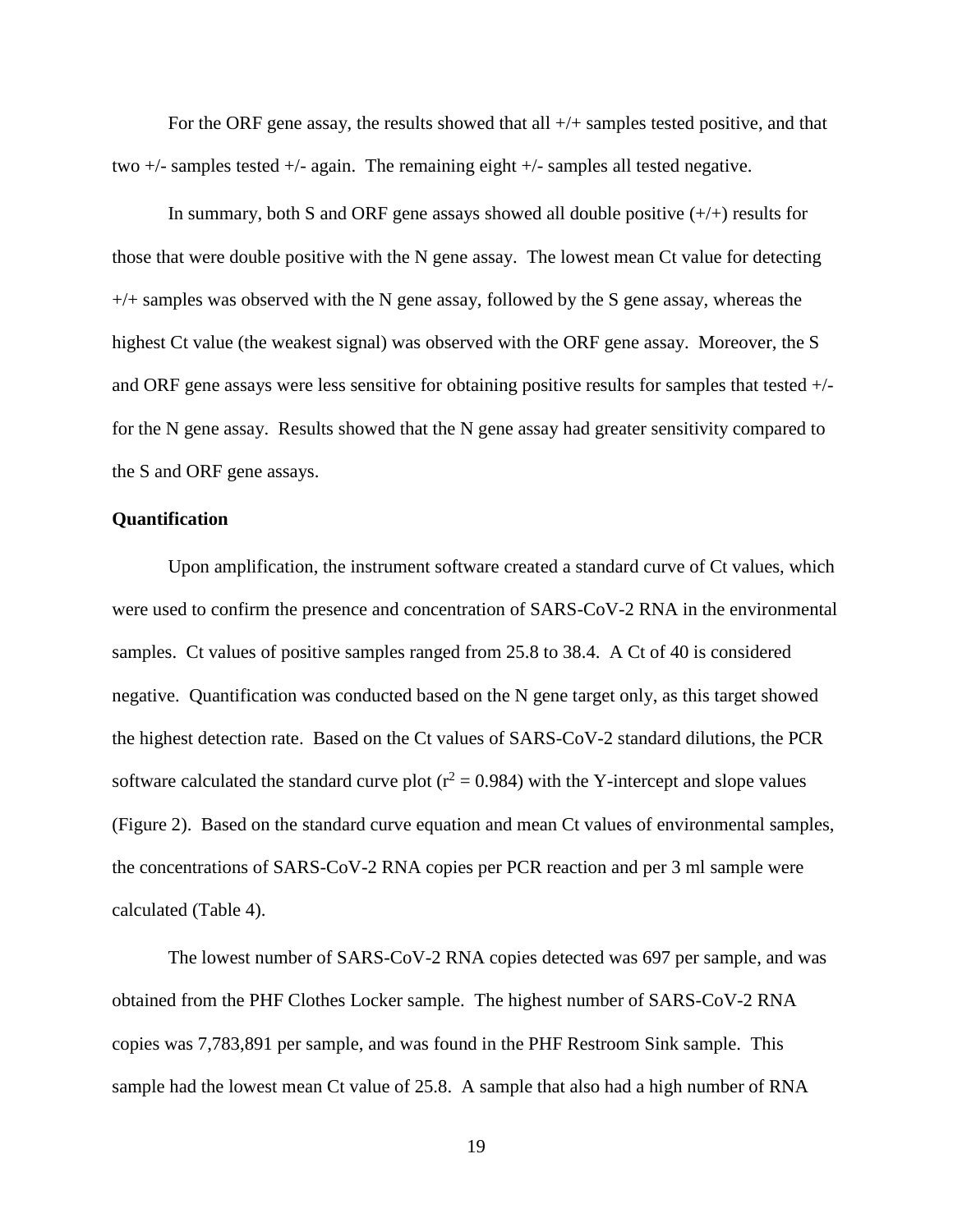copies was PHF Site 2 Restroom 2- Floor Area Around Toilet with 3,931,680 RNA copies, and a Ct value of 26.7.

#### **Sensitivity of the Assays**

The limits of SARS-CoV-2 detection in environmental surface and air samples were calculated. Assuming the detection of one to ten RNA copies in the PCR reaction as determined by the standard curve, sensitivities of the assays were calculated based on the sample volume, the fraction of the sample processed for RNA extraction, and the amount of RNA extract used in the PCR assay. For environmental surface samples, the limits of detection were between 86 and 860 RNA copies per sample. The limits of detection for the air samples were between 571 and 5710 viral particles per m<sup>3</sup>.





**Figure 2.** Standard curve plot with Y intercept,  $\mathbb{R}^2$ , and slope values for serial dilutions of SARS-CoV-2 RNA with the N gene RT-PCR assay  $(Cq = Ct;$  Quantity = RNA copies per reaction).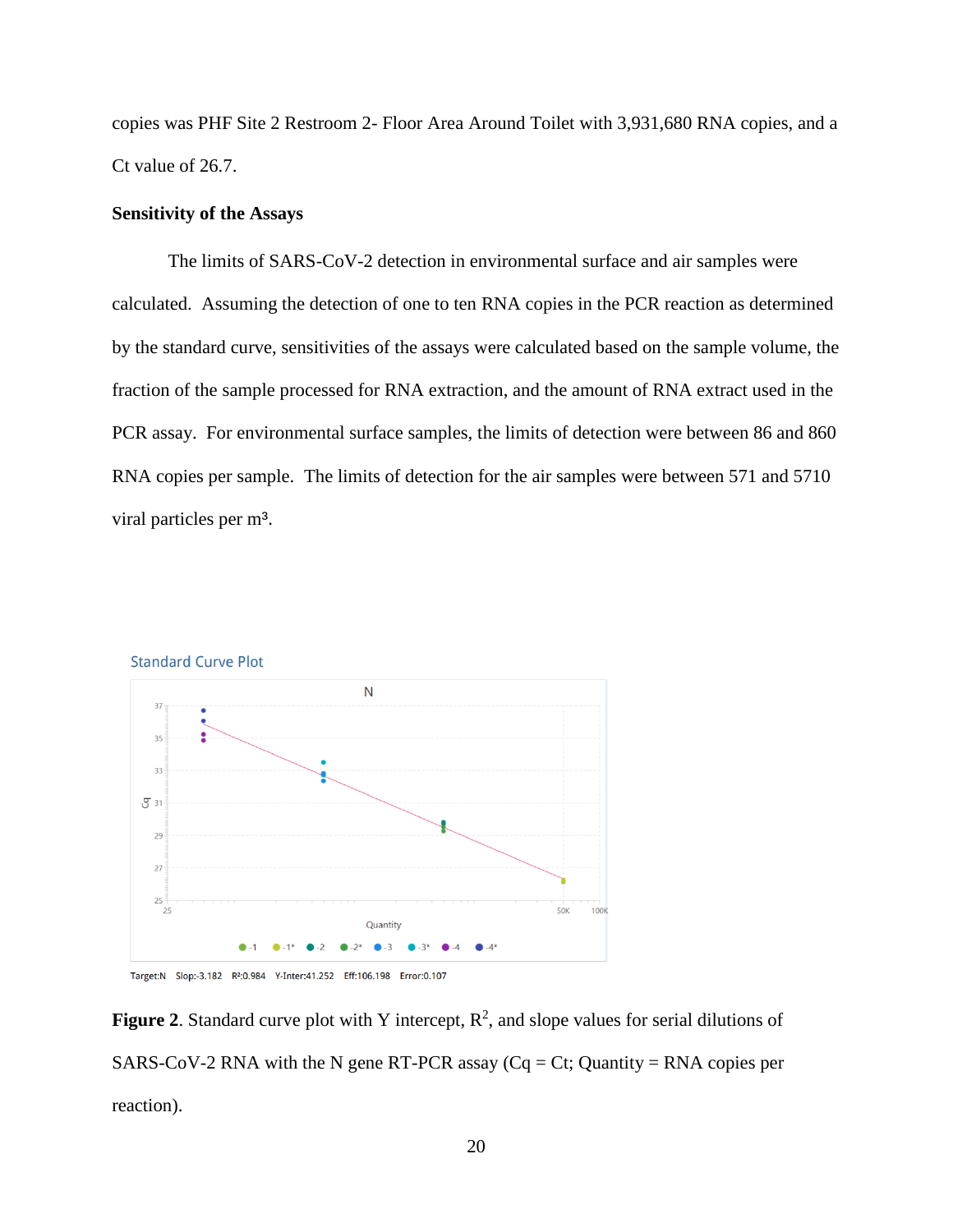# **CHAPTER 5 DISCUSSION**

#### **Materials**

An interesting finding in this study was that SARS-CoV-2 was detected on numerous frequently touched environmental surfaces in public areas in Las Vegas. SARS-CoV-2 was detected on plastic, stainless steel, rubber, metal, glass, vinyl, ceramic, artificial leather, wood, and paper. In this study, plastic and stainless steel were two surfaces on which SARS-CoV-2 was detected most frequently.This finding is supported by van Doremalen et al. (2020) who detected SARS-CoV-2 on stainless steel and plastic, and found that this virus remains the longest on these two surfaces. Furthermore, Gidari et al. (2021) found that plastic and stainless steel needed higher doses of UV-C light to reach viral particle reduction. Liu et al. (2021) found that SARS-CoV-2 can be detected under experimental conditions on stainless steel, plastic, ceramic, glass, and wood, and remain viable for seven days. In this study, SARS-CoV-2 was found on all of these surfaces.

Abrahão et al. (2021) conducted a study in Brazil and found SARS-CoV-2 on metal, plastic, glass, wood, as well as on the floor of a bus station. In addition, most of their positive samples were collected at a health facility, which supports the results of our study. Furthermore, a study by Lui et al. (2020) revealed that SARS-CoV-2 can be found on wooden chopsticks used by symptomatic and postsymptomatic patients. Based on an experiment conducted by the Institute of Museum and Library Services, SARS-CoV can be detected on artificial leather eight days after viral application (IMLS, 2020). Another study found that under laboratory conditions, SARS-CoV-2 is detectable on glass, stainless steel, vinyl, and paper for 28 days after inoculation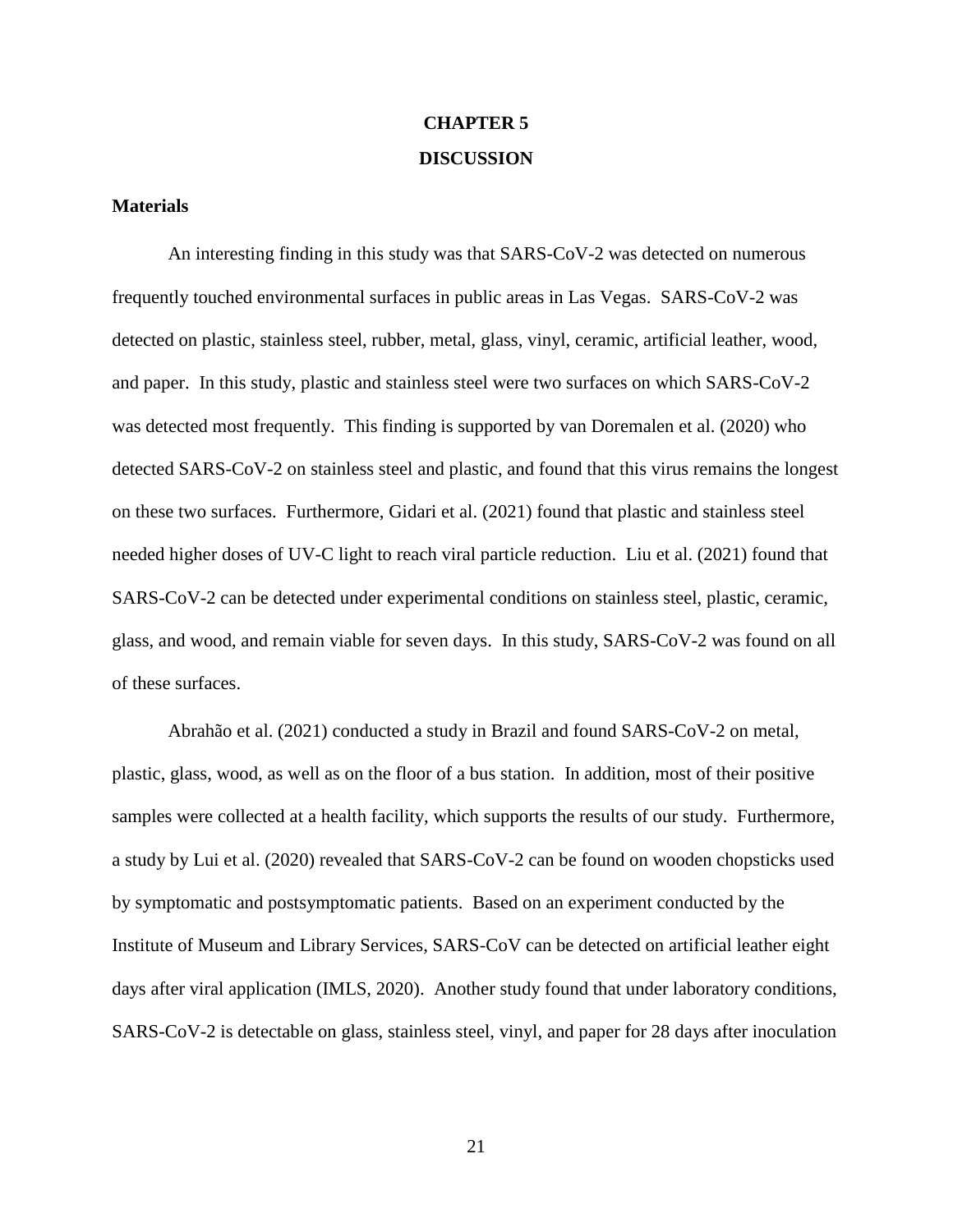(Ridel et al., 2020). However, to our knowledge, no environmental surface sampling study has been conducted that detected SARS-CoV-2 on rubber.

#### **Surface Transmission**

According to CDC data, the risk of SARS-CoV-2 transmission from surfaces is less than 1 in 10,000 (CDC, 2021g). This risk depends on prevalence rates in a community, number of viral particles that the infected person excretes, air flow and ventilation in indoor places, environmental factors such as heat and evaporation, time between surface contamination and human contact with that surface, transfer of viral particles from surface to mucosa, and minimum infective dose (MID) of the virus. MID is the minimal number of viral particles needed to cause an infection in humans (CDC, 2021g). However, the contribution that SARS-CoV-2 surface contamination has on COVID-19 transmission is still being researched.

#### **SARS-CoV-2 on Floor Surfaces**

Results showed that all the floor samples collected at the PHF, as well as samples of the objects that were in contact with the floor (i.e., chair wheels, cleaning stations wheels, linen cart wheels, oxygen tank wheels) tested positive for SARS-CoV-2, including staff's shoes. In addition, all the samples from staff shoes (3/3, 100%) tested positive for SARS-CoV-2. This finding is supported by the results of Guo et al. (2020) who detected SARS-CoV-2 on half of the samples from medical staff shoes. They found that 7 out of 10 intensive care unit (ICU) floor samples tested positive. Moreover, they concluded that gravity and air flow may contribute to the increased presence of SARS-CoV-2 viral particles on the floors.

Another interesting finding of this study was that SARS-CoV-2 was detected in the mop water used for cleaning the floor of the PHF. To our knowledge, no environmental sampling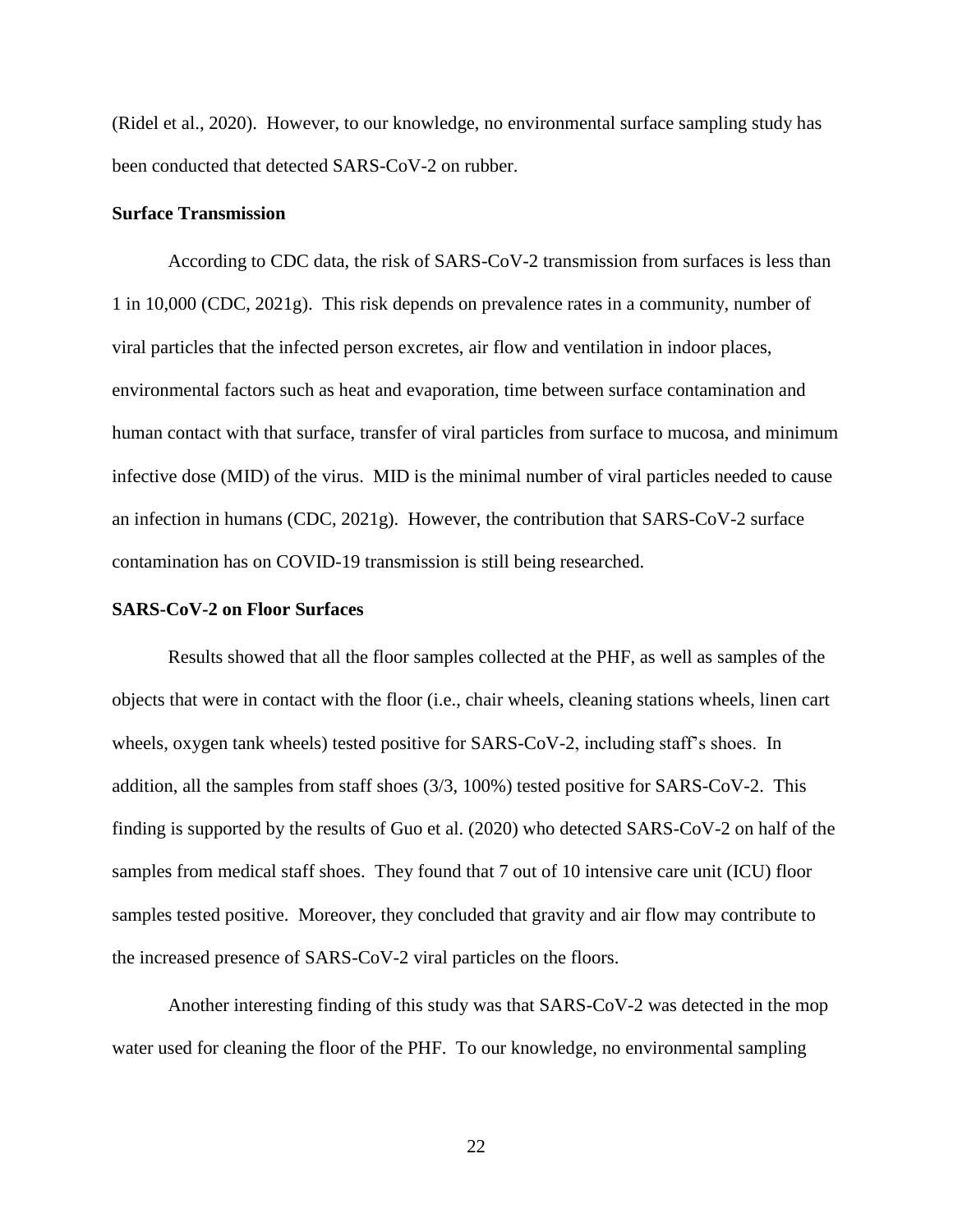study has shown a similar finding. However, studies have confirmed the presence of SARS-CoV-2 in wastewater (Ahmed et al., 2020; La Rosa et al., 2021).

#### **SARS-CoV-2 in Restrooms**

Restroom floors are important surfaces where SARS-CoV-2 was detected in this study. Another study conducted in a clinical setting showed that samples collected from patients' restrooms, such as samples from toilets and sinks, tested positive for SARS-CoV-2 (Ong et al., 2020). Similarly, the results of this study showed that samples taken from restroom surfaces such as toilet seats, flush buttons, sinks, faucets, trash cans, door locks, door knobs, door handles, and areas around toilets tested positive. A total of 4 out of 9 samples (44.4%) from areas around toilets tested positive. This finding is in agreement with the study of Yamagishi et al. (2020) who discovered that SARS-CoV-2 was mostly detected on the floor area around toilets.

The detection of SARS-CoV-2 RNA on toilet seats supports the study of Peng et al. (2020) who detected viral RNA in human urine. Liu et al. (2021) found that SARS-CoV-2 can remain viable for a few hours in human feces, and for three to four days in urine samples. They concluded that urine and feces are a significant source of SARS-CoV-2 transmission, as these excreta can be aerosolized. A study by Dancer et al. (2021) found that public restrooms present important locations where SARS-CoV-2 can be transmitted. Moreover, they found that SARS-CoV-2 was detected on numerous surfaces, including sinks. In this study, the highest number of SARS-CoV-2 RNA copies was detected in PHF patient restroom sinks. This may indicate that respiratory and/or oral excreta from COVID-19 patients contain a high number of viral particles that may remain on sink surfaces. This finding is important, as SARS-CoV-2 was detected in both PHF and public restrooms surfaces in this study (Table 1).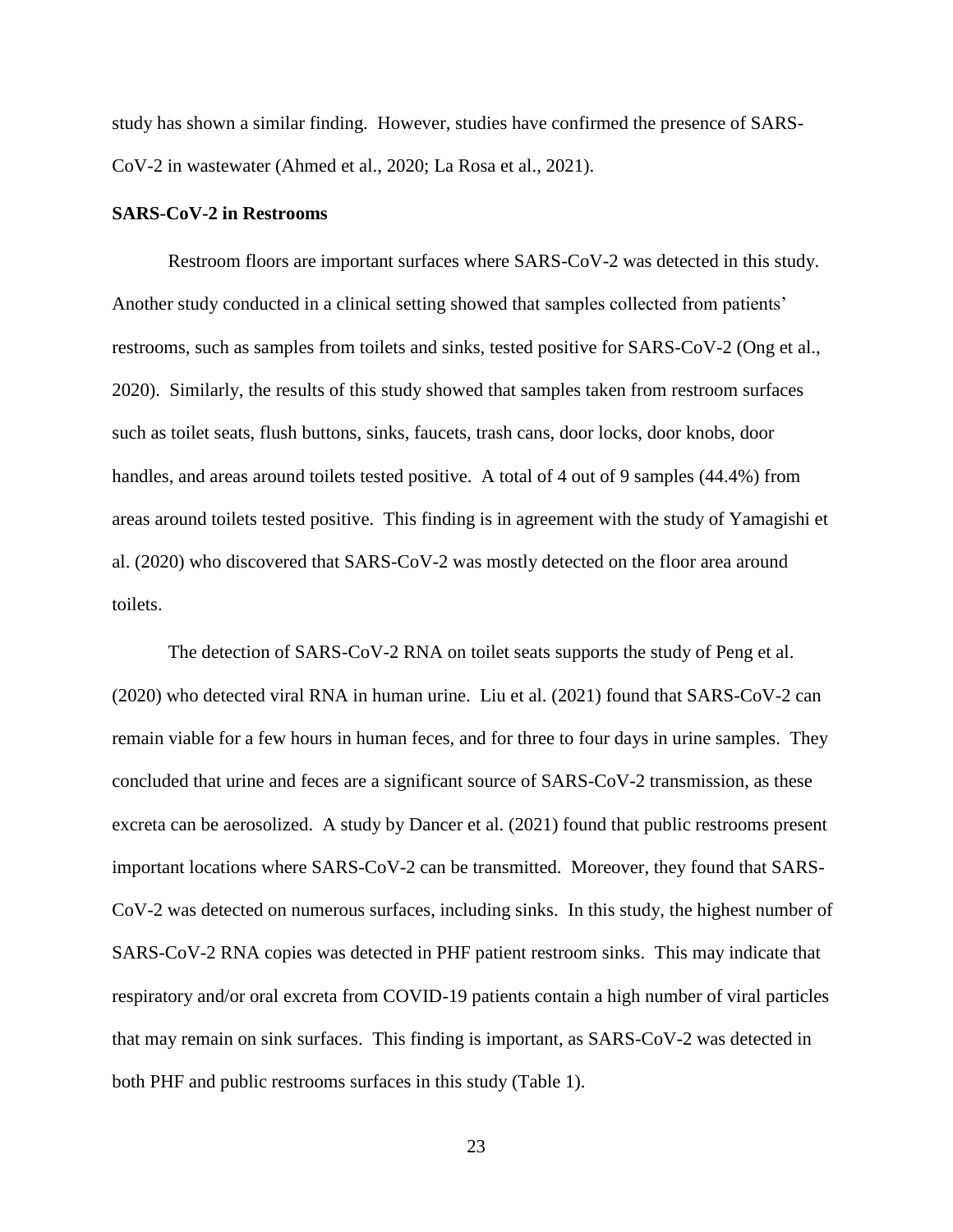#### **Frequently touched surfaces**

The PHF in which the samples were collected was a facility for COVID-19 patients. Results indicate that surfaces frequently touched by patients tested positive for SARS-CoV-2. This finding is supported by the study of Ben-Shmuel et al. (2020) who found that surfaces frequently touched by patients and medical staff in two hospitals tested positive. A surface sample from an N-95 respirator used at the PHF was negative. This finding is supported by the study of Wei et al. (2020b) who similarly did not find SARS-CoV-2 on PPE samples in non-ICUs.

A hospital environment study conducted by Ye et al. (2020) found that objects that were most often contaminated with SARS-CoV-2 in a medical center in Wuhan, China were printers, desktop/keyboard, and door knobs frequently touched by patients and medical professionals. This finding is in agreement with the results of this study, which found that a copy machine, keyboard/mouse, and doorknobs at the PHF tested positive, as they were frequently touched surfaces. Cheng et al. (2020) sampled 377 environmental surfaces in a hospital, and found a 5% positivity rate. Harvey et al. (2020) found an 8.3% positivity rate among their 348 environmental surface samples. In this study, of 300 environmental surface samples the positivity rate was 19.3%, which exceeded the expected 10% positivity rate.

#### **Air Samples**

The research of Yamagishi et al. (2020) and Cheng et al. (2020) did not detect SARS-CoV-2 in any air samples, which is in agreement with the results of this study. However, a study of Razzini et al. (2020) showed that all air samples collected at the ICU and patients' corridors in a hospital in Milan, Italy tested positive for SARS-CoV-2, while no positive air samples were obtained in a non-ICU area. In their study, they used the MD8 Airport Portable Air Sampler and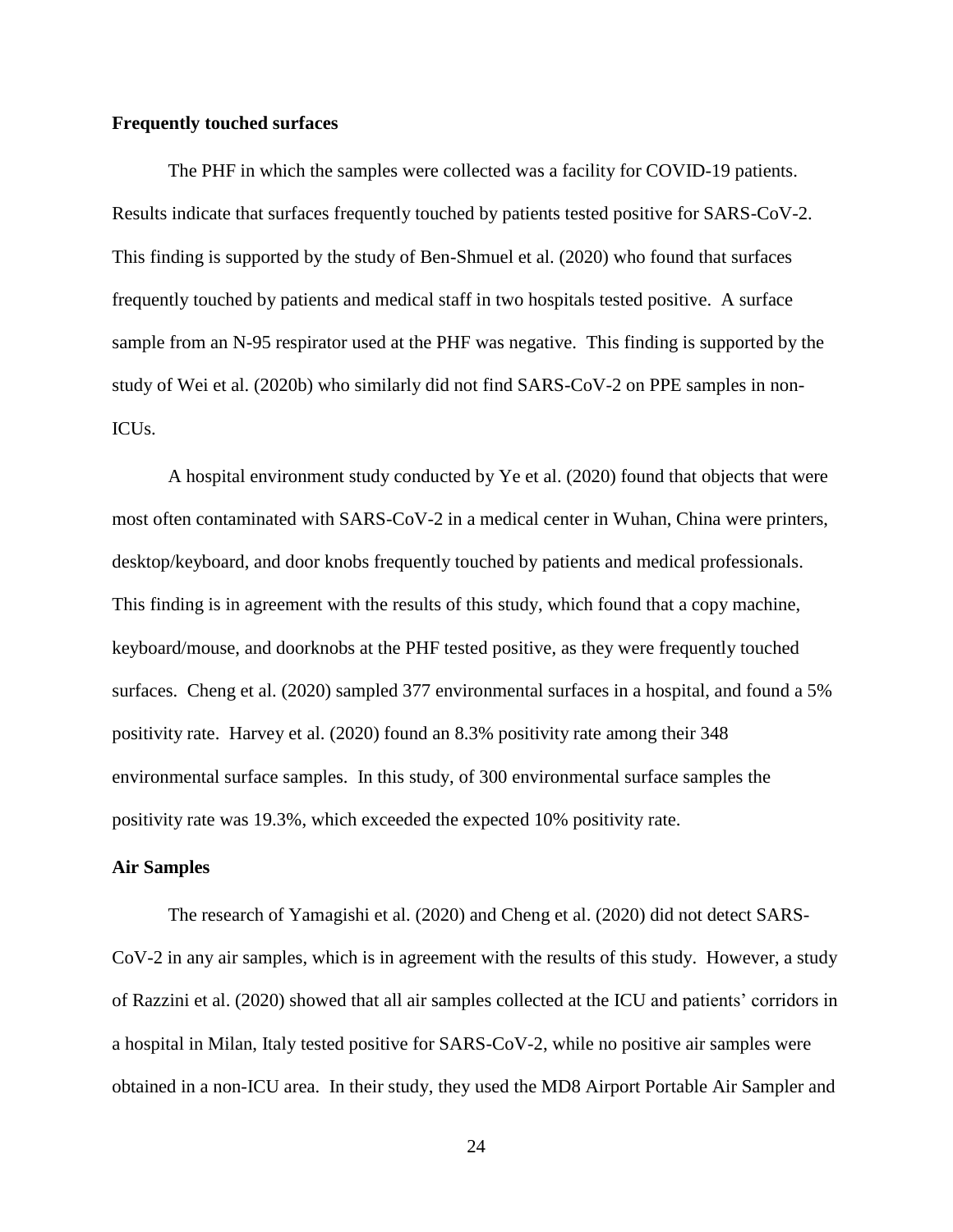gelatin membranes, similar to our study. However, the air volume sampled was 2,000 L, which is greater than the 250 L sampled in this study. In this study, it is possible that air samples tested negative for SARS-CoV-2 because viral particles were present at concentrations below the detection limit of the assay. In order to improve air sampling test sensitivity, future studies may increase the air sampling volume, as well as the number of air samples collected.

#### **Sampling Timeframe and Test Positivity Rate**

The environmental surface sampling timeframe in this research project was from December 2020 until April 2021. Kahn & McIntosh (2005) found that coronavirus infections occur mostly during winter and spring. However, a SARS-CoV- 2 seasonal pattern has yet to be determined. The sampling in this study coincided with the largest surge of COVID to date in Southern Nevada. Moreover, according to Nevada Health Response data, the highest test positivity rate (22.3%) was recorded on 12/8/20 (NV Health Response, 2021b). Therefore, the environmental sampling for this project was begun on that date. After the State of Nevada adjusted the data calculation to a 14-day moving average with a 7-day lag, the data currently available at the website shows an 18.6% test positivity rate for 12/8/20 (Table 3). The test positivity rate was 5.5% on 4/22/21 when the environmental surface sampling was completed. In addition to 4/22/21, air samples were collected on 7/20/21 and 7/21/21. Test positivity rates for those two days were 11.8% and 12.1%, respectively.

#### **PCR Assay Sensitivity**

This study demonstrated that the N gene PCR assay was more sensitive compared to the S and ORF assays, respectively. However, as genomic sequencing of viral RNA was not conducted in samples, it is unknown whether SARS-CoV-2 variants were also detected. According to Naqvi et al. (2020), the N gene is a highly conserved genetic region. However,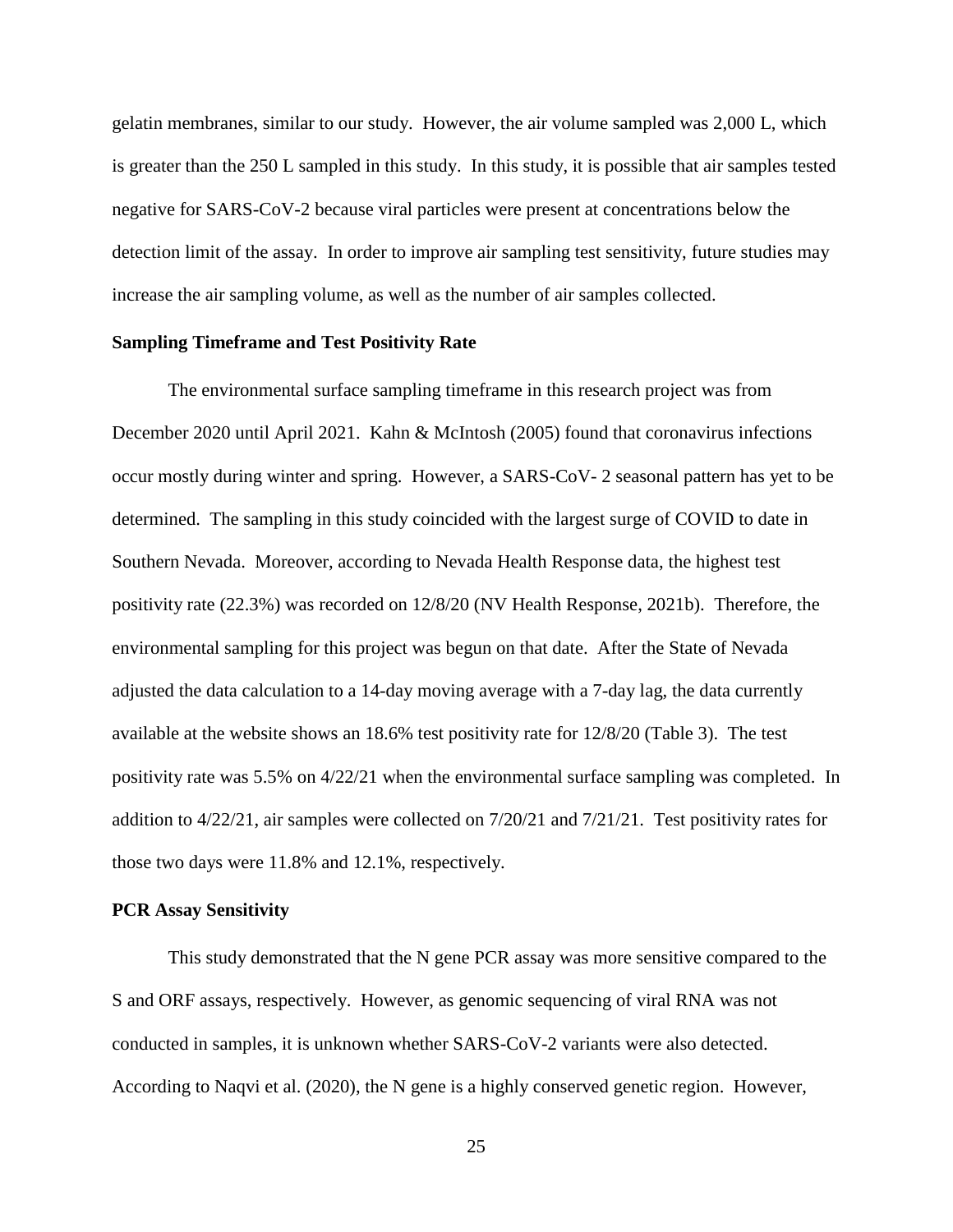Wang et al. (2020), found that the N gene is one of the least conserved genes. Tahan et al. (2021), discovered that the S gene and E gene assays may not detect SARS-CoV-2 variants, due to mutations in those gene regions. Therefore, multiple gene target PCR tests may be used to improve detection of variants.

#### **Sample Quantification**

Quantification of SARS-CoV-2 RNA was conducted to understand the number of viral particles present in each sample. According to Karimzadeh et al. (2021), the MID of SARS-CoV-2 is approximately 100 viral particles. Van Damme et al. (2021) concluded that a lower dose of viral inoculum will lead to milder disease, whereas a higher dose will lead to severe clinical presentation. However, most of the published studies have been referring to person-toperson respiratory droplets transmission. In this study, viability of SARS-CoV-2 viruses collected from environmental samples was not determined, therefore, the potential for infection from surfaces is unknown.

#### **ZIP Codes**

A study by Harvey et al. (2020), found that peaks in surface sample positivity rates were detected 7 days before peaks in COVID-19 cases in the same ZIP code. However, as continuous environmental monitoring was not conducted, the findings of this study may not reflect the circulation of COVID-19 in ZIP codes where samples were collected.

#### **Study Limitations**

This study was limited by a relatively long sample collection time frame that encompassed variable environmental conditions and infection rates in the community. A positive PCR analysis could not confirm whether the virus detected was viable and had potential to cause an infection. Moreover, samples were collected from only six ZIP code areas in Las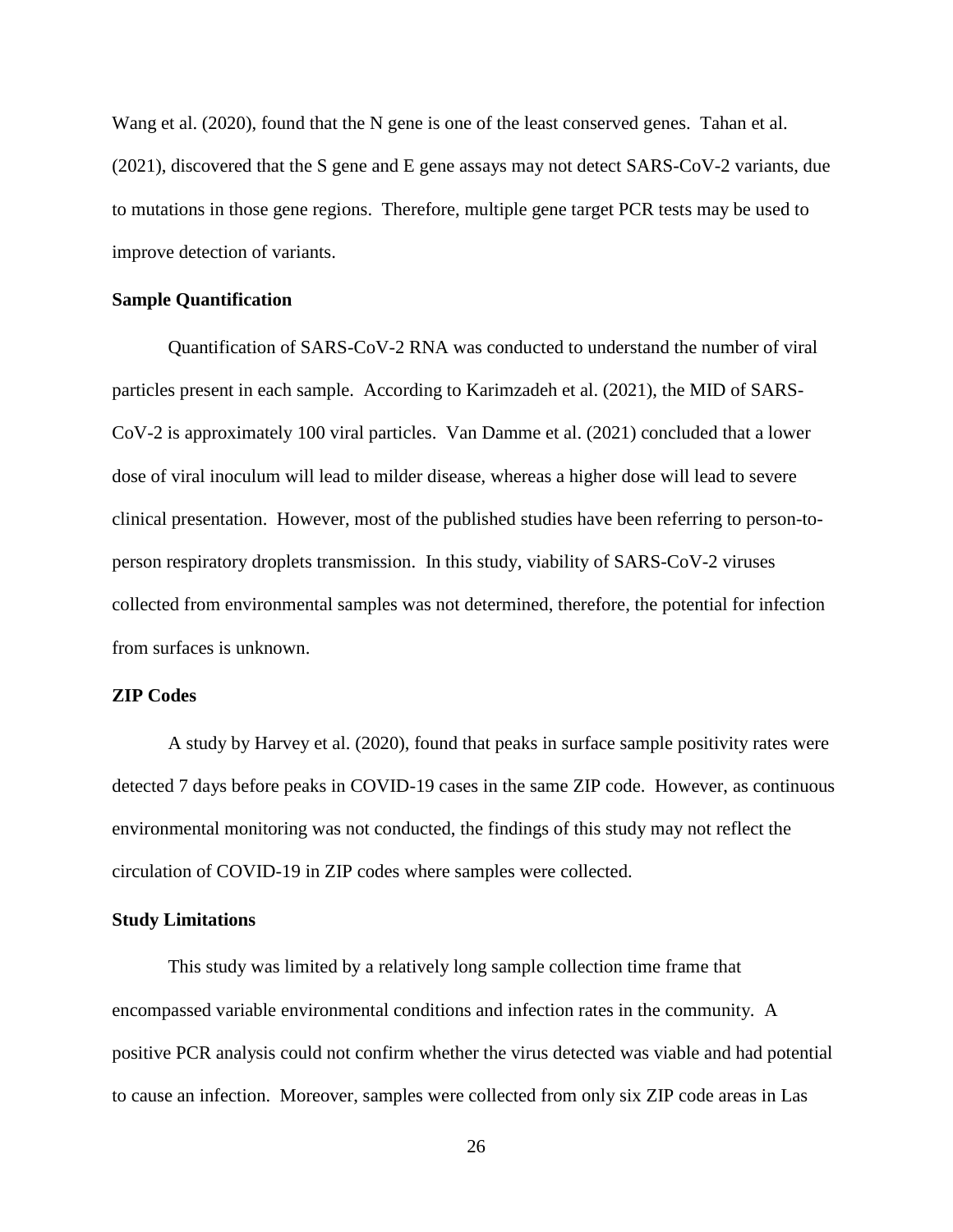Vegas. Furthermore, data on time between surface contamination and next human contact with that surface were not collected. Relative humidity and temperature data, and data on the cleanliness status of surfaces sampled were not recorded. In addition, some swab samples were used to collect samples from multiple surfaces (i.e., gas station buttons and pin pads), and some surfaces sampled were made of more than one material. Moreover, as the virus mutates, it cannot be stated with certainty whether SARS-CoV-2 variants were detected. In addition, surface and air sampling were not conducted at the same times and locations, so no conclusions can be made about potential relationships between air and surface contamination.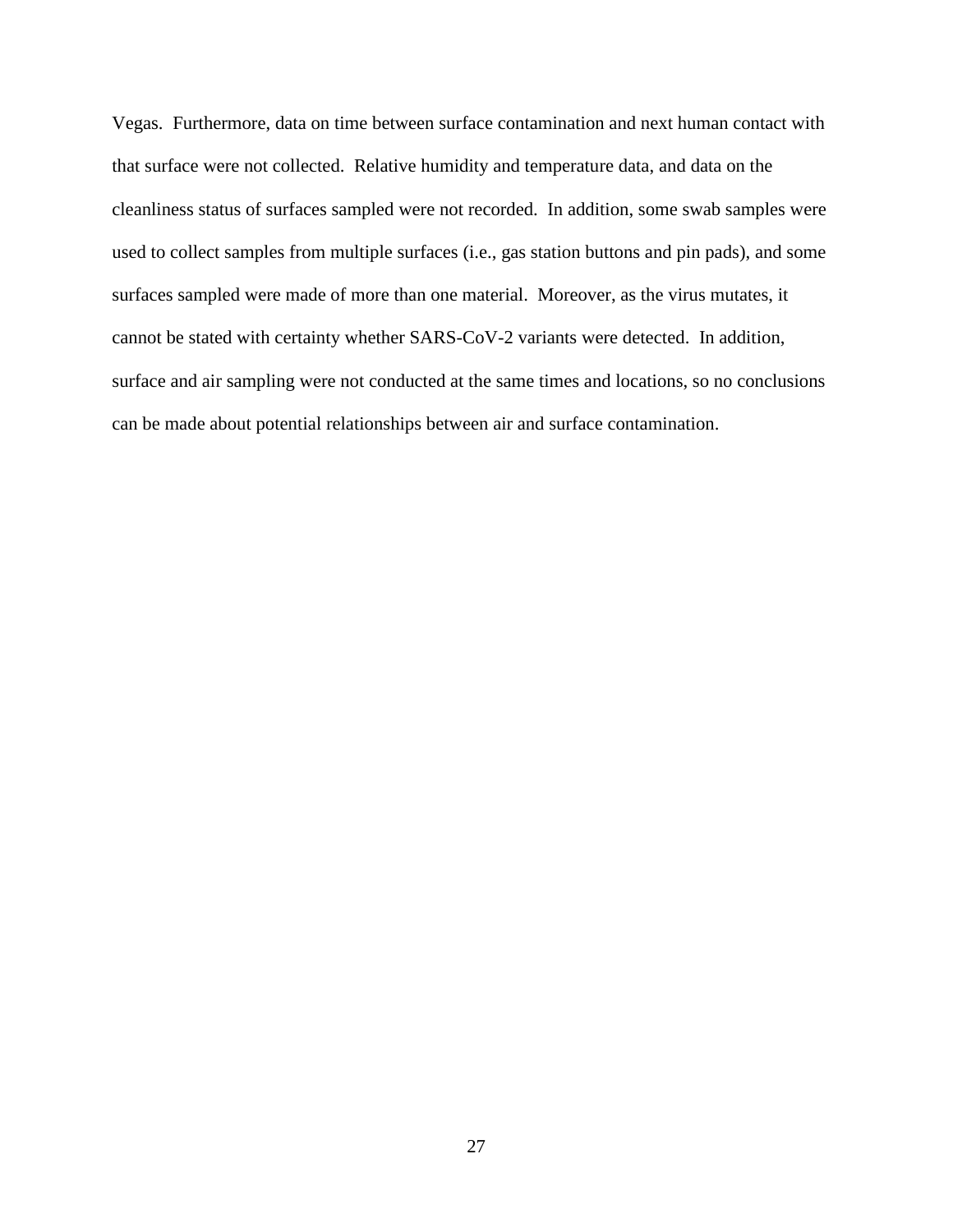#### **CHAPTER 6**

#### **CONCLUSION**

The results of this study provided information on the extent and distribution of environmental SARS-CoV-2 contamination in public areas in Las Vegas. They helped in identification of types of materials where SARS-CoV-2 can be detected, and advanced the knowledge and understanding of SARS-CoV-2 presence in the environment.

Moreover, in this study a protocol was developed for SARS-CoV-2 environmental surface and air sampling in public areas that could be used for future studies. SARS-CoV-2 RNA was detected in environmental surface samples in public areas in Las Vegas, with a 19.3% positivity rate, which was greater than the 10% positivity rate expected based on previous studies.

In this study, SARS-CoV-2 was detected on plastic, stainless steel, rubber, metal, glass, vinyl, ceramic, artificial leather, wood, and paper. Plastic and stainless steel were identified as surfaces on which SARS-CoV-2 was detected the most frequently.This study contributed to the knowledge about SARS-CoV-2 presence on floors and on objects that are in contact with floors. Moreover, this research revealed the mop water used for floor cleaning, as a potential source of SARS-CoV-2 RNA. In addition, objects that are in close contact with floors, such as cart wheels and shoes may be significant virus carriers. Frequent changing of floor cleaning water and proper use of disinfectants should be adopted, as floor cleaning water may be a source of SARS-CoV-2 RNA spread. In addition, future studies may include testing for the presence of SARS-CoV-2 on rubber, as this material is widely used and was shown in this study to be a source of contamination.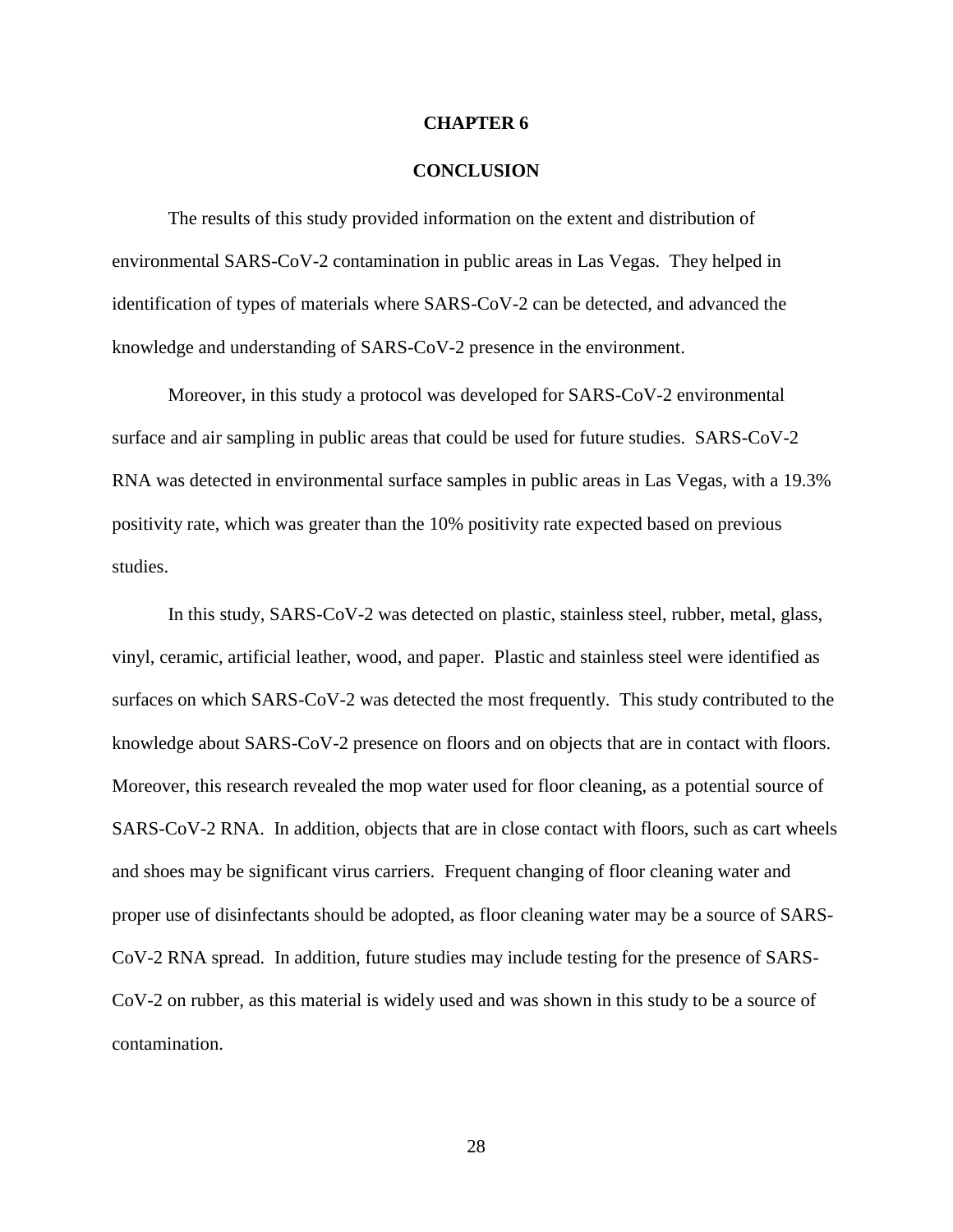Future work should be focused on collecting more surface and air samples from nonhealthcare indoor and outdoor areas (e.g., concerts, sporting events, airports, grocery stores, pharmacies) in order to better understand the presence of SARS-CoV-2 in the environment. Continuous monitoring for SARS-CoV-2 in areas with high circulation of people is essential for pandemic control, especially as the virus continues to mutate.

Although PCR assay sensitivity is still being researched, our results indicate that in timesensitive conditions, the SARS-CoV-2 N gene assay may be used for environmental sample PCR analysis. However, the best practice would be to conduct environmental sample analysis with multiple gene PCR tests. In addition, future work should be focused on understanding the sensitivity of different gene assays. Genomic sequencing of environmental samples should be conducted in order to understand if variants could be detected using N, S, and ORF gene primers and probes.

Future work should focus on cell culture and virus isolation to understand SARS-CoV-2 viability. Moreover, understanding how long the virus can maintain viability on public area surfaces would be beneficial for future environmental sampling studies. To better understand the relationship between COVID-19 prevalence rates per ZIP code and positive environmental samples, ZIP codes should be pre-selected and more ZIP codes should be included in future studies, and environmental sampling should be conducted routinely. In addition, future studies may include concomitant air and surface sampling to provide more information on potential sources of environmental contamination. Moreover, an increase in air volume sampled may increase the probability of SARS-CoV-2 detection of low concentrations of SARS-CoV-2 in air samples.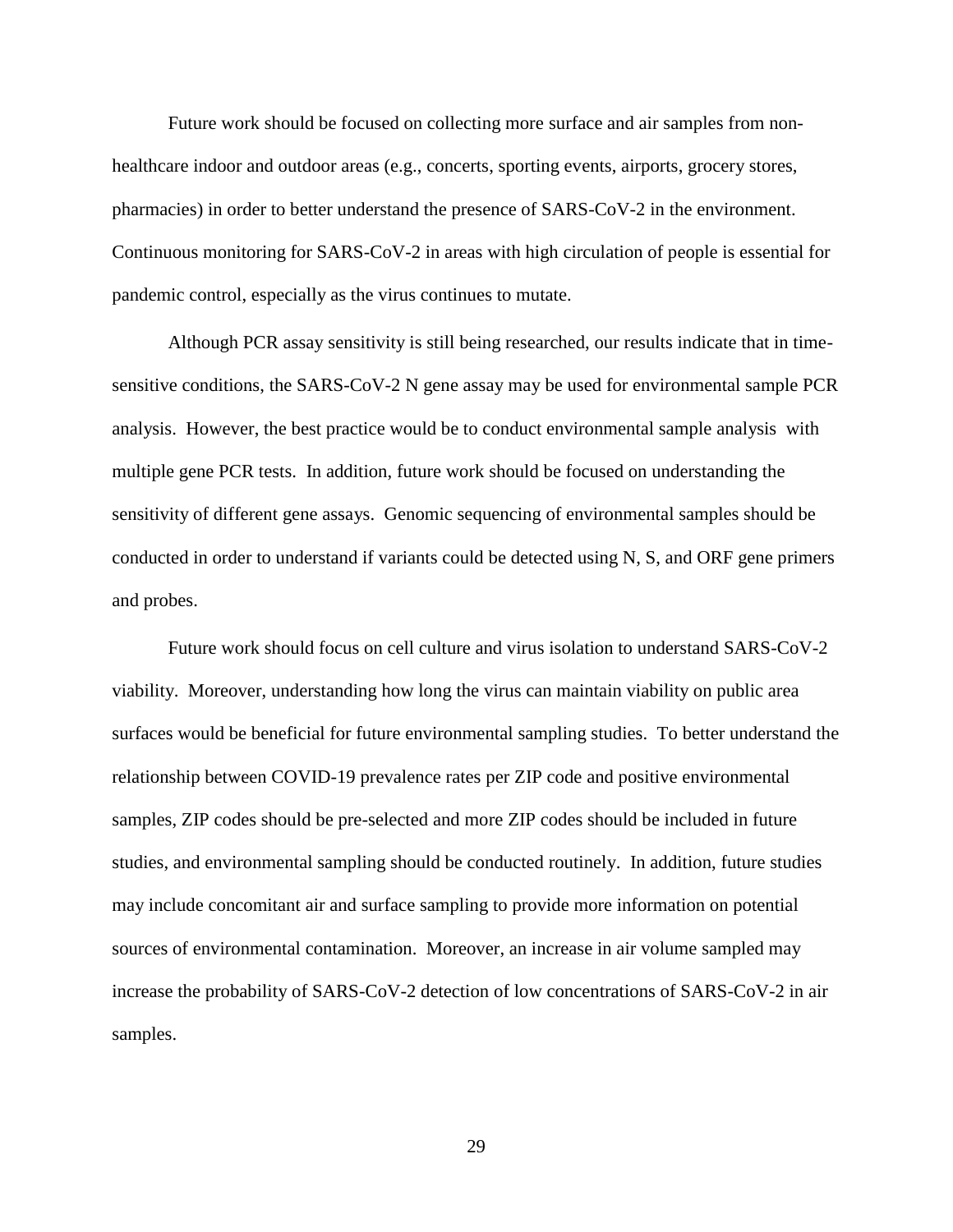In this study a new method was developed for SARS-CoV-2 environmental surveillance in public areas. Environmental monitoring is significant as an early detection tool that may indicate SARS-CoV-2 circulation in the community. This study revealed important findings that may be beneficial for infection control practices in public areas and public health facilities, universities, as well as businesses.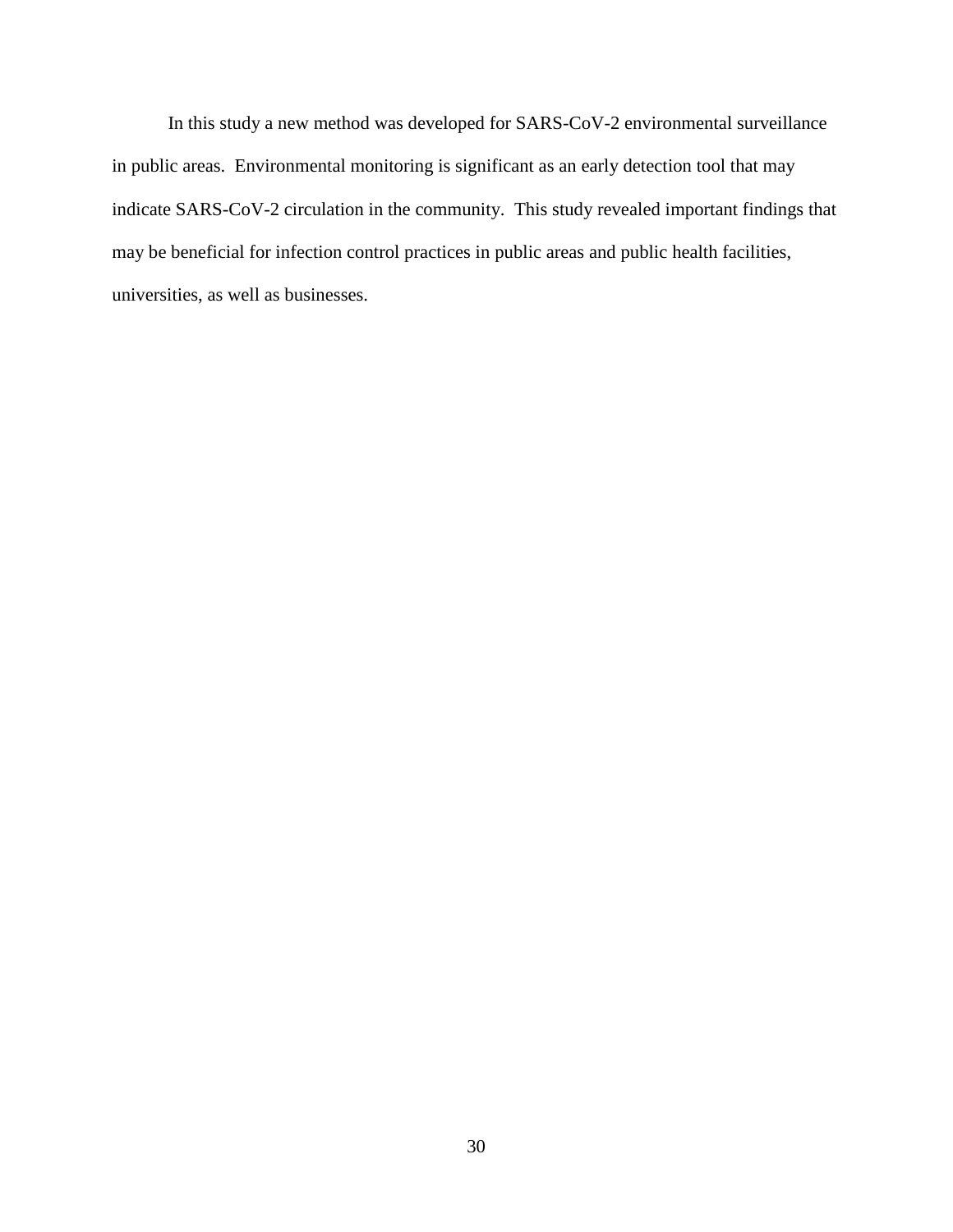#### **REFERENCES**

- Abrahão, J. S., Sacchetto, L., Rezende, I. M., Rodrigues, R., Crispim, A., Moura, C., Mendonça, D. C., Reis, E., Souza, F., Oliveira, G., Domingos, I., de Miranda Boratto, P. V., Silva, P., Queiroz, V. F., Machado, T. B., Andrade, L., Lourenço, K. L., Silva, T., Oliveira, G. P., de Souza Alves, V., … Drumond, B. P. (2021). Detection of SARS-CoV-2 RNA on public surfaces in a densely populated urban area of Brazil: A potential tool for monitoring the circulation of infected patients. The Science of the total environment, 766, 142645.<https://doi.org/10.1016/j.scitotenv.2020.142645>
- Ahmed, W., Bertsch, P. M., Angel, N., Bibby, K., Bivins, A., Dierens, L., Edson, J., Ehret, J., Gyawali, P., Hamilton, K. A., Hosegood, I., Hugenholtz, P., Jiang, G., Kitajima, M., Sichani, H. T., Shi, J., Shimko, K. M., Simpson, S. L., Smith, W., Symonds, E. M., … Mueller, J. F. (2020). Detection of SARS-CoV-2 RNA in commercial passenger aircraft and cruise ship wastewater: a surveillance tool for assessing the presence of COVID-19 infected travellers. Journal of travel medicine, 27(5), 116.

<https://doi.org/10.1093/jtm/taaa116>

- Arbour, N., Day, R., Newcombe, J., & Talbot, P. J. (2000). Neuroinvasion by human respiratory coronaviruses. Journal of virology, 74(19), 8913–8921. <https://doi.org/10.1128/jvi.74.19.8913-8921.2000>
- Bin, S. Y., Heo, J. Y., Song, M. S., Lee, J., Kim, E. H., Park, S. J., Kwon, H. I., Kim, S. M., Kim, Y. I., Si, Y. J., Lee, I. W., Baek, Y. H., Choi, W. S., Min, J., Jeong, H. W., & Choi, Y. K. (2016). Environmental Contamination and Viral Shedding in MERS Patients During MERS-CoV Outbreak in South Korea. Clinical infectious diseases: an official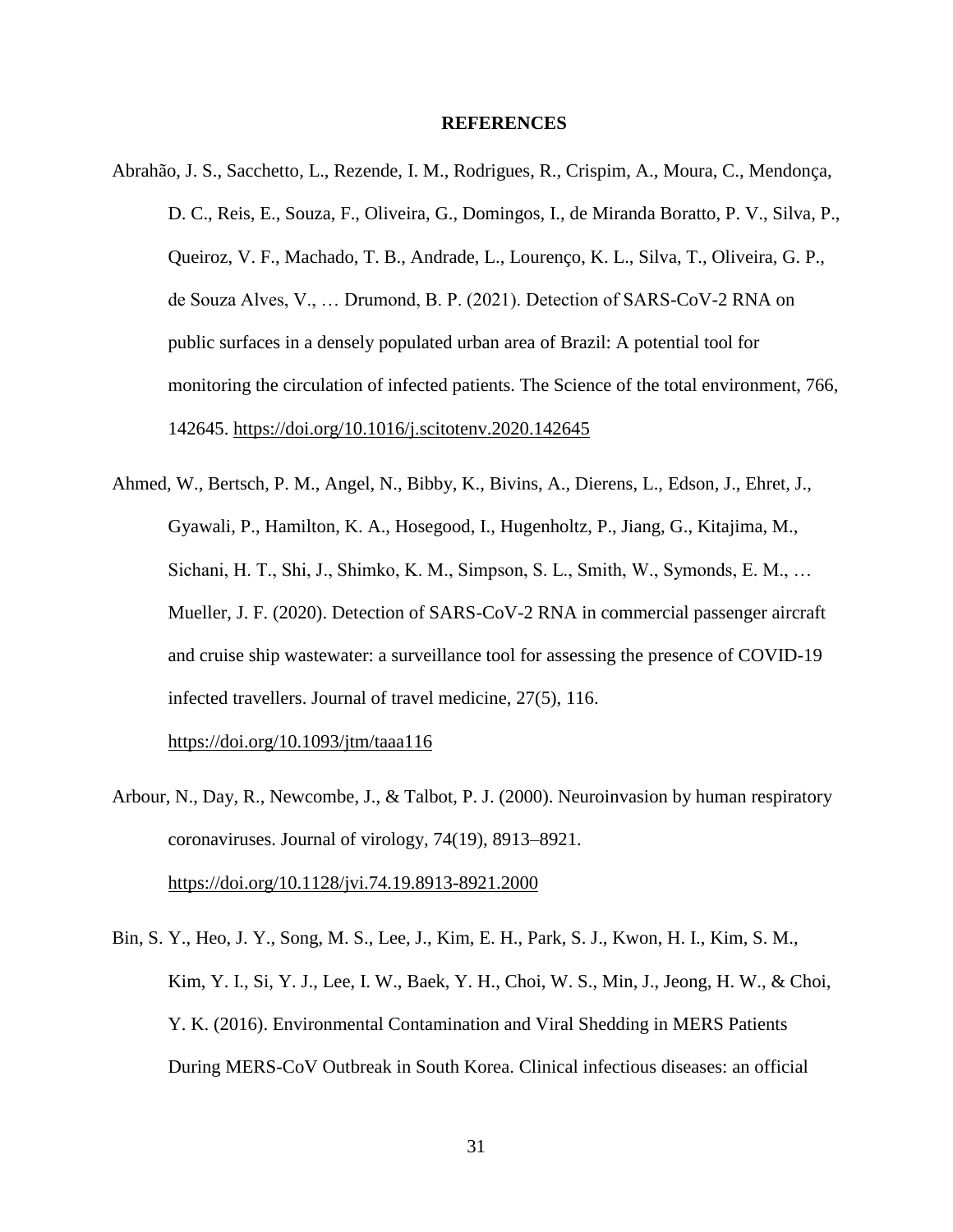publication of the Infectious Diseases Society of America, 62(6), 755–760. <https://doi.org/10.1093/cid/civ1020>

- Cai, J., Sun, W., Huang, J., Gamber, M., Wu, J., & He, G. (2020). Indirect Virus Transmission in Cluster of COVID-19 Cases, Wenzhou, China, 2020. 26(6), 1343–1345. <https://doi.org/10.3201/eid2606.200412>
- Cavanagh D. (1997). Nidovirales: a new order comprising Coronaviridae and Arteriviridae. Archives of virology, 142(3), 629–633.
- Centers for Disease Control and Prevention (CDC). (2012). Emergency Response Resources. Surface sampling procedures for Bacillus anthracis spores from smooth, non-porous surfaces. Retrieved on 4/26/21 from [https://www.cdc.gov/niosh/topics/emres/surface](https://www.cdc.gov/niosh/topics/emres/surface-sampling-bacillus-anthracis.html#aa)[sampling-bacillus-anthracis.html#aa](https://www.cdc.gov/niosh/topics/emres/surface-sampling-bacillus-anthracis.html#aa)
- Centers for Disease Control and Prevention (CDC). (2020a). About COVID-19. Retrieved on 2/21/21 from [https://www.cdc.gov/coronavirus/2019-ncov/cdcresponse/about-COVID-](https://www.cdc.gov/coronavirus/2019-ncov/cdcresponse/about-COVID-19.html#:~:text=The%20new%20name%20of%20this,2019%2DnCoV.%E2%80%9D)[19.html#:~:text=The%20new%20name%20of%20this,2019%2DnCoV.%E2%80%9D](https://www.cdc.gov/coronavirus/2019-ncov/cdcresponse/about-COVID-19.html#:~:text=The%20new%20name%20of%20this,2019%2DnCoV.%E2%80%9D)
- Centers for Disease Control and Prevention (CDC). (2020b). CDC's Diagnostic Test for COVID-19 Only and Supplies. Retrieved on 4/27/21 from <https://www.cdc.gov/coronavirus/2019-ncov/lab/virus-requests.html>
- Centers for Disease Control and Prevention (CDC). (2021A). What You Need to Know about Variants. Retrieved on 10/24/21 from [https://www.cdc.gov/coronavirus/2019](https://www.cdc.gov/coronavirus/2019-ncov/variants/variant.html) [ncov/variants/variant.html](https://www.cdc.gov/coronavirus/2019-ncov/variants/variant.html)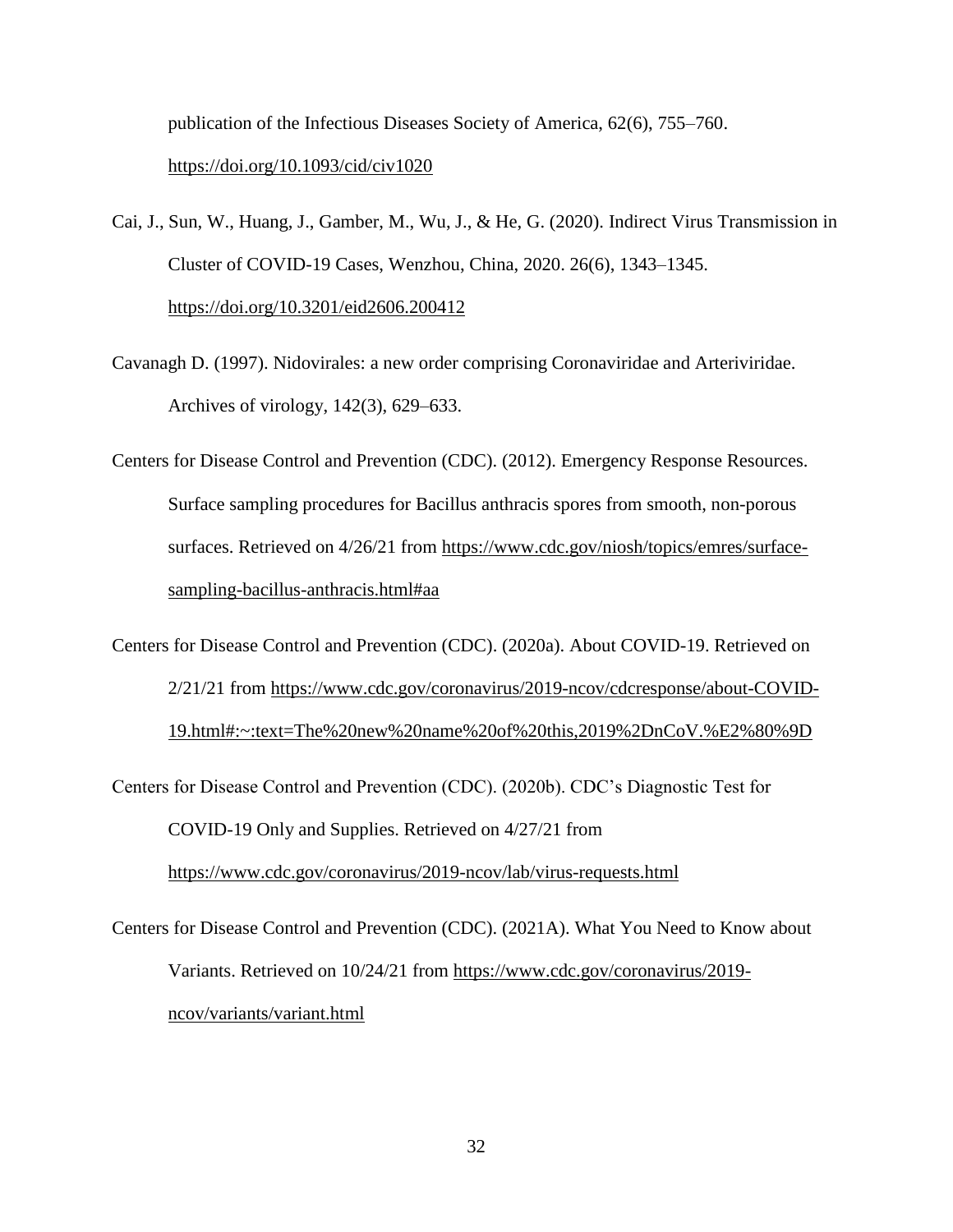Centers for Disease Control and Prevention (CDC). (2021b). Provisional Mortality Data- United States, 2020. Retrieved on 10/27/21 from

<https://www.cdc.gov/mmwr/volumes/70/wr/mm7014e1.htm>

- Centers for Disease Control and Prevention (CDC). (2021c). Symptoms of COVID-19. Retrieved on 3/20/21 from [https://www.cdc.gov/coronavirus/2019-ncov/symptoms](https://www.cdc.gov/coronavirus/2019-ncov/symptoms-testing/symptoms.html)[testing/symptoms.html](https://www.cdc.gov/coronavirus/2019-ncov/symptoms-testing/symptoms.html)
- Centers for Disease Control and Prevention (CDC). (2021d). COVID-19 Pandemic Planning Scenarios. Retrieved from [https://www.cdc.gov/coronavirus/2019-ncov/hcp/planning](https://www.cdc.gov/coronavirus/2019-ncov/hcp/planning-scenarios.html)[scenarios.html](https://www.cdc.gov/coronavirus/2019-ncov/hcp/planning-scenarios.html)
- Centers for Disease Control and Prevention (CDC). (2021e). How COVID-19 Spreads. Retrieved on 3/27/21 from [https://www.cdc.gov/coronavirus/2019-ncov/prevent-getting-sick/how](https://www.cdc.gov/coronavirus/2019-ncov/prevent-getting-sick/how-covid-spreads.html)[covid-spreads.html](https://www.cdc.gov/coronavirus/2019-ncov/prevent-getting-sick/how-covid-spreads.html)
- Centers for Disease Control and Prevention (CDC). (2021f). COVID Data Tracker. United States COVID-19 Cases and Deaths by State. Retrieved on 3/27/21 from [https://covid.cdc.gov/covid-data-tracker/#cases\\_casesper100klast7days](https://covid.cdc.gov/covid-data-tracker/#cases_casesper100klast7days)
- Centers for Disease Control and Prevention (CDC). (2021g). Science Brief: SARS-CoV-2 and Surface (Fomite) Transmission for Indoor Community Environments. Retrieved on 10/26/21 from [https://www.cdc.gov/coronavirus/2019-ncov/more/science-and](https://www.cdc.gov/coronavirus/2019-ncov/more/science-and-research/surface-transmission.html#ref1)[research/surface-transmission.html#ref1](https://www.cdc.gov/coronavirus/2019-ncov/more/science-and-research/surface-transmission.html#ref1)
- Cheng, V. C., Wong, S. C., Chan, V. W., So, S. Y., Chen, J. H., Yip, C. C., Chan, K. H., Chu, H., Chung, T. W., Sridhar, S., To, K. K., Chan, J. F., Hung, I. F., Ho, P. L., & Yuen, K. Y. (2020). Air and environmental sampling for SARS-CoV-2 around hospitalized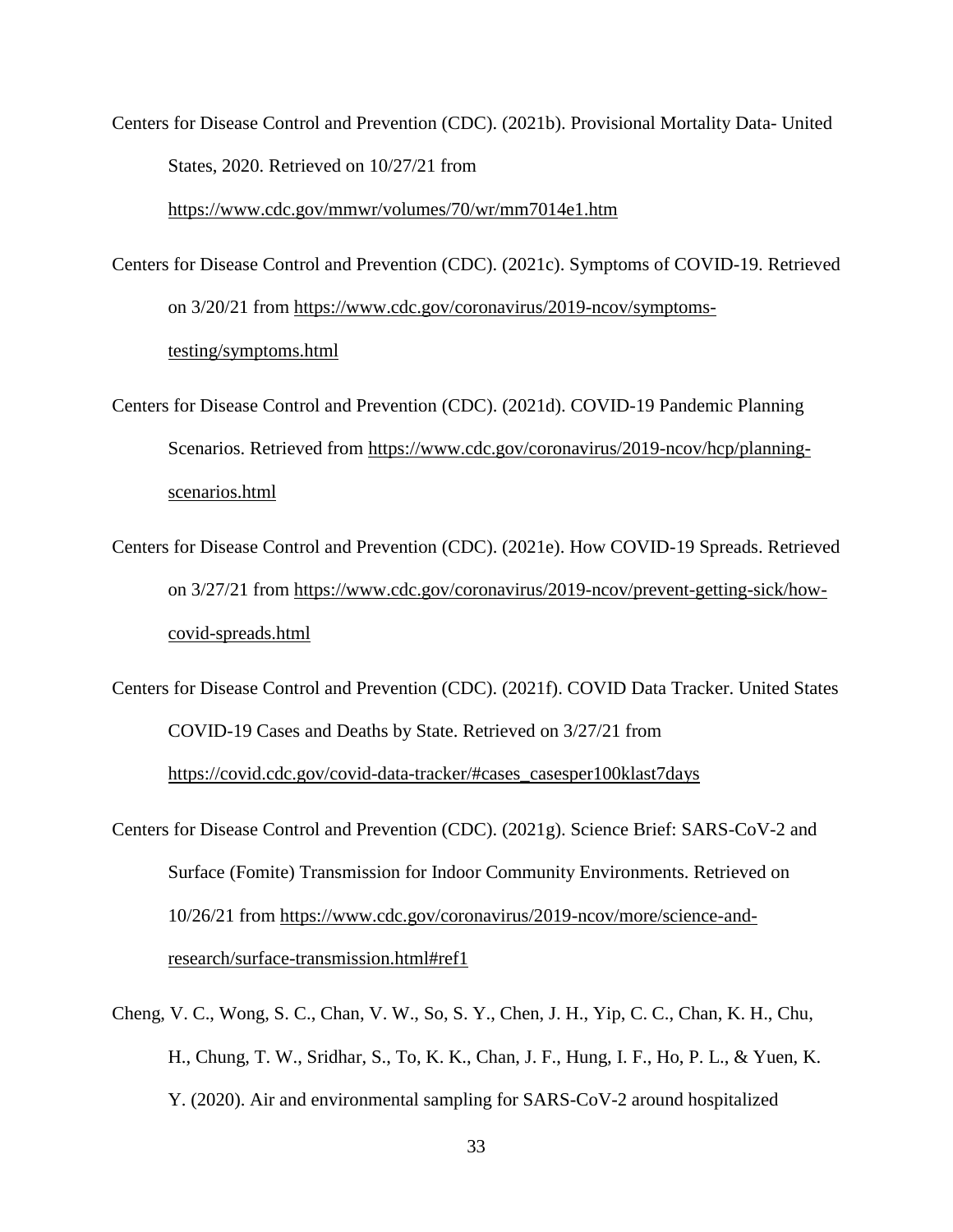patients with coronavirus disease 2019 (COVID-19). 41(11), 1258–1265. <https://doi.org/10.1017/ice.2020.282>

- Chia, P. Y., Coleman, K. K., Tan, Y. K., Ong, S., Gum, M., Lau, S. K., Lim, X. F., Lim, A. S., Sutjipto, S., Lee, P. H., Son, T. T., Young, B. E., Milton, D. K., Gray, G. C., Schuster, S., Barkham, T., De, P. P., Vasoo, S., Chan, M., Ang, B., … Singapore 2019 Novel Coronavirus Outbreak Research Team (2020). Detection of air and surface contamination by SARS-CoV-2 in hospital rooms of infected patients. Nature communications, 11(1), 2800.<https://doi.org/10.1038/s41467-020-16670-2>
- Chin, A., Chu, J., Perera, M., Hui, K., Yen, H. L., Chan, M., Peiris, M., & Poon, L. (2020). Stability of SARS-CoV-2 in different environmental conditions. The Lancet. Microbe, 1(1), e10. [https://doi.org/10.1016/S2666-5247\(20\)30003-3](https://doi.org/10.1016/S2666-5247(20)30003-3)
- Dancer, S. J., Li, Y., Hart, A., Tang, J. W., & Jones, D. L. (2021). What is the risk of acquiring SARS-CoV-2 from the use of public toilets? The Science of the total environment, 792, 148341.<https://doi.org/10.1016/j.scitotenv.2021.148341>
- Ding, Z., Qian, H., Xu, B., Huang, Y., Miao, T., Yen, H. L., Xiao, S., Cui, L., Wu, X., Shao, W., Song, Y., Sha, L., Zhou, L., Xu, Y., Zhu, B., & Li, Y. (2021). Toilets dominate environmental detection of severe acute respiratory syndrome coronavirus 2 in a hospital. 753, 141710. [https://doi.org/S0048-9697\(20\)35239-6](https://doi.org/S0048-9697(20)35239-6)
- Duffy, S., Shackelton, L. A., & Holmes, E. C. (2008). Rates of evolutionary change in viruses: patterns and determinants. Nature reviews. Genetics, 9(4), 267–276. <https://doi.org/10.1038/nrg2323>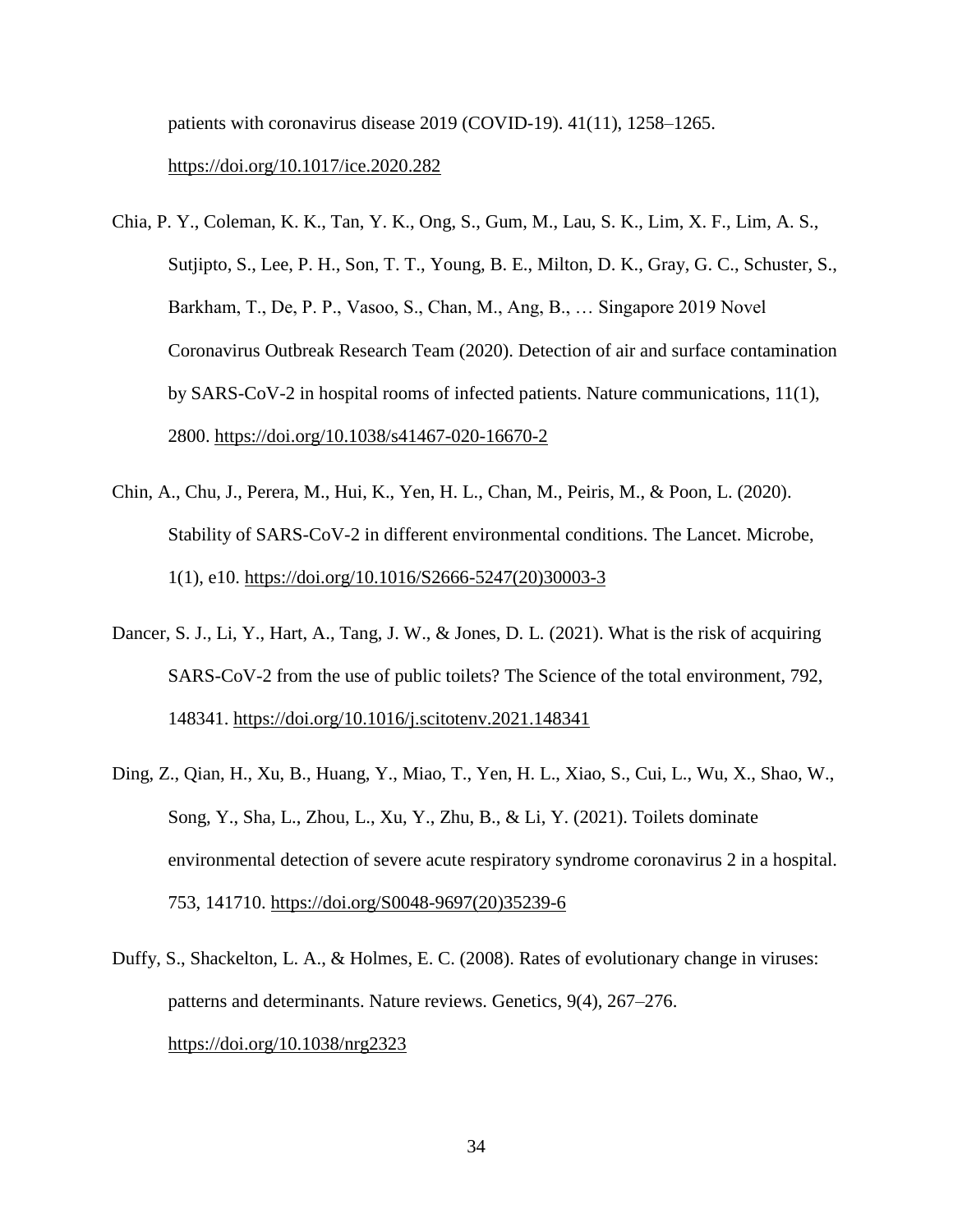Food and Drug Administration (FDA). (2021a). Emergency Use Authorization (EUA) Summary COVID-19 RT-PCR Test. Retrieved from [https://www.fda.gov/media/136151/download#:~:text=The%20COVID%2D19%20RT%](https://www.fda.gov/media/136151/download#:~:text=The%20COVID%2D19%20RT%2DPCR%20Test%20is%20a%20real%2D,tract%20aspirates%2C%20bronchoalveolar%20lavage%2C%20and) [2DPCR%20Test%20is%20a%20real%2D,tract%20aspirates%2C%20bronchoalveolar%2](https://www.fda.gov/media/136151/download#:~:text=The%20COVID%2D19%20RT%2DPCR%20Test%20is%20a%20real%2D,tract%20aspirates%2C%20bronchoalveolar%20lavage%2C%20and) [0lavage%2C%20and](https://www.fda.gov/media/136151/download#:~:text=The%20COVID%2D19%20RT%2DPCR%20Test%20is%20a%20real%2D,tract%20aspirates%2C%20bronchoalveolar%20lavage%2C%20and)

Food and Drug Administration (FDA). (2021b). SARS-CoV-2 Viral Mutations: Impact on COVID-19 Tests. Retrieved on 10/31/21 from [https://www.fda.gov/medical](https://www.fda.gov/medical-devices/coronavirus-covid-19-and-medical-devices/sars-cov-2-viral-mutations-impact-covid-19-tests)[devices/coronavirus-covid-19-and-medical-devices/sars-cov-2-viral-mutations-impact](https://www.fda.gov/medical-devices/coronavirus-covid-19-and-medical-devices/sars-cov-2-viral-mutations-impact-covid-19-tests)[covid-19-tests](https://www.fda.gov/medical-devices/coronavirus-covid-19-and-medical-devices/sars-cov-2-viral-mutations-impact-covid-19-tests)

- Gidari, A., Sabbatini, S., Bastianelli, S., Pierucci, S., Busti, C., Bartolini, D., Stabile, A. M., Monari, C., Galli, F., Rende, M., Cruciani, G., & Francisci, D. (2021). SARS-CoV-2 Survival on Surfaces and the Effect of UV-C Light. Viruses, 13(3), 408. <https://doi.org/10.3390/v13030408>
- Guo, Z., Wang, Z., Zhang, S., Li, X., Li, L., Li, C....Chen, W. (2020). Aerosol and Surface Distribution of Severe Acute Respiratory Syndrome Coronavirus 2 in Hospital Wards, Wuhan, China, 2020. Emerging Infectious Diseases, 26(7), 1583-1591. [https://doi.org/10.3201/eid2607.200885.](https://doi.org/10.3201/eid2607.200885)

Hamre, D., & Procknow, J. J. (1966). A new virus isolated from the human respiratory tract. Proceedings of the Society for Experimental Biology and Medicine. Society for Experimental Biology and Medicine (New York, N.Y.), 121(1), 190–193. <https://doi.org/10.3181/00379727-121-30734>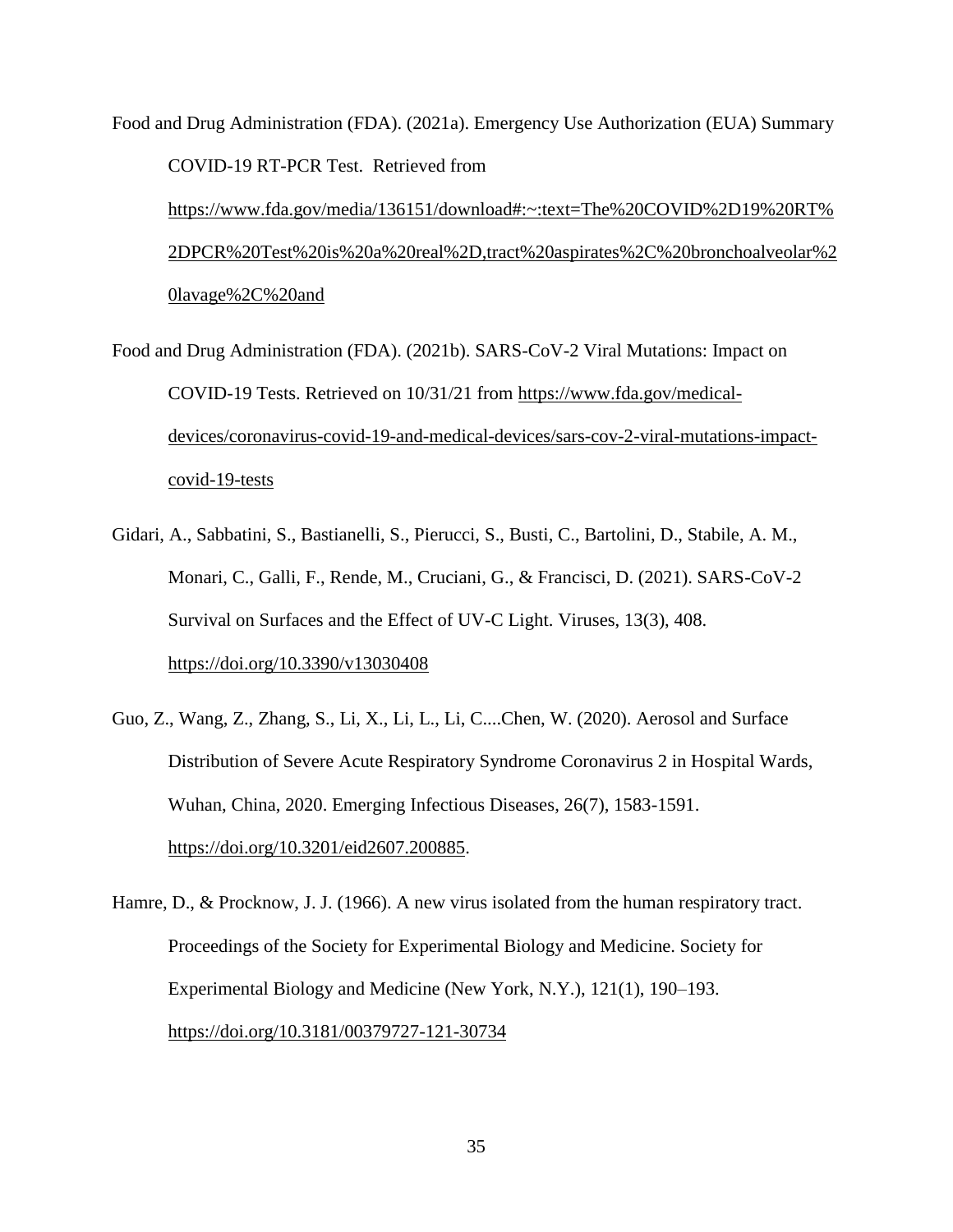- Harbourt, D. E., Haddow, A. D., Piper, A. E., Bloomfield, H., Kearney, B. J., Fetterer, D., Gibson, K., & Minogue, T. (2020). Modeling the stability of severe acute respiratory syndrome coronavirus 2 (SARS-CoV-2) on skin, currency, and clothing. PLoS neglected tropical diseases, 14(11), e0008831.<https://doi.org/10.1371/journal.pntd.0008831>
- Harvey, A. P., Fuhrmeister, E. R., Cantrell, M., Pitol, A. K., Swarthout, J. M., Powers, J. E., Nadimpalli, M. L., Julian, T. R., & Pickering, A. J. (2020). Longitudinal monitoring of SARS-CoV-2 RNA on high-touch surfaces in a community setting. medRxiv : the preprint server for health sciences, 2020.10.27.20220905.

<https://doi.org/10.1101/2020.10.27.20220905>

- Institute of Museum and Library Services (IMLS). (2020). The REALM Project. Test 5: Natural attenuation as a decontamination approach for SARS-CoV-2 on textile materials. Retrieved on 10/27/21 from [https://www.webjunction.org/content/dam/WebJunction/Documents/webJunction/realm/t](https://www.webjunction.org/content/dam/WebJunction/Documents/webJunction/realm/test5-report.pdf) [est5-report.pdf](https://www.webjunction.org/content/dam/WebJunction/Documents/webJunction/realm/test5-report.pdf)
- Kahn, J. S., & McIntosh, K. (2005). History and Recent Advances in Coronavirus Discovery. 24(11). https://journals.lww.com/pidj/Fulltext/2005/11001/History and Recent Advances in C [oronavirus.12.aspx](https://journals.lww.com/pidj/Fulltext/2005/11001/History_and_Recent_Advances_in_Coronavirus.12.aspx)
- Kampf, G., Todt, D., Pfaender, S., & Steinmann, E. (2020). Persistence of coronaviruses on inanimate surfaces and their inactivation with biocidal agents. 104(3), 246–251. <https://doi.org/10.1016/j.jhin.2020.01.022>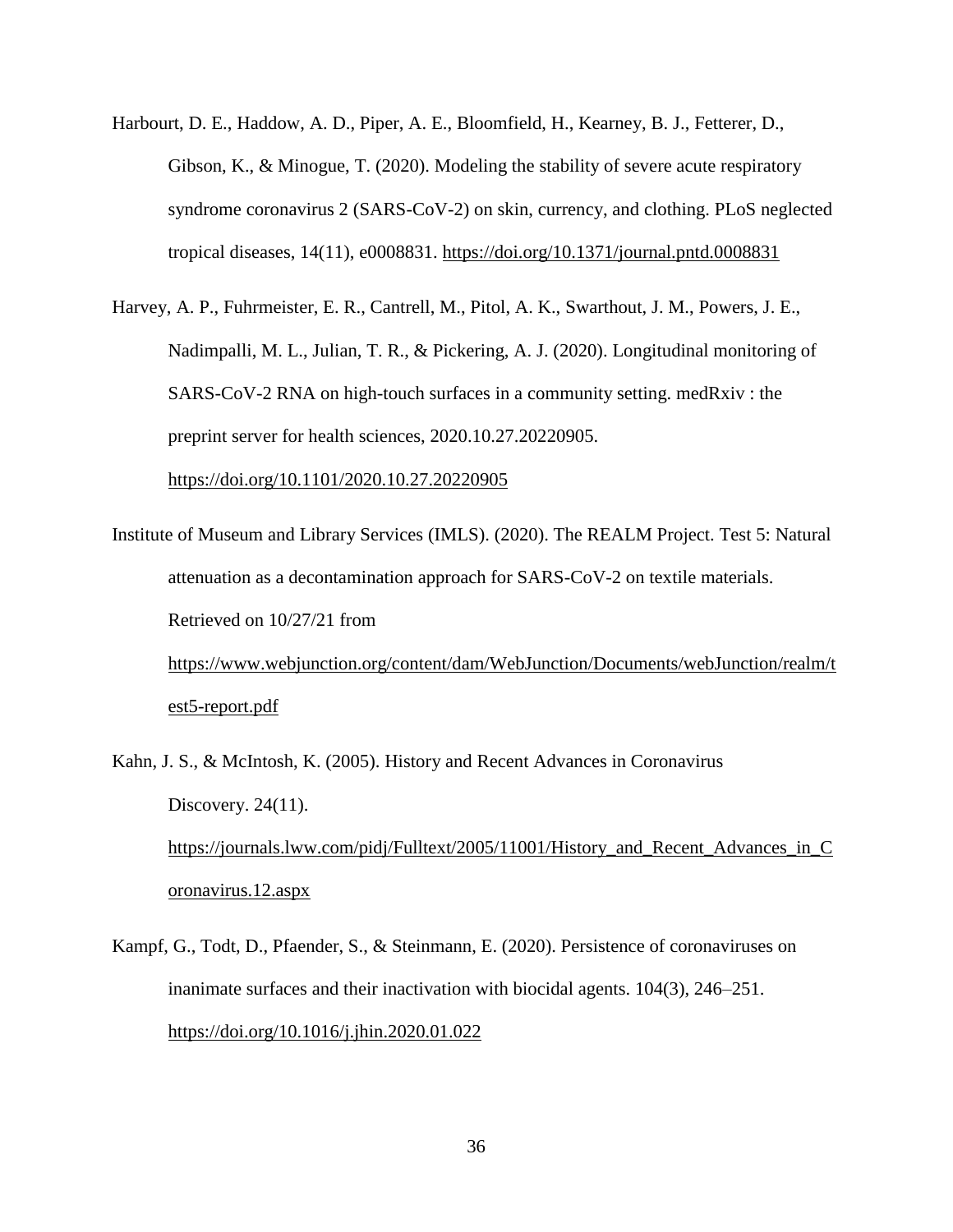- Karimzadeh, S., Bhopal, R., & Nguyen Tien, H. (2021). Review of infective dose, routes of transmission and outcome of COVID-19 caused by the SARS-COV-2: comparison with other respiratory viruses. 149, e96. Cambridge University Press. <https://doi.org/10.1017/S0950268821000790>
- Kirtipal, N., Bharadwaj, S., & Kang, S. G. (2020). From SARS to SARS-CoV-2, insights on structure, pathogenicity and immunity aspects of pandemic human coronaviruses. Infection, genetics and evolution: journal of molecular epidemiology and evolutionary genetics in infectious diseases, 85, 104502.<https://doi.org/10.1016/j.meegid.2020.104502>
- La Rosa, G., Mancini, P., Bonanno Ferraro, G., Veneri, C., Iaconelli, M., Bonadonna, L., Lucentini, L., & Suffredini, E. (2021). SARS-CoV-2 has been circulating in northern Italy since December 2019: Evidence from environmental monitoring. The Science of the total environment, 750, 141711.<https://doi.org/10.1016/j.scitotenv.2020.141711>
- Lauring, A. S., & Malani, P. N. (2021). Variants of SARS-CoV-2. 326(9), 880. <https://doi.org/10.1001/jama.2021.14181>
- Li, W., Shi, Z., Yu, M., Ren, W., Smith, C., Epstein, J. H., Wang, H., Crameri, G., Hu, Z., Zhang, H., Zhang, J., McEachern, J., Field, H., Daszak, P., Eaton, B. T., Zhang, S., & Wang, L. F. (2005). Bats are natural reservoirs of SARS-like coronaviruses. Science (New York, N.Y.), 310(5748), 676–679.<https://doi.org/10.1126/science.1118391>
- Liu, Y., Li, T., Deng, Y., Liu, S., Zhang, D., Li, H., Wang, X., Jia, L., Han, J., Bei, Z., Li, L., & Li, J. (2021). Stability of SARS-CoV-2 on environmental surfaces and in human excreta. The Journal of hospital infection, 107, 105–107.

<https://doi.org/10.1016/j.jhin.2020.10.021>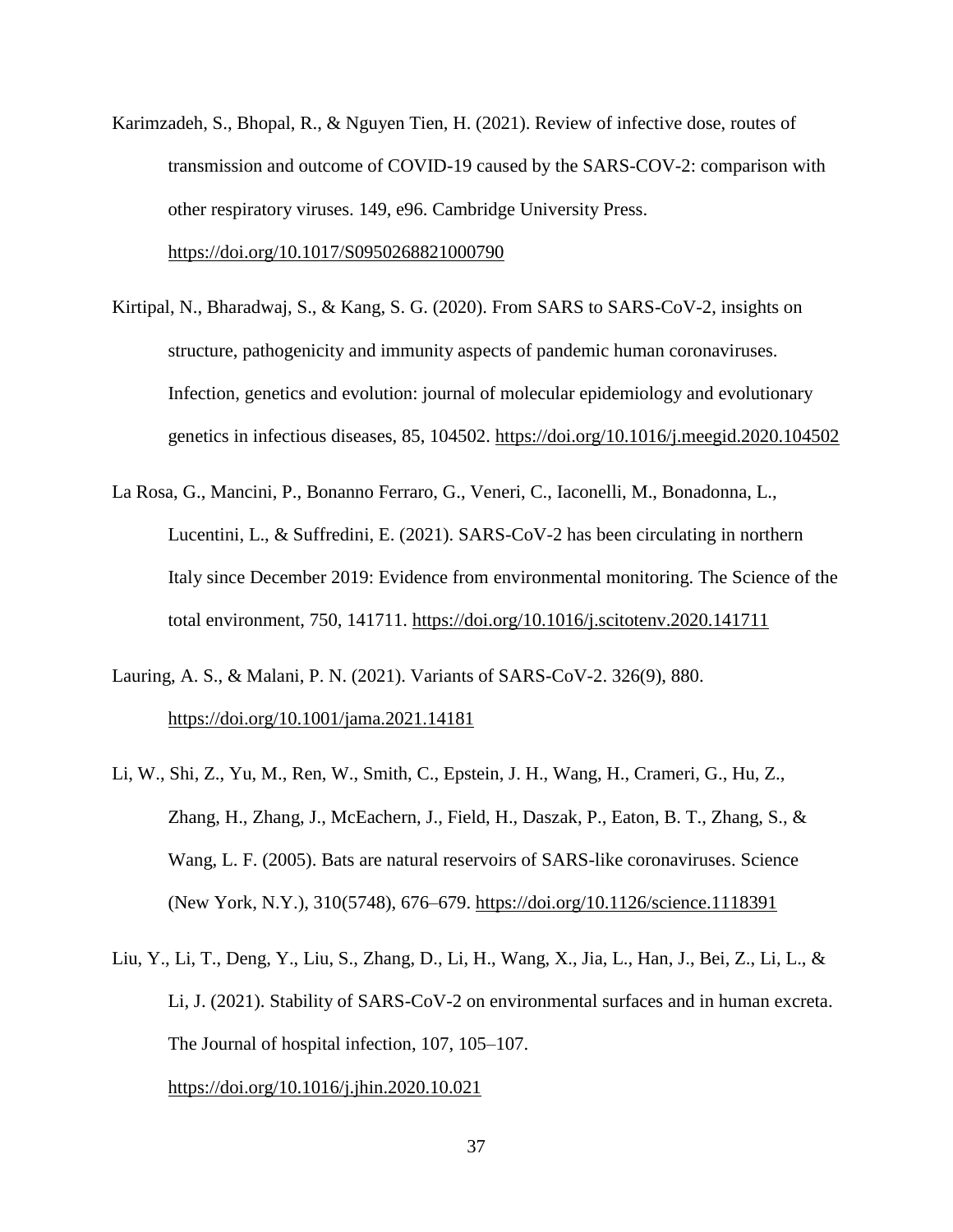Ludwig, S., & Zarbock, A. (2020). Coronaviruses and SARS-CoV-2: A Brief Overview. Anesthesia and analgesia, 131(1), 93–96.

<https://doi.org/10.1213/ANE.0000000000004845>

Lui, G., Lai, C., Chen, Z., Tong, S., Ho, W., Yeung, A....Chan, P. (2020). SARS-CoV-2 RNA Detection on Disposable Wooden Chopsticks, Hong Kong. Emerging Infectious Diseases, 26(9), 2274-2276.<https://doi.org/10.3201/eid2609.202135>

- Malaiyan, J., Arumugam, S., Mohan, K., & Gomathi Radhakrishnan, G. (2021). An update on the origin of SARS-CoV-2: Despite closest identity, bat (RaTG13) and pangolin derived coronaviruses varied in the critical binding site and O-linked glycan residues. Journal of medical virology, 93(1), 499–505.<https://doi.org/10.1002/jmv.26261>
- Marshall, D. L., Bois, F., Jensen, S. K. S., Linde, S. A., Higby, R., Rémy-McCort, Y., Murray, S., Dieckelman, B., Sudradjat, F., & Martin, G. G. (2020). Sentinel Coronavirus environmental monitoring can contribute to detecting asymptomatic SARS-CoV-2 virus spreaders and can verify effectiveness of workplace COVID-19 controls. 16, 100137. [https://doi.org/https://doi.org/10.1016/j.mran.2020.100137](https://doi.org/https:/doi.org/10.1016/j.mran.2020.100137)
- Masters P. S. (2006). The molecular biology of coronaviruses. Advances in virus research, 66, 193–292. [https://doi.org/10.1016/S0065-3527\(06\)66005-3](https://doi.org/10.1016/S0065-3527(06)66005-3)
- Naqvi, A., Fatima, K., Mohammad, T., Fatima, U., Singh, I. K., Singh, A., Atif, S. M., Hariprasad, G., Hasan, G. M., & Hassan, M. I. (2020). Insights into SARS-CoV-2 genome, structure, evolution, pathogenesis and therapies: Structural genomics approach. Biochimica et biophysica acta. Molecular basis of disease, 1866(10), 165878. <https://doi.org/10.1016/j.bbadis.2020.165878>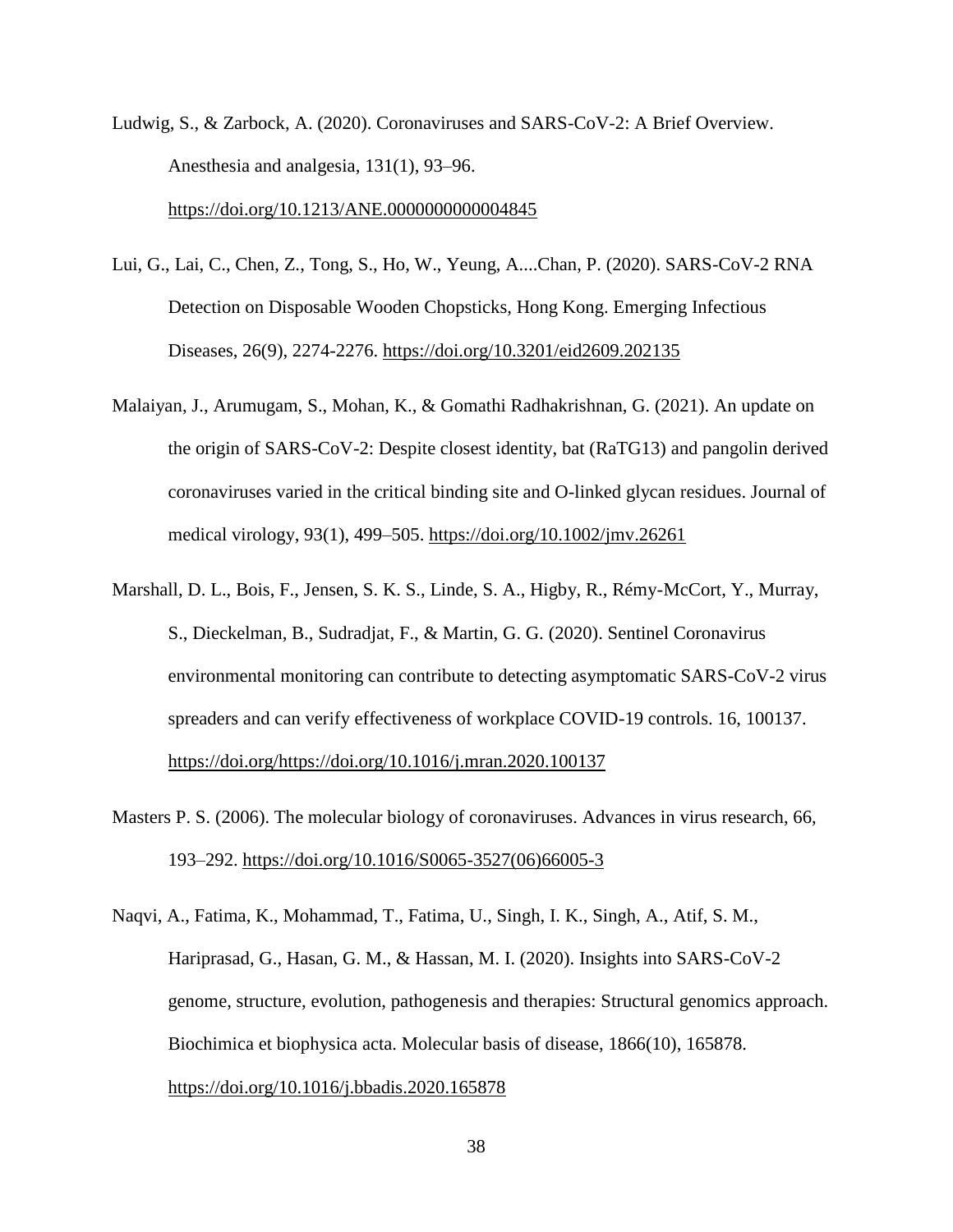- Nevada Health Response (NV Health Response). (2021a). COVID-19. Current Status/ Mitigation Measures. Retrieved on 4/24/21 from<https://nvhealthresponse.nv.gov/>
- Nevada Health Response (NV Health Response). (2021b). COVID-19. Trends/ Test Positivity Rate. Retrieved on 10/27/21 from<https://nvhealthresponse.nv.gov/>
- Ong, S., Tan, Y. K., Chia, P. Y., Lee, T. H., Ng, O. T., Wong, M., & Marimuthu, K. (2020). Air, Surface Environmental, and Personal Protective Equipment Contamination by Severe Acute Respiratory Syndrome Coronavirus 2 (SARS-CoV-2) From a Symptomatic Patient. JAMA, 323(16), 1610–1612.<https://doi.org/10.1001/jama.2020.3227>
- Pal, M., Berhanu, G., Desalegn, C., & Kandi, V. (2020). Severe Acute Respiratory Syndrome Coronavirus-2 (SARS-CoV-2): An Update. Cureus, 12(3), e7423. <https://doi.org/10.7759/cureus.7423>
- Peng, L., Liu, J., Xu, W., Luo, Q., Chen, D., Lei, Z., Huang, Z., Li, X., Deng, K., Lin, B., & Gao, Z. (2020). SARS-CoV-2 can be detected in urine, blood, anal swabs, and oropharyngeal swabs specimens. Journal of medical virology, 92(9), 1676–1680. <https://doi.org/10.1002/jmv.25936>
- Peeri, N. C., Shrestha, N., Rahman, M. S., Zaki, R., Tan, Z., Bibi, S., Baghbanzadeh, M., Aghamohammadi, N., Zhang, W., & Haque, U. (2020). The SARS, MERS and novel coronavirus (COVID-19) epidemics, the newest and biggest global health threats: what lessons have we learned? International journal of epidemiology, 49(3), 717–726. <https://doi.org/10.1093/ije/dyaa033>
- Perlman S. (2020). Another Decade, Another Coronavirus. The New England journal of medicine, 382(8), 760–762.<https://doi.org/10.1056/NEJMe2001126>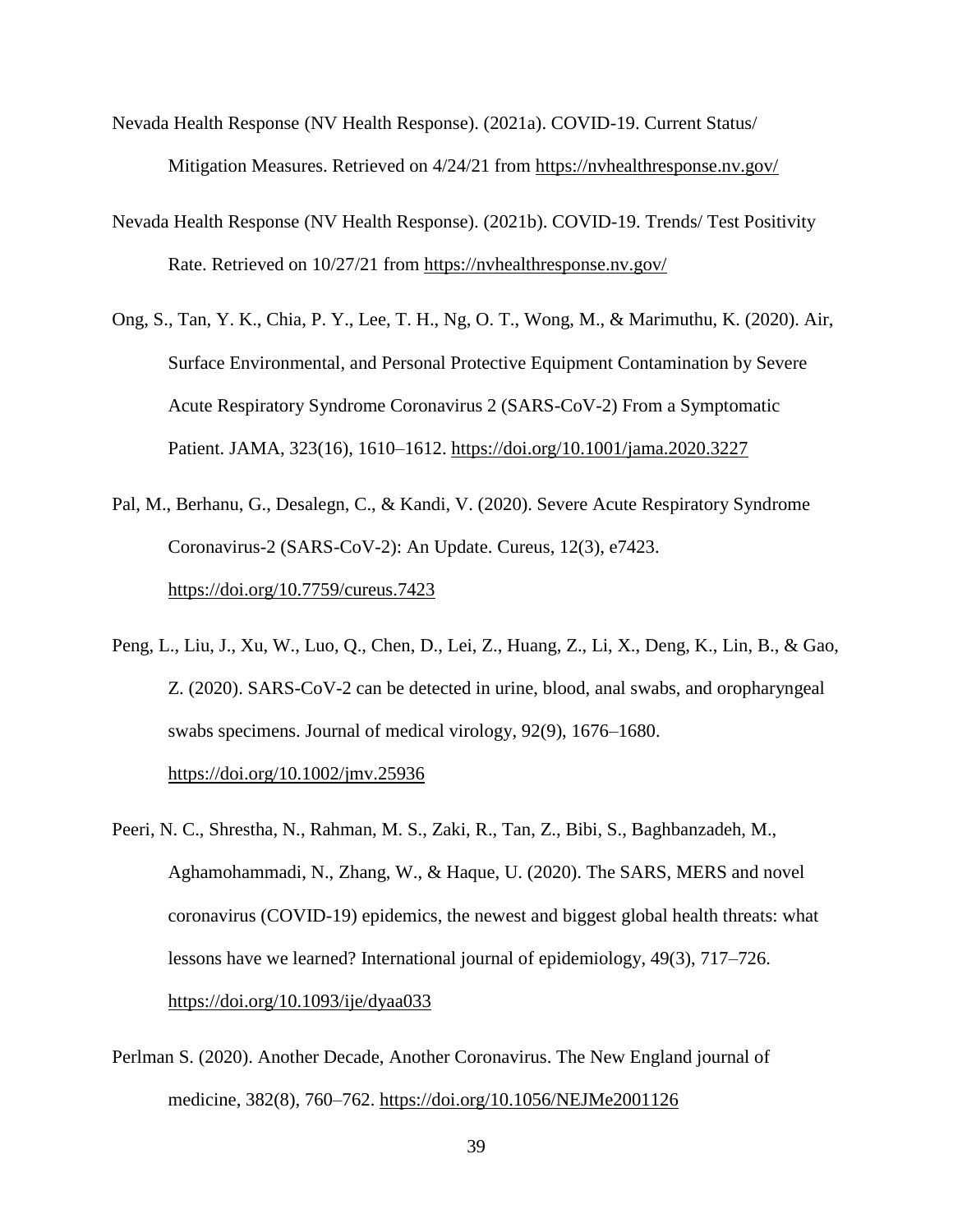- Razzini, K., Castrica, M., Menchetti, L., Maggi, L., Negroni, L., Orfeo, N. V., Pizzoccheri, A., Stocco, M., Muttini, S., & Balzaretti, C. M. (2020). SARS-CoV-2 RNA detection in the air and on surfaces in the COVID-19 ward of a hospital in Milan, Italy. The Science of the total environment, 742, 140540.<https://doi.org/10.1016/j.scitotenv.2020.140540>
- Riddell, S., Goldie, S., Hill, A., Eagles, D., & Drew, T. W. (2020). The effect of temperature on persistence of SARS-CoV-2 on common surfaces. 17(1), 145-020-01418–7. <https://doi.org/10.1186/s12985-020-01418-7>
- Tahan, S., Parikh, B. A., Droit, L., Wallace, M. A., Burnham, C. D., & Wang, D. (2021). SARS-CoV-2 E Gene Variant Alters Analytical Sensitivity Characteristics of Viral Detection Using a Commercial Reverse Transcription-PCR Assay. Journal of clinical microbiology, 59(7), e0007521. https://doi.org/10.1128/JCM.00075-21
- Van Damme, W., Dahake, R., van de Pas, R., Vanham, G., & Assefa, Y. (2021). COVID-19: Does the infectious inoculum dose-response relationship contribute to understanding heterogeneity in disease severity and transmission dynamics? Medical hypotheses, 146, 110431.<https://doi.org/10.1016/j.mehy.2020.110431>
- van Doremalen, N., Bushmaker, T., Morris, D. H., Holbrook, M. G., Gamble, A., Williamson, B. N., Tamin, A., Harcourt, J. L., Thornburg, N. J., Gerber, S. I., Lloyd-Smith, J., de Wit, E., & Munster, V. J. (2020). Aerosol and Surface Stability of SARS-CoV-2 as Compared with SARS-CoV-1. 382(16), 1564–1567.<https://doi.org/10.1056/NEJMc2004973>
- Wang, R., Hozumi, Y., Yin, C., & Wei, G. W. (2020). Mutations on COVID-19 diagnostic targets. Genomics, 112(6), 5204–5213.<https://doi.org/10.1016/j.ygeno.2020.09.028>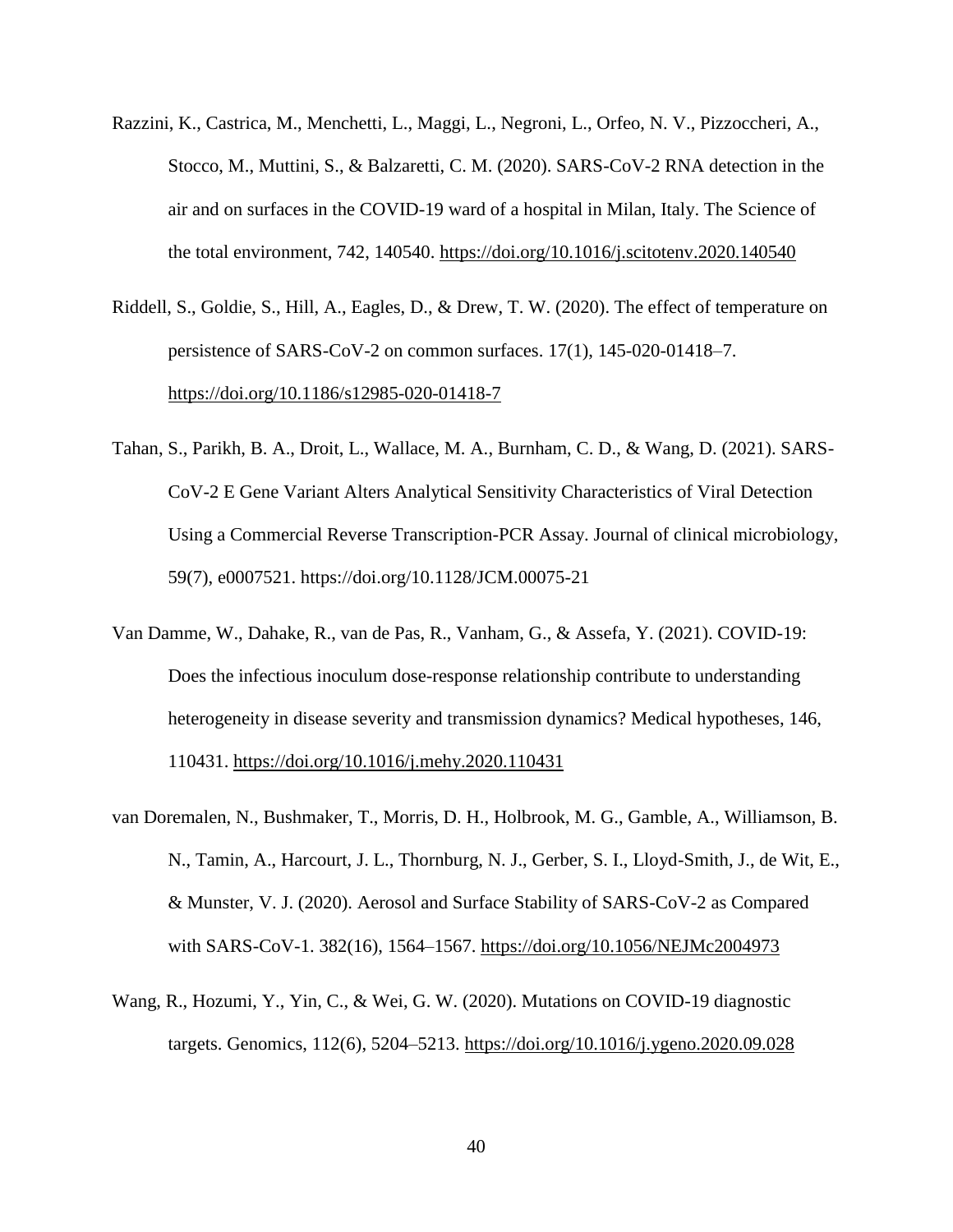- Wei, L., Lin, J., Duan, X., Huang, W., Lu, X., Zhou, J., & Zong, Z. (2020a). Asymptomatic COVID-19 Patients Can Contaminate Their Surroundings: an Environment Sampling Study. mSphere, 5(3), e00442-20.<https://doi.org/10.1128/mSphere.00442-20>
- Wei, L., Huang, W., Lu, X., Wang, Y., Cheng, L., Deng, R., Long, H., & Zong, Z. (2020b). Contamination of SARS-CoV-2 in patient surroundings and on personal protective equipment in a non-ICU isolation ward for COVID-19 patients with prolonged PCR positive status. Antimicrobial resistance and infection control, 9(1), 167. <https://doi.org/10.1186/s13756-020-00839-x>
- World Health Organization (WHO). (2020). Retrieved from on 2/21/20 [https://www.who.int/director-general/speeches/detail/who-director-general-s-opening](https://www.who.int/director-general/speeches/detail/who-director-general-s-opening-remarks-at-the-media-briefing-on-covid-19---11-march-2020)[remarks-at-the-media-briefing-on-covid-19---11-march-2020](https://www.who.int/director-general/speeches/detail/who-director-general-s-opening-remarks-at-the-media-briefing-on-covid-19---11-march-2020)
- World Health Organization (WHO). (2021). Timeline: WHO's COVID-19 response. Retrieved on 3/27/21 from [https://www.who.int/emergencies/diseases/novel-coronavirus-](https://www.who.int/emergencies/diseases/novel-coronavirus-2019/interactive-timeline#event-42)[2019/interactive-timeline#event-42](https://www.who.int/emergencies/diseases/novel-coronavirus-2019/interactive-timeline#event-42)
- Wu, C., Liu, Y., Yang, Y., Zhang, P., Zhong, W., Wang, Y., Wang, Q., Xu, Y., Li, M., Li, X., Zheng, M., Chen, L., & Li, H. (2020a). Analysis of therapeutic targets for SARS-CoV-2 and discovery of potential drugs by computational methods. Acta pharmaceutica Sinica. B, 10(5), 766–788.<https://doi.org/10.1016/j.apsb.2020.02.008>
- Wu, D., Wu, T., Liu, Q., & Yang, Z. (2020b). The SARS-CoV-2 outbreak: What we know. International journal of infectious diseases: IJID : official publication of the International Society for Infectious Diseases, 94, 44–48.<https://doi.org/10.1016/j.ijid.2020.03.004>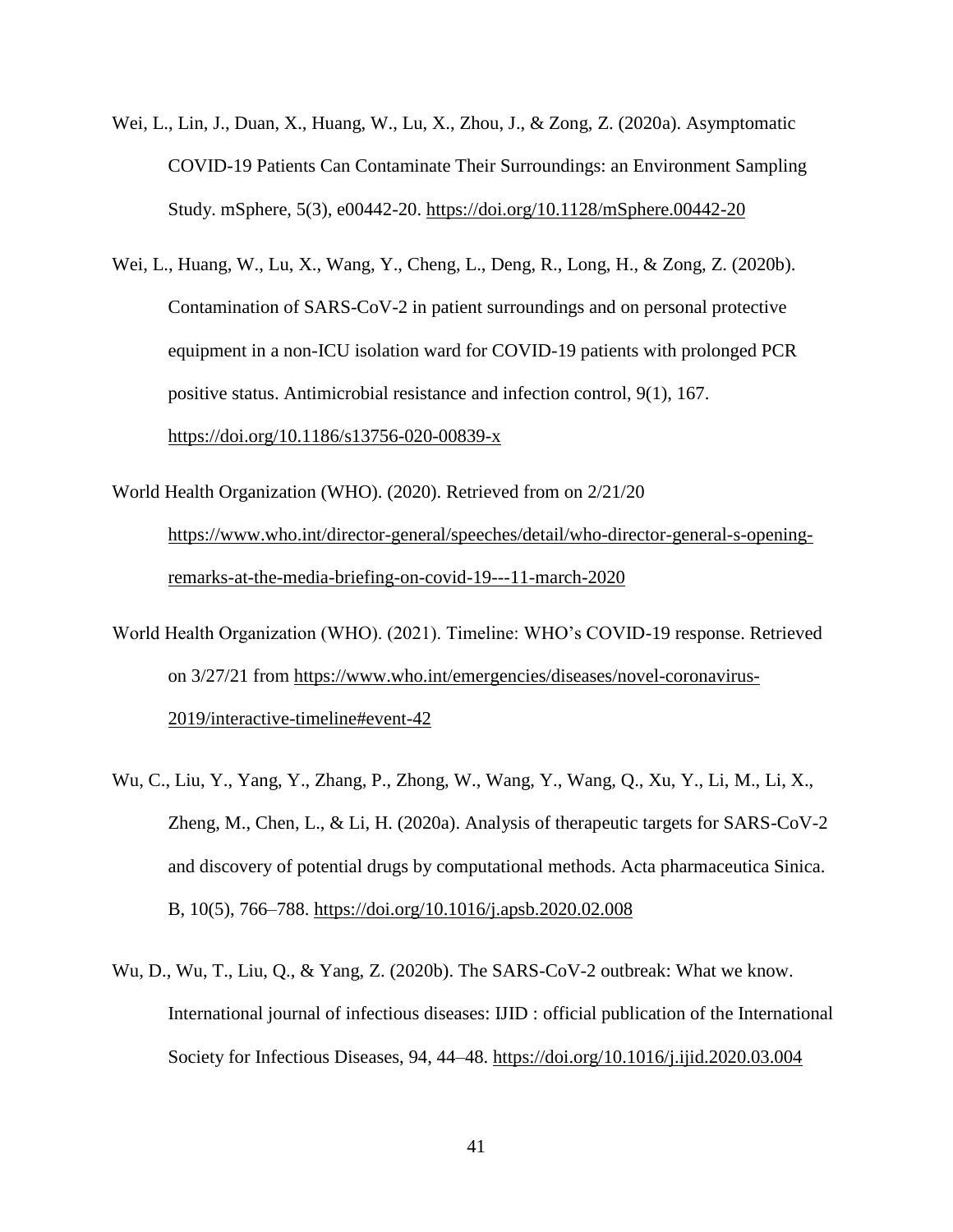- Yamagishi, T., Ohnishi, M., Matsunaga, N., Kakimoto, K., Kamiya, H., Okamoto, K., Suzuki, M., Gu, Y., Sakaguchi, M., Tajima, T., Takaya, S., Ohmagari, N., Takeda, M., Matsuyama, S., Shirato, K., Nao, N., Hasegawa, H., Kageyama, T., Takayama, I., … Wakita, T. (2020). Environmental Sampling for Severe Acute Respiratory Syndrome Coronavirus 2 During a COVID-19 Outbreak on the Diamond Princess Cruise Ship. 222(7), 1098–1102.<https://doi.org/10.1093/infdis/jiaa437>
- Ye, G., Lin, H., Chen, S., Wang, S., Zeng, Z., Wang, W., Zhang, S., Rebmann, T., Li, Y., Pan, Z., Yang, Z., Wang, Y., Wang, F., Qian, Z., & Wang, X. (2020). Environmental contamination of SARS-CoV-2 in healthcare premises. 81(2), e1–e5. doi: <https://doi.org/10.1101/2020.03.11.20034546>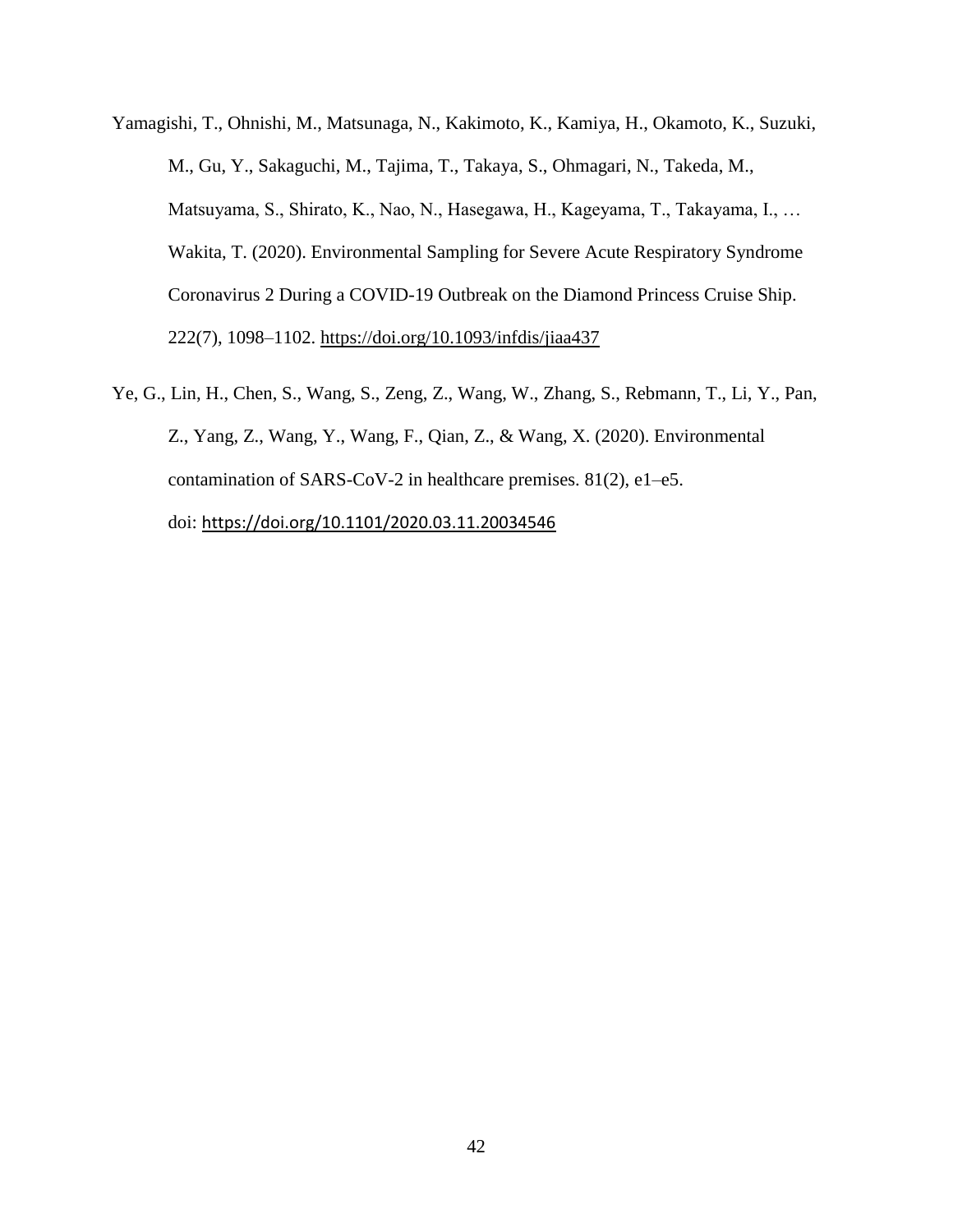# **APPENDIX A**

# Sampling Locations

| <b>Sampling Locations (number of samples)</b> |
|-----------------------------------------------|
| Condominiums (4)                              |
| Bus Station (1)                               |
| Hardware Stores Restrooms (16)                |
| Grocery Stores Restrooms (28)                 |
| Las Vegas Boulevard Escalators (4)            |
| Las Vegas Boulevard Elevators (3)             |
| Traffic Lights (walk buttons) (3)             |
| Retail Store Restrooms (12)                   |
| Retail Store Carts (2)                        |
| Post Office (1)                               |
| Water Mill (4)                                |
| Carwash (2)                                   |
| Department Store Restroom (1)                 |
| Casino Parking (3)                            |
| Bus Pass Machine (1)                          |
| University Library (20)                       |
| University Restrooms (9)                      |
| University Locations (6)                      |
| Shopping Mall Restrooms (20)                  |
| Public Health Facility Site 1 (10)            |
| Public Health Facility Site 2 (140)           |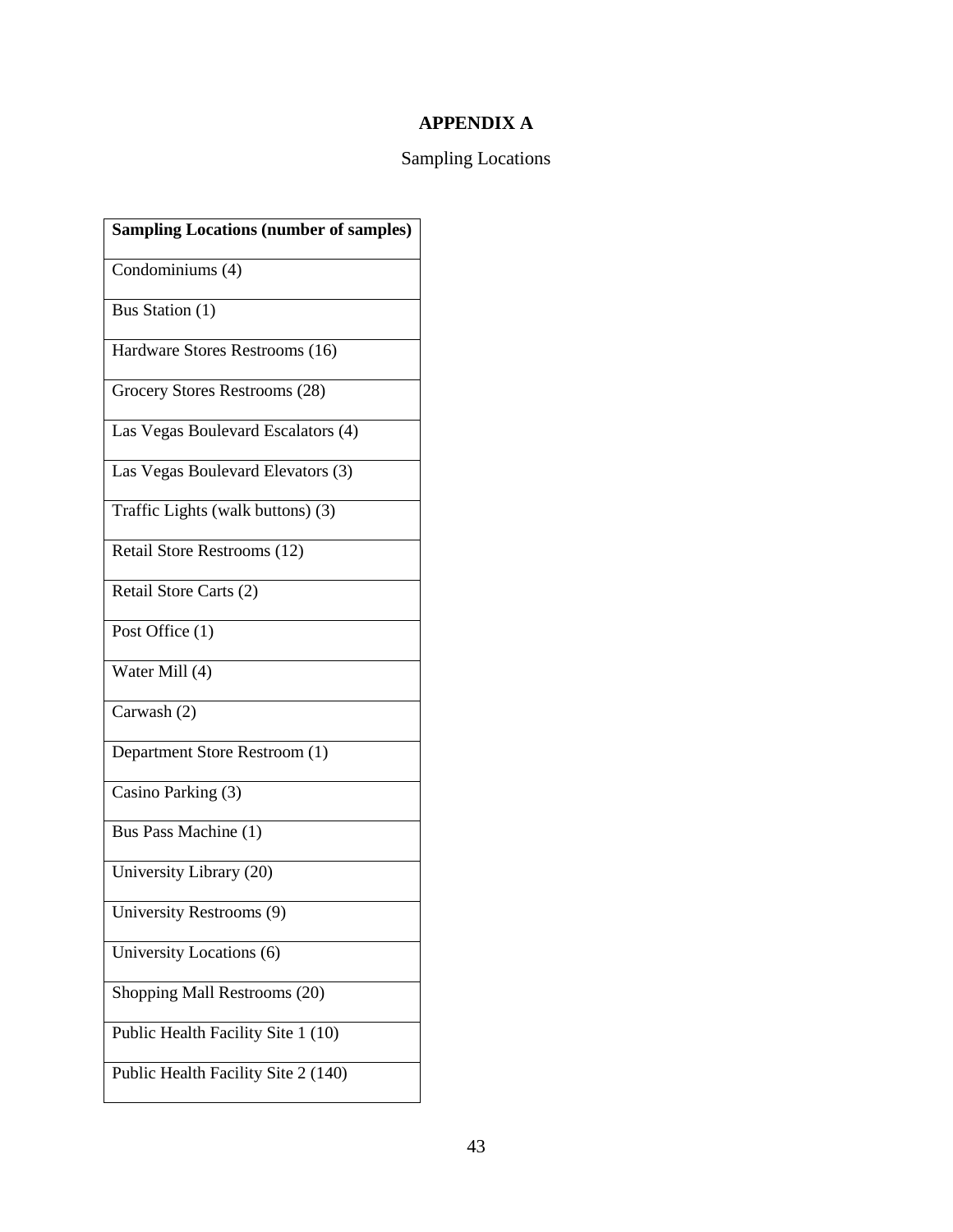#### **APPENDIX B**

Flow diagram illustrating MD8 Air sampling and processing protocol

Sampling

Power on the MD8 AirPort Sartorius sampler Press  $\uparrow\downarrow$  button to scroll through menu options, press  $\uparrow$  or  $\downarrow$  to adjust Change sampling parameters to: o Sampling volume default: 250 L o Air flow rate L/min: 50 Scroll through menu to the 2<sup>nd</sup> option (after the AirPort MD8 screen) Gently place a disposable filter holder on the adapter, reserve bag Press power button to start sampling Confirm the sampling parameters from the display After sampling, return the exposed filter holder to the labeled bag

Processing

Pre-warm a 15 ml centrifuge tube with 5 ml sterile ultrapure water for each sample in a 40 $\degree$ C water bath  $\times$  15 min Pre-warm incubator shaker to  $40^{\circ}$ C Obtain a Petri dish for each sample, label, and place in the shaker Transfer warm water to Petri dish, gently swirl by hand; reserve and label centrifuge tube Using forceps place exposed membrane on top of the water in Petri dish Incubate @ 40 $\degree$ C, 100 rpm  $\times$  4 min Transfer sample (i.e., dissolved membrane) to the labeled 15 ml centrifuge tube that contained the warm water (measure and record volume) Store/aliquot sample for RNA extraction as done with surface samples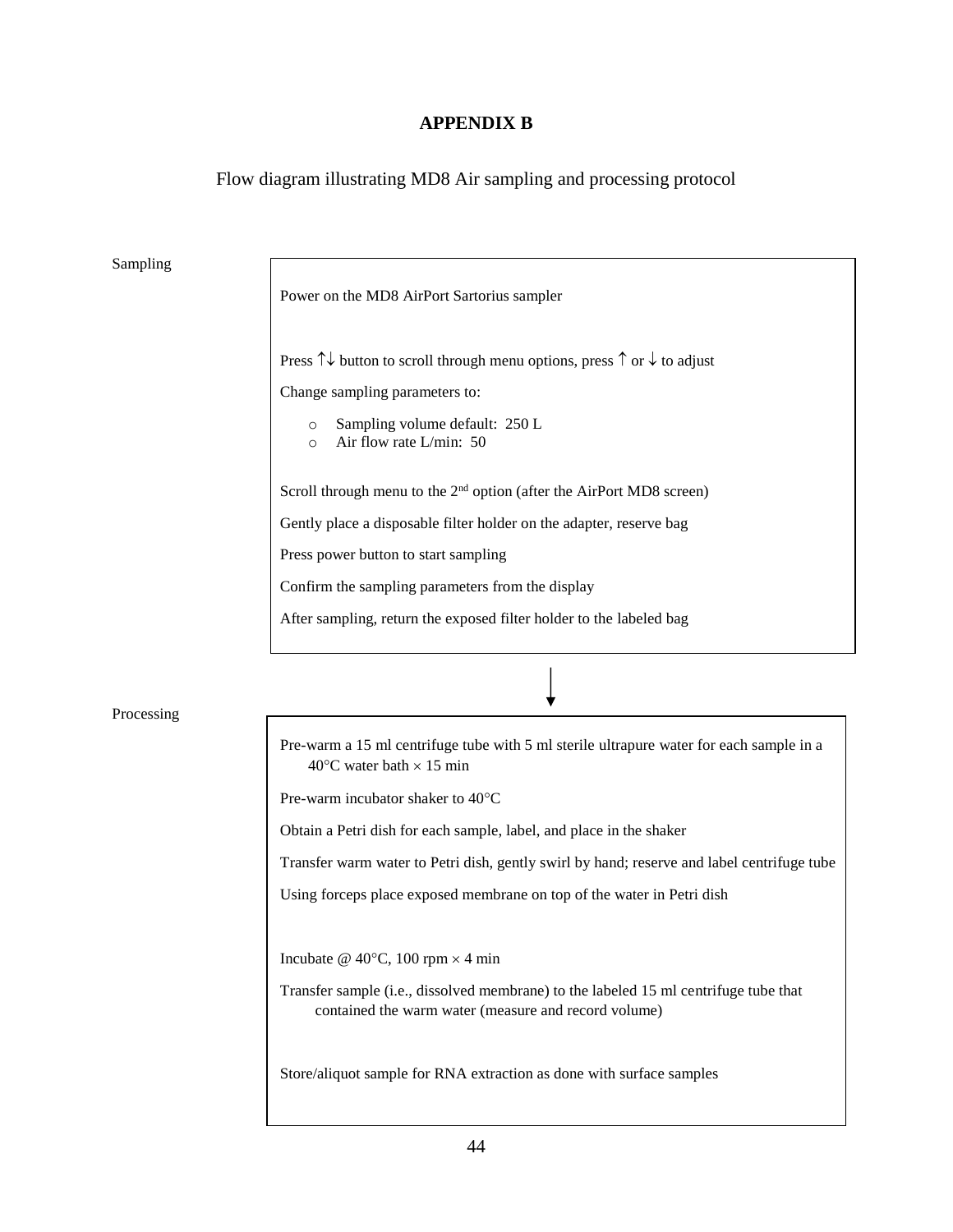### **APPENDIX C**

RNA Extraction Protocol for Environmental Sampling of SARS-CoV-2

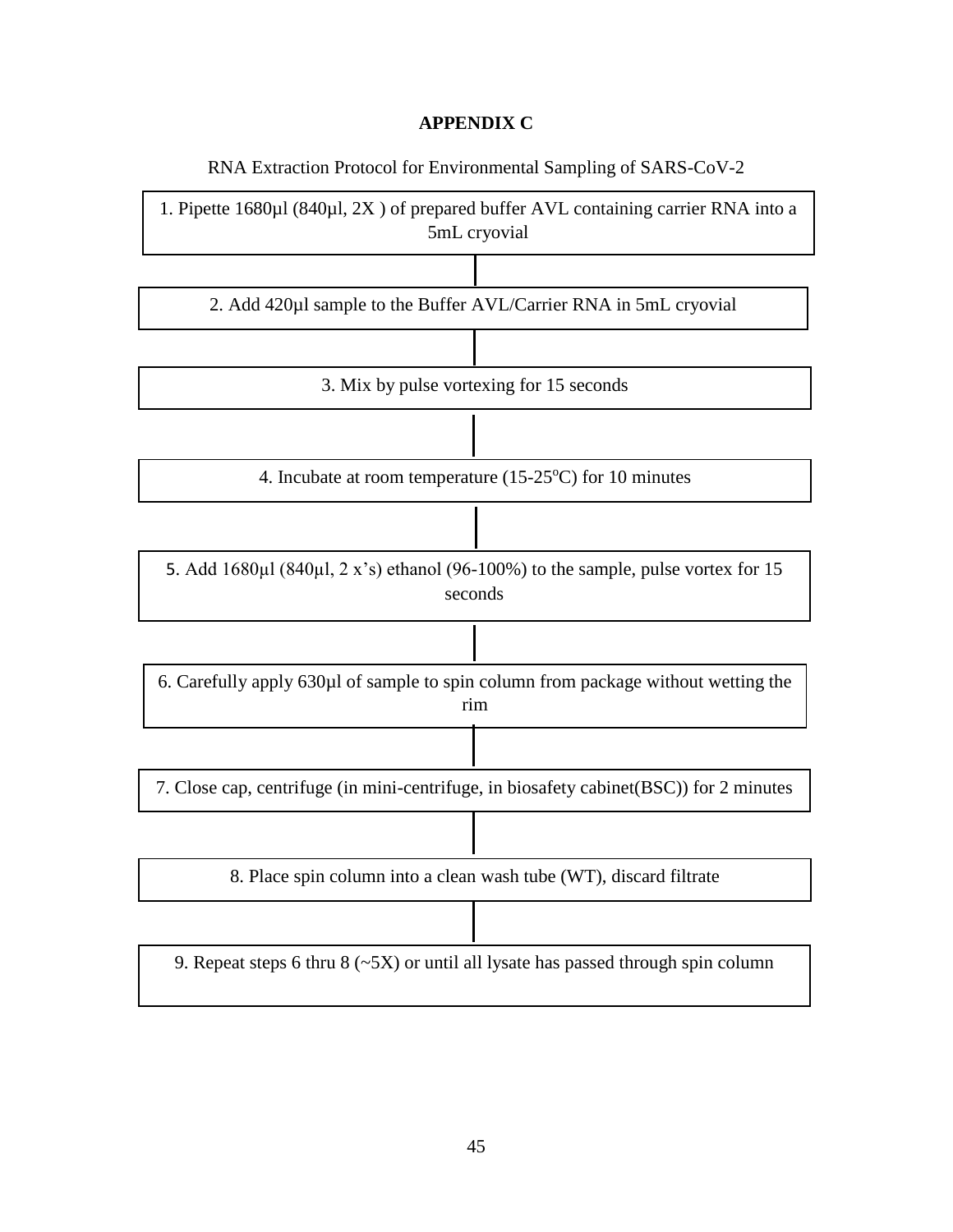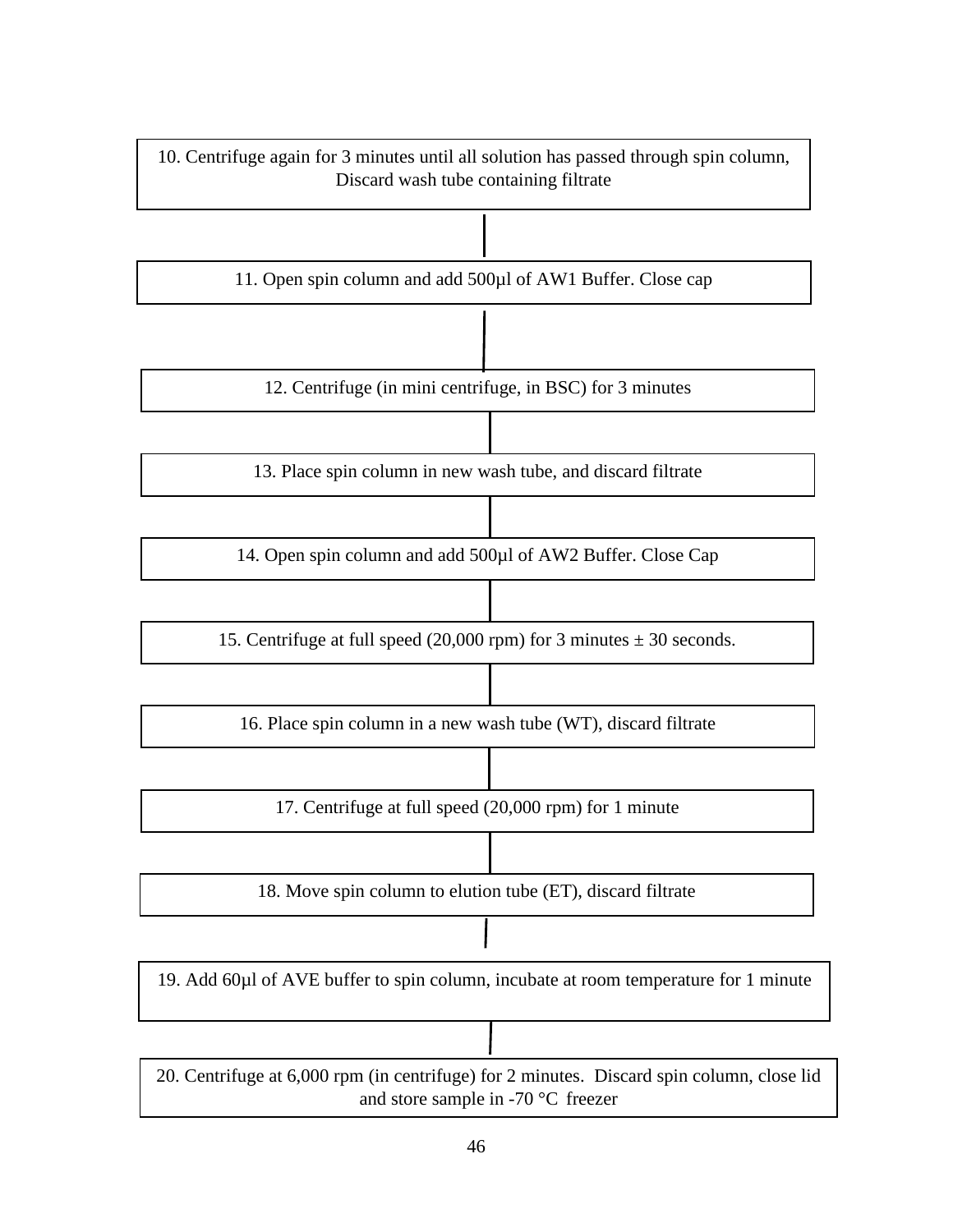# **APPENDIX D**

#### Tables

**Table 1:** List of positive  $(+/+)$  samples and partial positive  $(+/-)$  PCR results (N/A = Not Applicable).

| <b>Sample Name</b>                                                                                                    | <b>First PCR</b> | <b>Second PCR</b> |
|-----------------------------------------------------------------------------------------------------------------------|------------------|-------------------|
| University Library Door Handle                                                                                        | $(+/-)$          | $(+/-)$           |
| Hardware Store Door Locks in Male Restroom                                                                            | $(+/+)$          | N/A               |
| Las Vegas Boulevard Escalator #4                                                                                      | $(+/-)$          | $(-/-)$           |
| Las Vegas Boulevard RTC Bus Pass Machine                                                                              | $(+/-)$          | $(-/-)$           |
| Las Vegas Elevator 2 Buttons                                                                                          | $(+/+)$          | N/A               |
| Gas Station- Gas Pump Buttons, Gas Selection Buttons, Credit Card Pin Pad<br><b>Buttons</b>                           | $(+/-)$          | $(-/-)$           |
| <b>Traffic Light Buttons</b>                                                                                          | $(+/+)$          | N/A               |
| Gas Station- Gas Pump Buttons, Credit Card Pin Pad Buttons, Gas Selection<br><b>Buttons AND Keypad of Condominium</b> | $(+/+)$          | N/A               |
| Retail Store Restroom on Las Vegas Boulevard- Floor Around Toilet                                                     | $(+/-)$          | $(+/+)$           |
| Grocery Store Metal Trash Can in Female Restroom                                                                      | $(+/+)$          | N/A               |
| PHF Site 1 Entrance Door                                                                                              | $(+/-)$          | $(-/-)$           |
| PHF Site 2 Outdoor Decontamination Area Desk                                                                          | $(+/-)$          | $(-/-)$           |
| PHF Site 2 Handrail 1                                                                                                 | $(+/-)$          | $(+/-)$           |
| PHF Site 2 Clothes Locker                                                                                             | $(+/+)$          | N/A               |
| PHF Site 2 Handrail 2                                                                                                 | $(+/-)$          | $(+/+)$           |
| PHF Site 2 Restrooms-Faucets and Flush Buttons                                                                        | $(+/+)$          | N/A               |
| PHF Site 2 Restrooms- Trash Cans Next to Toilet Seat                                                                  | $(+/-)$          | $(-/-)$           |
| PHF Site 2 Restrooms- Sinks                                                                                           | $(+/+)$          | N/A               |
| PHF Site 2 Restrooms- Door Handles                                                                                    | $(+/-)$          | $(+/-)$           |
| PHF Site 2 Desk Shelf in Front of Restrooms                                                                           | $(+/-)$          | $(-/-)$           |
| PHF Site 2 Front Desk                                                                                                 | $(+/-)$          | $(-/-)$           |
| PHF Site 2 Coffee Table 1                                                                                             | $(+/+)$          | N/A               |
| PHF Site 2 Coffee Table 2                                                                                             | $(+/+)$          | N/A               |
| PHF Site 2 Shower Room Door Handles                                                                                   | $(+/-)$          | $(-/-)$           |
| PHF Site 2 Keyboard and Mouse                                                                                         | $(+/-)$          | $(+/-)$           |
| PHF Site 2 Front Desk                                                                                                 | $(+/-)$          | $(-/-)$           |
| PHF Site 2 Couch 2                                                                                                    | $(+/+)$          | N/A               |
| PHF Site 2 Table 1                                                                                                    | $(+/+)$          | N/A               |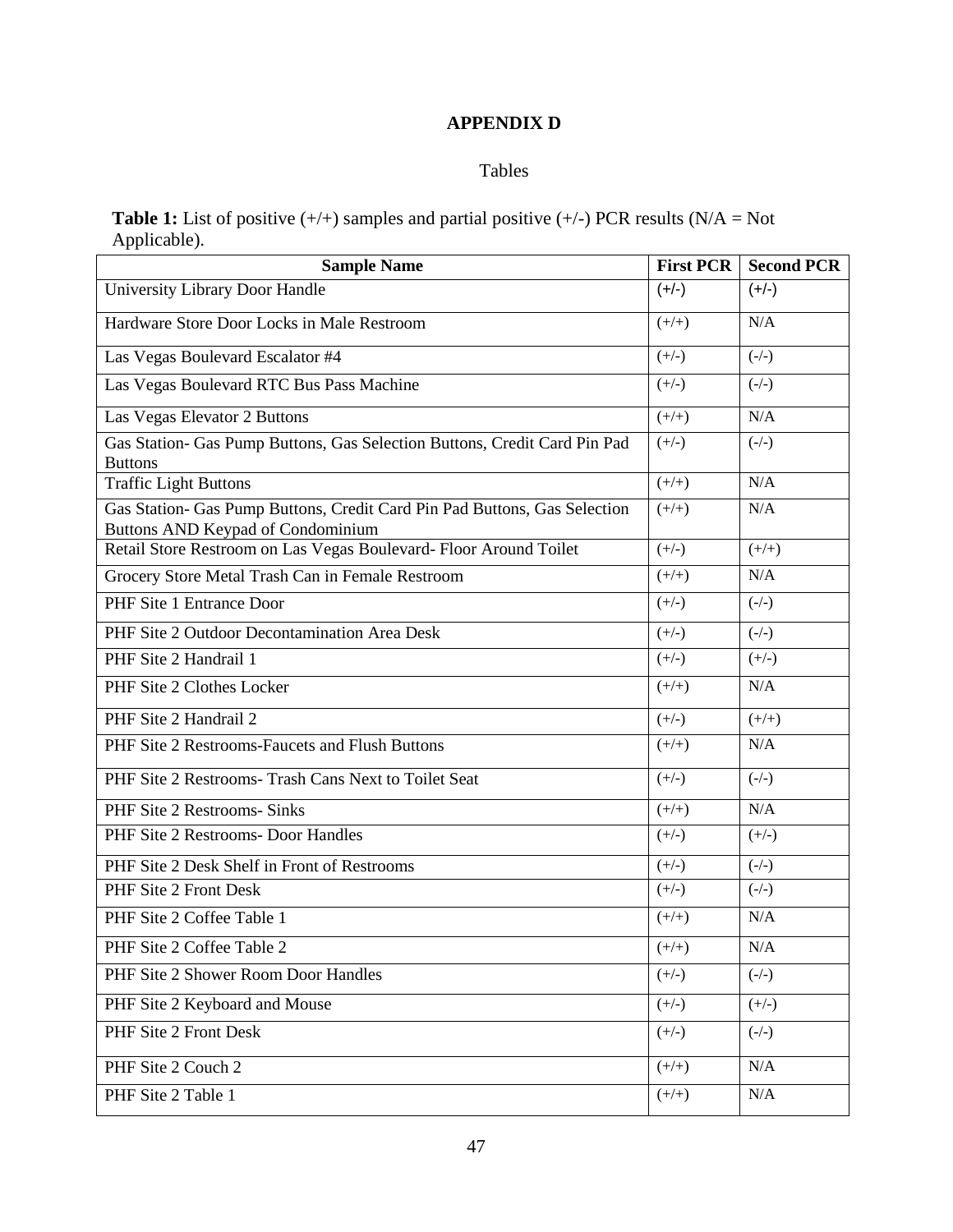| <b>Sample Name</b>                                     | <b>First PCR</b> | <b>Second PCR</b> |
|--------------------------------------------------------|------------------|-------------------|
| PHF Site 2 Table 2                                     | $(+/-)$          | $(+/-)$           |
| PHF Site 2 Restroom 2- Toilet Seat                     | $(+/+)$          | N/A               |
| PHF Site 2 Restroom 1- Area Around Toilet              | $(+/+)$          | N/A               |
| PHF Site 2 Toilet 1 Surface Inside Toilet Seat         | $(+/-)$          | $(+/+)$           |
| PHF Site 2 Dining Table 3                              | $(+/+)$          | N/A               |
| PHF Site 2 Shower Head                                 | $(+/-)$          | $(+/-)$           |
| PHF Site 2 Front Desk and Pen                          | $(+/+)$          | N/A               |
| PHF Site 2 Copy Machine                                | $(+/+)$          | N/A               |
| PHF Site 2 Restroom 2- Area Around Toilet              | $(+/+)$          | N/A               |
| PHF Site 2 Chairs 1                                    | $(+/-)$          | $(+/-)$           |
| PHF Site 2 Chairs 3                                    | $(+/+)$          | N/A               |
| PHF Site 2 Security Team Radio                         | $(+/+)$          | N/A               |
| PHF Site 2 Medical Staff Shoes                         | $(+/+)$          | N/A               |
| PHF Site 2 Security Staff Shoes                        | $(+/+)$          | N/A               |
| PHF Site 2 Books                                       | $(+/-)$          | $(-/-)$           |
| PHF Site 2- Researcher's Shoes                         | $(+/+)$          | N/A               |
| PHF Site 2 Mop Water                                   | $(+/+)$          | N/A               |
| PHF Site 2 Restroom 1 Door Knob                        | $(+/-)$          | $(+/+)$           |
| PHF Site 2 Shower Room Door Knobs                      | $(+/-)$          | $(-/-)$           |
| PHF Site 2 Patient's Phone                             | $(+/-)$          | $(+/-)$           |
| PHF Site 2 Linen Carts Wheels                          | $(+/+)$          | N/A               |
| PHF Site 2 Restroom 1 Area Around Toilet               | $(+/-)$          | $(-/-)$           |
| PHF Site 2 Cleaning Station 1 Wheels                   | $(+/+)$          | N/A               |
| PHF Site 2 Cleaning Station 2 Wheels                   | $(+/+)$          | N/A               |
| PHF Site 2 Medical Staff Chair Wheels                  | $(+/+)$          | N/A               |
| PHF Site 2 Oxygen Tank Wheels                          | $(+/+)$          | N/A               |
| PHF Site 2 Medical Staff Restroom Urinals              | $(+/-)$          | $(-/-)$           |
| University Library Female Restroom Toilet Seats        | $(+/-)$          | $(+/-)$           |
| <b>University Library Female Restroom Sinks</b>        | $(+/+)$          | N/A               |
| University Facility Male and Female Restroom Door Knob | $(+/+)$          | N/A               |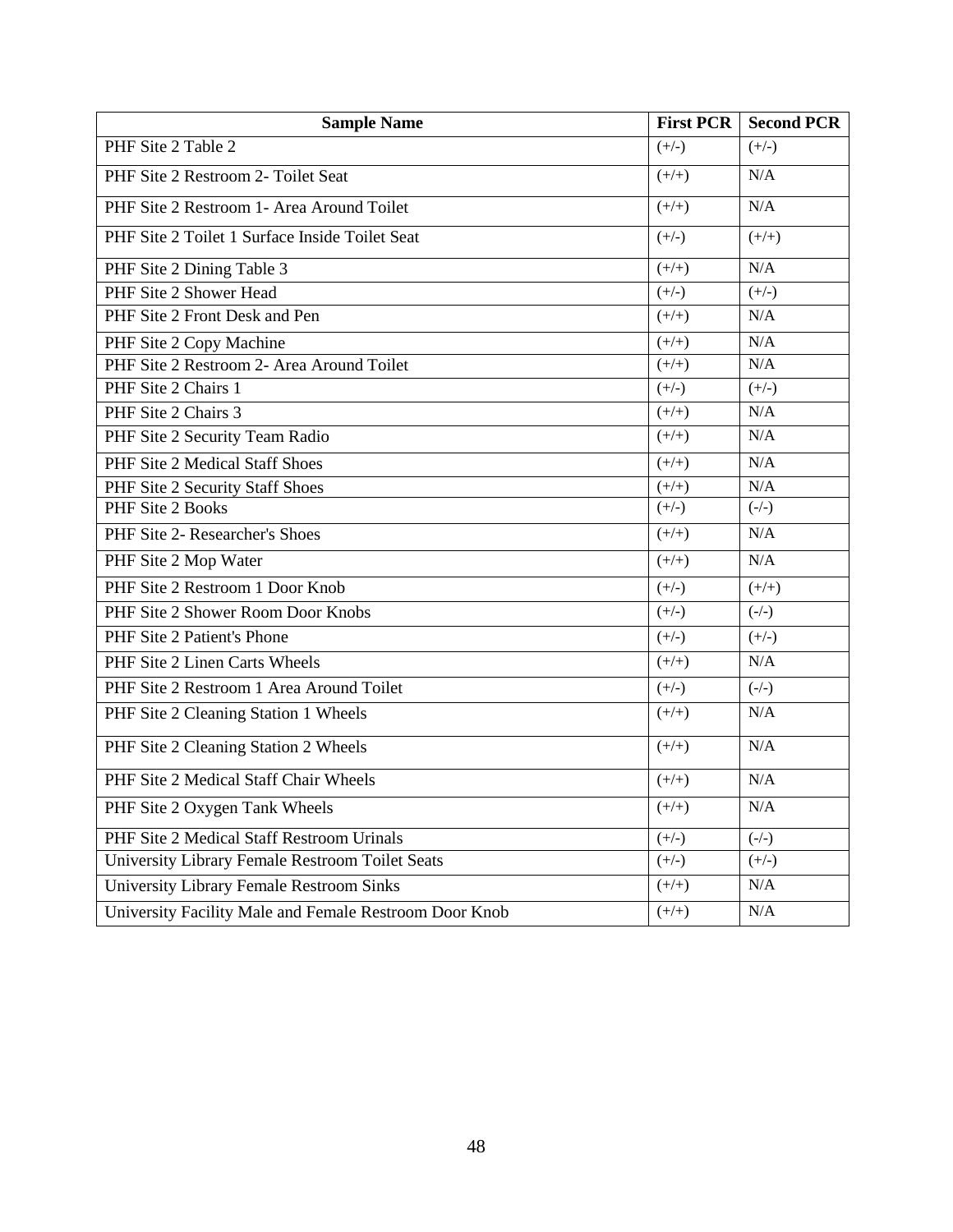| <b>Sample Name</b>                                                                                                   | <b>Surface Type (Object)</b>    | <b>Sampling Surface Material</b> |
|----------------------------------------------------------------------------------------------------------------------|---------------------------------|----------------------------------|
| University Library Door Handle                                                                                       | Door Handle                     | <b>Stainless Steel</b>           |
| Hardware Store Door Locks in<br><b>Male Restroom</b>                                                                 | Door Lock                       | <b>Stainless Steel</b>           |
| Las Vegas Boulevard Escalator #4                                                                                     | <b>Escalator Rubber</b>         | Rubber                           |
| Las Vegas Boulevard RTC Bus<br>Pass Machine                                                                          | <b>Buss Pass Machine Button</b> | Metal, plastics                  |
| Las Vegas Elevator 2 Buttons                                                                                         | <b>Elevator Button</b>          | <b>Stainless Steel</b>           |
| Gas Station- Gas Pump Buttons,<br>Gas Selection Buttons, Credit Card<br>Pin Pad Buttons                              | <b>Gas Station Buttons</b>      | Stainless Steel, Plastic         |
| <b>Traffic Light Buttons</b>                                                                                         | <b>Traffic Light Button</b>     | <b>Stainless Steel</b>           |
| Gas Station- Gas Pump Buttons,<br>Credit Card Pin Pad Buttons, Gas<br>Selection Buttons AND Keypad of<br>Condominium | <b>Gas Station Buttons</b>      | Stainless Steel, Plastic         |
| Retail Store Restroom on Las<br>Vegas Boulevard-Floor Around<br>Toilet                                               | <b>Floor Around Toilet</b>      | Vinyl floor                      |
| Grocery Store Metal Trash Can in<br><b>Female Restroom</b>                                                           | Trash Can                       | Metal                            |
| PHF Site 1 Entrance Door                                                                                             | <b>Metal Door</b>               | Metal                            |
| PHF Site 2 Outdoor<br><b>Decontamination Area Desk</b>                                                               | Table                           | Plastic                          |
| PHF Site 2 Handrail 1                                                                                                | Handrail                        | <b>Stainless Steel</b>           |
| PHF Site 2 Clothes Locker                                                                                            | Lock                            | <b>Stainless Steel</b>           |
| PHF Site 2 Handrail 2                                                                                                | Handrail                        | <b>Stainless Steel</b>           |
| PHF Site 2 Restrooms-Faucets and<br><b>Flush Buttons</b>                                                             | Faucet and Flush button         | <b>Stainless Steel</b>           |
| PHF Site 2 Restrooms- Trash Cans<br><b>Next to Toilet Seat</b>                                                       | <b>Trash Can</b>                | Metal, Plastic                   |
| PHF Site 2 Restrooms- Sinks                                                                                          | Sink                            | Ceramic                          |
| PHF Site 2 Restrooms-Door<br>Handles                                                                                 | Door Handle                     | <b>Stainless Steel</b>           |
| PHF Site 2 Desk Shelf in Front of<br>Restrooms                                                                       | Cabinet                         | Metal                            |
| PHF Site 2 Front Desk                                                                                                | <b>Front Desk</b>               | Wood                             |
| PHF Site 2 Coffee Table 1                                                                                            | Table                           | Wood                             |
| PHF Site 2 Coffee Table 2                                                                                            | Table                           | Plastic                          |
| PHF Site 2 Shower Room Door<br>Handles                                                                               | Door Handle                     | <b>Stainless Steel</b>           |
| PHF Site 2 Keyboard and Mouse                                                                                        | Keyboard and Mouse              | Plastic                          |

**Table 2.** List of positive sample surface types and materials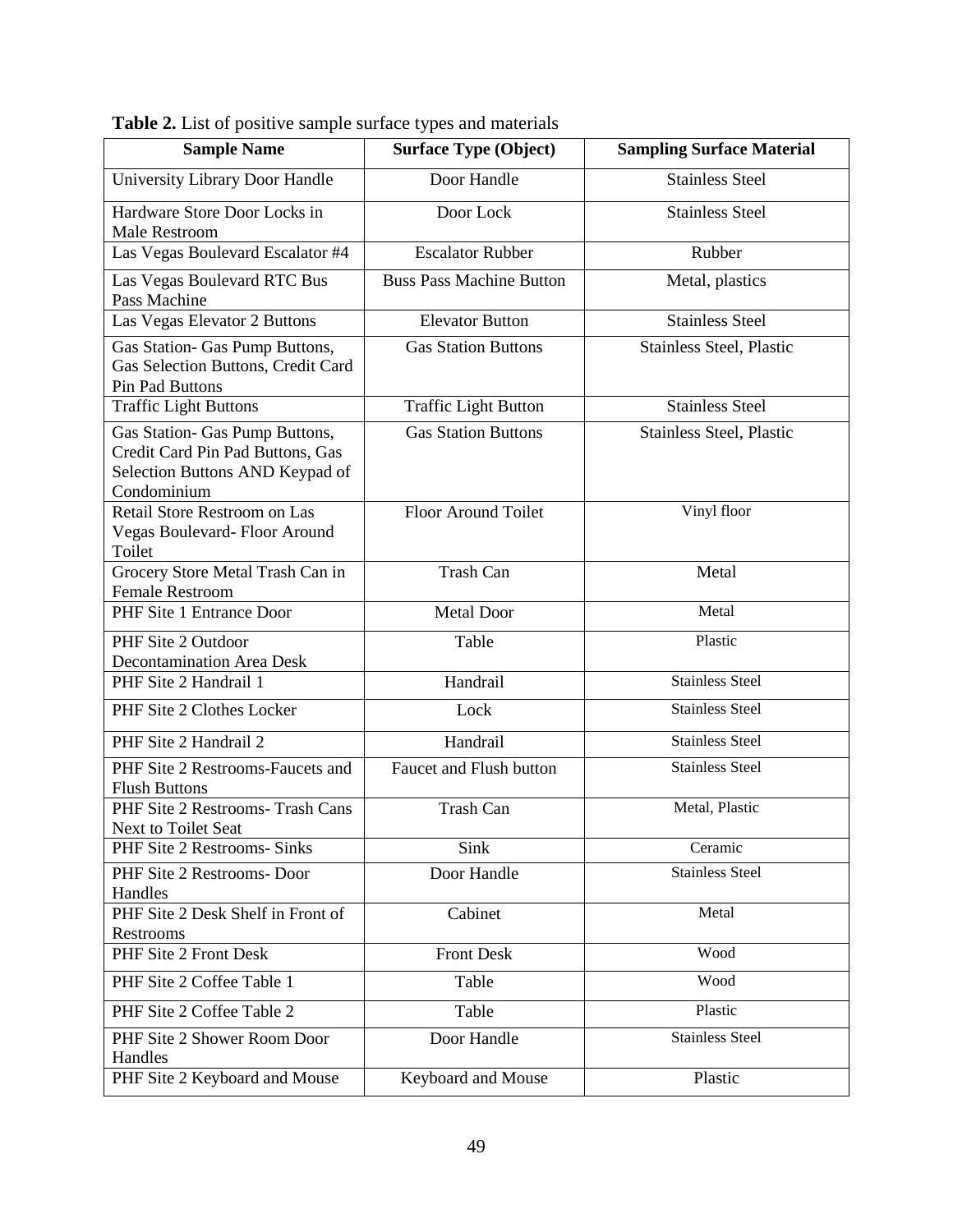| <b>Sample Name</b>                                      | <b>Surface Type (Object)</b> | <b>Sampling Surface Material</b>       |
|---------------------------------------------------------|------------------------------|----------------------------------------|
| PHF Site 2 Front Desk                                   | <b>Front Desk</b>            | Wood                                   |
| PHF Site 2 Couch 2                                      | Couch                        | Artificial Leather (synthetic leather) |
| PHF Site 2 Table 1                                      | Table                        | Plastic                                |
| PHF Site 2 Table 2                                      | Table                        | Plastic                                |
| PHF Site 2 Restroom 2- Toilet Seat                      | <b>Toilet Seat</b>           | Plastic                                |
| PHF Site 2 Restroom 1- Area<br><b>Around Toilet</b>     | Floor Around Toilet          | Vinyl floor                            |
| PHF Site 2 Toilet 1 Surface Inside                      | Toilet                       | Ceramic                                |
| Toilet                                                  |                              |                                        |
| PHF Site 2 Dining Table 3                               | Table                        | Plastic                                |
| PHF Site 2 Shower Head                                  | Shower Head                  | <b>Stainless Steel</b>                 |
| PHF Site 2 Front Desk and Pen                           | Front Desk and Pen           | Wood and plastic                       |
| PHF Site 2 Copy Machine                                 | Copy Machine                 | Plastic                                |
| PHF Site 2 Restroom 2- Area                             | <b>Floor Around Toilet</b>   | Vinyl floor                            |
| <b>Around Toilet</b>                                    |                              |                                        |
| PHF Site 2 Chairs 1                                     | Chairs                       | Plastic                                |
| PHF Site 2 Chairs 3                                     | Chairs                       | Plastic                                |
| PHF Site 2 Security Team Radio                          | Radio                        | Plastic, rubber                        |
| PHF Site 2 Medical Staff Shoes                          | <b>Staff Shoes</b>           | Rubber                                 |
| PHF Site 2 Security Staff Shoes                         | <b>Staff Shoes</b>           | Rubber                                 |
| PHF Site 2 Books                                        | <b>Books</b>                 | Paper                                  |
| PHF Site 2- Researcher's Shoes                          | <b>Researcher's Shoes</b>    | Rubber                                 |
| PHF Site 2 Mop Water                                    | Water                        | Water                                  |
| PHF Site 2 Restroom 1 Door Knob                         | Door Knob                    | <b>Stainless Steel</b>                 |
| PHF Site 2 Shower Room Door                             | Door Knob                    | <b>Stainless Steel</b>                 |
| Knobs                                                   |                              |                                        |
| PHF Site 2 Patient's Phone                              | Phone                        | Plastic, glass                         |
| PHF Site 2 Linen Carts Wheels                           | Cart Wheels                  | Rubber                                 |
| PHF Site 2 Restroom 1 Area<br><b>Around Toilet Seat</b> | Floor Around Toilet          | Vinyl floor                            |
| PHF Site 2 Cleaning Station 1<br>Wheels                 | <b>Cart Wheels</b>           | Rubber                                 |
| PHF Site 2 Cleaning Station 2<br>Wheels                 | <b>Cart Wheels</b>           | Rubber                                 |
| PHF Site 2 Medical Staff Chair                          | <b>Chair Wheels</b>          | Rubber                                 |
| Wheels<br>PHF Site 2 Oxygen Tank Wheels                 | Tank Wheels                  | Rubber                                 |
| PHF Site 2 Medical Staff<br><b>Restroom Urinals</b>     | Urinals                      | Ceramic                                |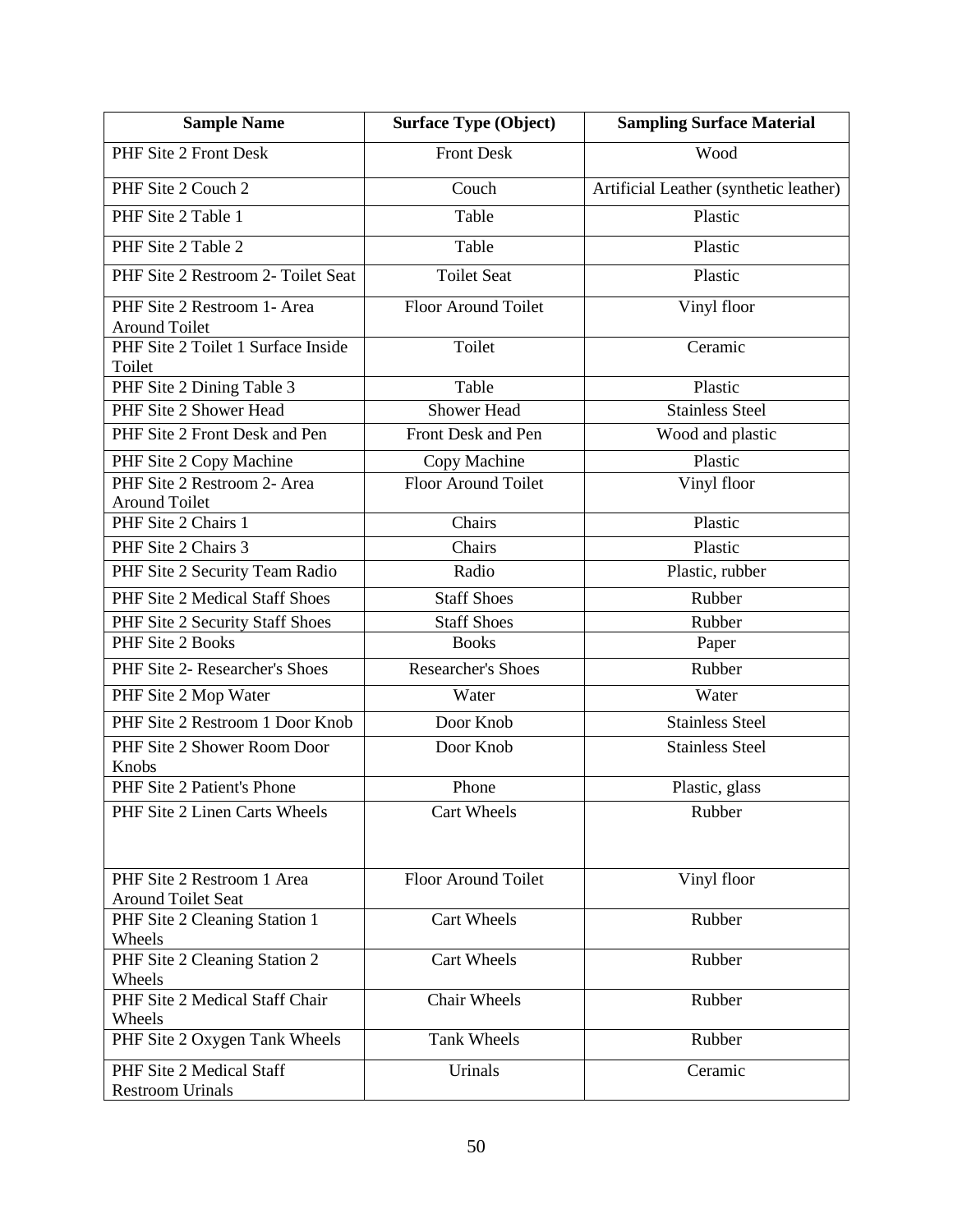| <b>Sample Name</b>           | <b>Surface Type (Object)</b> | <b>Sampling Surface Material</b> |
|------------------------------|------------------------------|----------------------------------|
| University Library Female    | Toilet seat                  | Plastic                          |
| <b>Restroom Toilet Seats</b> |                              |                                  |
| University Library Female    | Sink                         | Ceramic                          |
| <b>Restroom Sinks</b>        |                              |                                  |
| University Facility Male and | Door Knob                    | <b>Stainless Steel</b>           |
| Female Restroom Door Knob    |                              |                                  |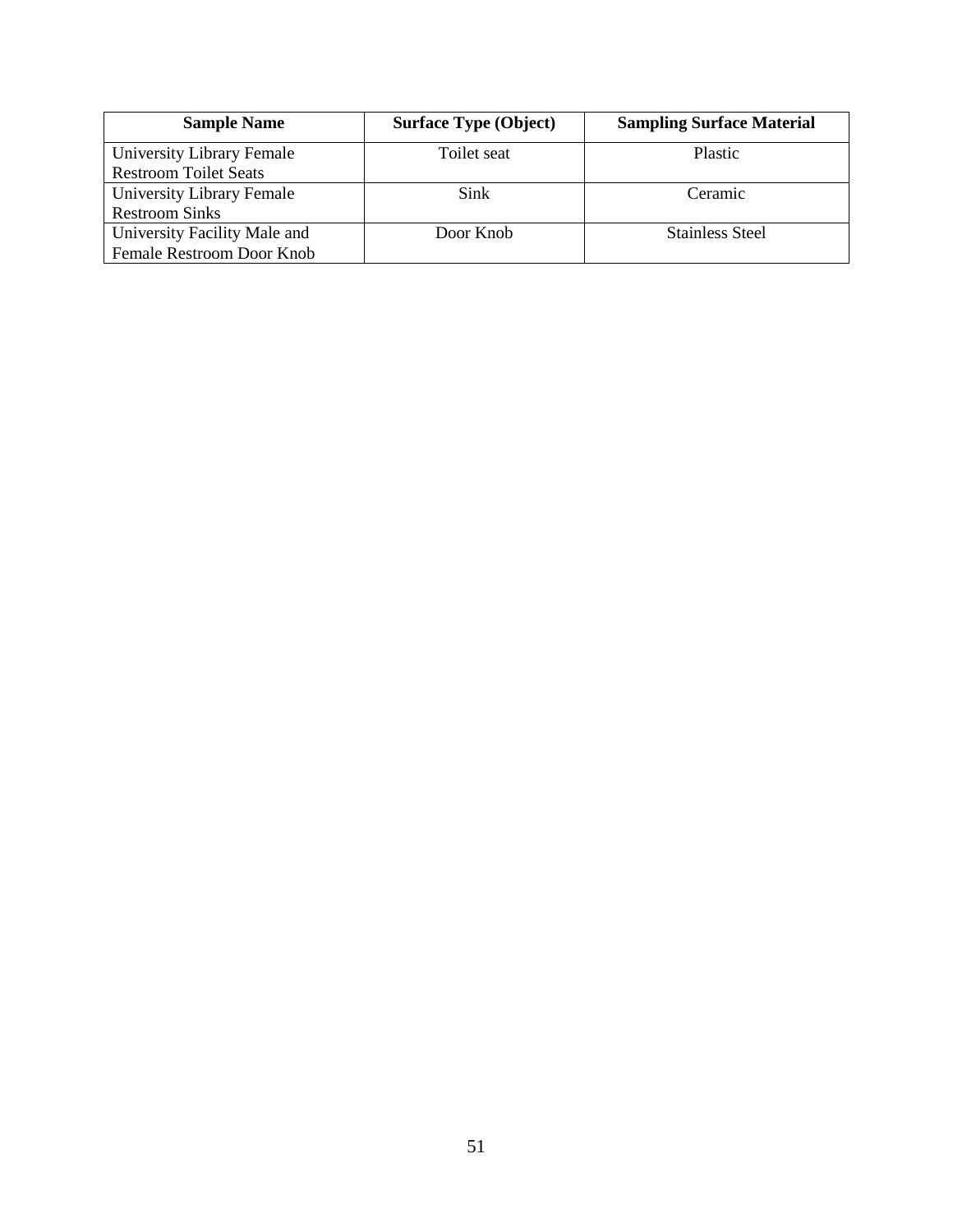**Table 3.** Sampling Date, ZIP codes and Number of cases on sampling date

| <b>Sample Name</b>                                                                                                                       | Date<br><b>Collected</b> | <b>ZIP</b><br><b>Codes</b> | Range of COVID-<br>19 cases in the ZIP<br>code on the<br>sampling date (per<br><b>SNHD</b> color coding<br>data) | <b>Total number</b><br>of COVID-19<br>cases on the<br>sampling date<br>per ZIP code | <b>Test</b><br><b>Positivity</b><br><b>Rate in</b><br>Nevada on<br>the sampling<br>date |
|------------------------------------------------------------------------------------------------------------------------------------------|--------------------------|----------------------------|------------------------------------------------------------------------------------------------------------------|-------------------------------------------------------------------------------------|-----------------------------------------------------------------------------------------|
| University Library Door<br>Handle                                                                                                        | 12/8/2020                | 89119                      | 2338-3726                                                                                                        | 2971                                                                                | 18.60%                                                                                  |
| Hardware Store Door<br>Locks in Male Restroom                                                                                            | 12/14/2020               | 89113                      | 1556-2685                                                                                                        | 1958                                                                                | 20.20%                                                                                  |
| Las Vegas Boulevard<br>Escalator #4                                                                                                      | 12/14/2020               | 89109                      | 5-1555                                                                                                           | 538                                                                                 | 20.20%                                                                                  |
| Las Vegas Boulevard<br><b>RTC Bus Pass Machine</b>                                                                                       | 12/14/2020               | 89109                      | 5-1555                                                                                                           | 538                                                                                 | 20.20%                                                                                  |
| Las Vegas Elevator 2<br><b>Buttons</b>                                                                                                   | 12/14/2020               | 89109                      | 5-1555                                                                                                           | 538                                                                                 | 20.20%                                                                                  |
| <b>Gas Station- Gas Pump</b><br>Buttons, Gas Selection<br>Buttons, Credit Card Pin<br>Pad Buttons                                        | 12/14/2020               | 89117                      | 2686-3993                                                                                                        | 2940                                                                                | 20.20%                                                                                  |
| <b>Traffic Light Buttons</b>                                                                                                             | 12/14/2020               | 89145                      | 5-1555                                                                                                           | 1410                                                                                | 20.20%                                                                                  |
| <b>Gas Station- Gas Pump</b><br>Buttons, Credit Card Pin<br>Pad Buttons, Gas<br><b>Selection Buttons AND</b><br>Keypad of<br>Condominium | 12/21/2020               | 89117                      | 2884-4258                                                                                                        | 3183                                                                                | 19.30%                                                                                  |
| <b>Retail Store Restroom</b><br>on Las Vegas<br><b>Boulevard-Floor</b><br>Around Toilet Seat                                             | 12/21/2020               | 89109                      | 5-1686                                                                                                           | 571                                                                                 | 19.30%                                                                                  |
| Grocery Store Metal<br>Trash Can in Female<br>Restroom                                                                                   | 12/30/2020               | 89145                      | 5-1838                                                                                                           | 1672                                                                                | 18.50%                                                                                  |
| PHF Site 1 Entrance<br>Door                                                                                                              | 2/5/2021                 | 89107                      | 4014-5791                                                                                                        | 4701                                                                                | 14.70%                                                                                  |
| PHF Site 2 Outdoor<br><b>Decontamination Area</b><br>Desk                                                                                | 2/5/2021                 | 89107                      | 4014-5791                                                                                                        | 4701                                                                                | 14.70%                                                                                  |
| PHF Site 2 Handrail 1                                                                                                                    | 2/5/2021                 | 89107                      | 4014-5791                                                                                                        | 4701                                                                                | 14.70%                                                                                  |
| PHF Site 2 Clothes<br>Locker                                                                                                             | 2/5/2021                 | 89107                      | 4014-5791                                                                                                        | 4701                                                                                | 14.70%                                                                                  |
| PHF Site 2 Handrail 2                                                                                                                    | 2/5/2021                 | 89107                      | 4014-5791                                                                                                        | 4701                                                                                | 14.70%                                                                                  |
| PHF Site 2 Restrooms-<br>Faucets and Flush<br><b>Buttons</b>                                                                             | 2/16/2021                | 89107                      | 4142-5908                                                                                                        | 4774                                                                                | 10.08%                                                                                  |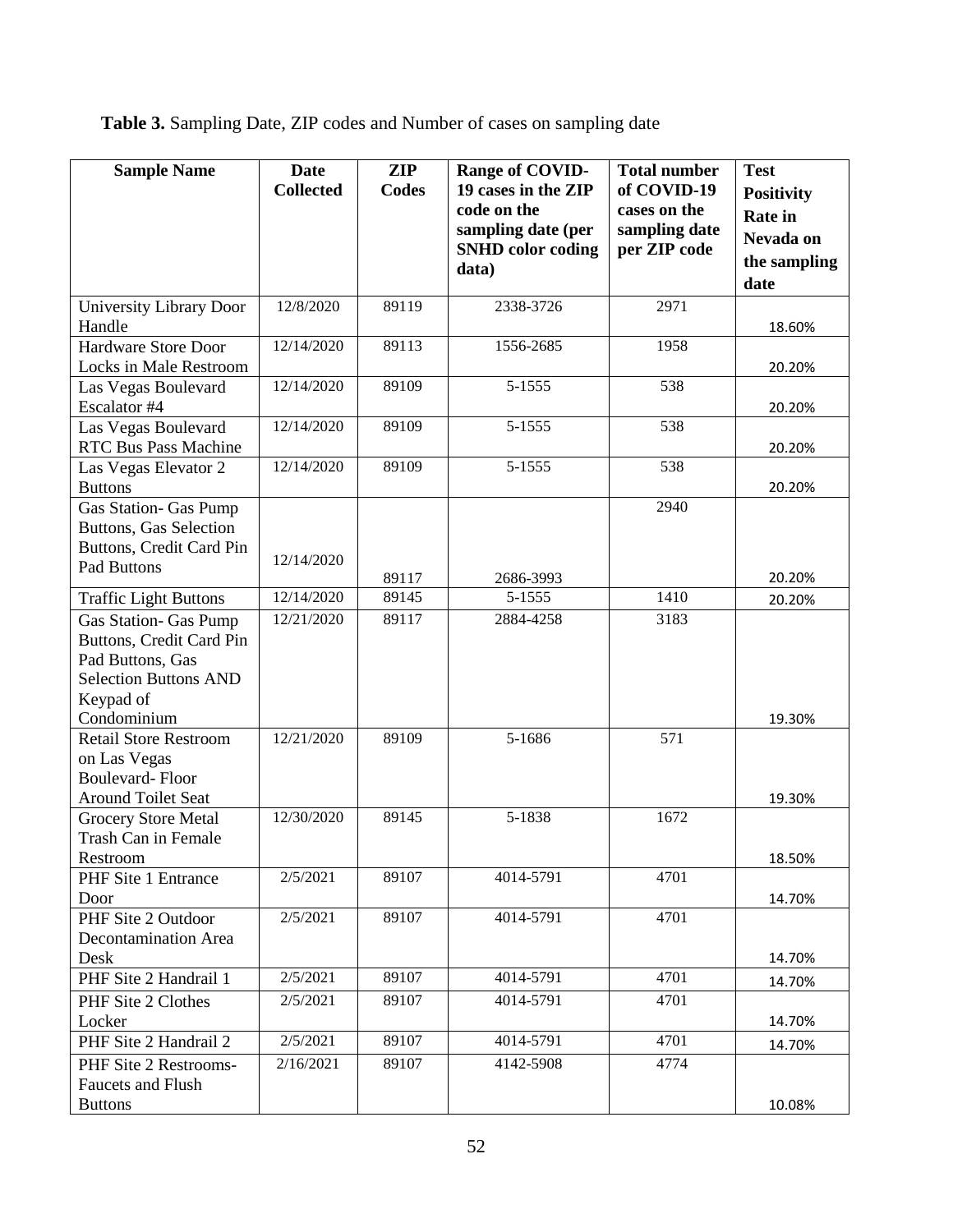| <b>Sample Name</b>                           | <b>Date</b><br><b>Collected</b> | <b>ZIP</b><br><b>Codes</b> | Range of COVID-<br>19 cases in the ZIP | <b>Total number</b><br>of COVID-19 | <b>Test</b><br><b>Positivity</b> |
|----------------------------------------------|---------------------------------|----------------------------|----------------------------------------|------------------------------------|----------------------------------|
|                                              |                                 |                            | code on the                            | cases on the                       | <b>Rate in</b>                   |
|                                              |                                 |                            | sampling date (per                     | sampling date                      | Nevada on                        |
|                                              |                                 |                            | <b>SNHD</b> color coding               | per ZIP code                       | the sampling                     |
|                                              |                                 |                            | data)                                  |                                    | date                             |
| PHF Site 2 Restrooms-                        | 2/16/2021                       | 89107                      | 4142-5908                              | 4774                               |                                  |
| <b>Trash Cans Next to</b>                    |                                 |                            |                                        |                                    |                                  |
| <b>Toilet Seat</b><br>PHF Site 2 Restrooms-  | 2/16/2021                       | 89107                      | 4142-5908                              | 4774                               | 10.08%                           |
| Sinks                                        |                                 |                            |                                        |                                    | 10.08%                           |
| PHF Site 2 Restrooms-                        | 2/16/2021                       | 89107                      | 4142-5908                              | 4774                               |                                  |
| Door Handles                                 |                                 |                            |                                        |                                    | 10.08%                           |
| PHF Site 2 Desk Shelf                        | 2/16/2021                       | 89107                      | 4142-5908                              | 4774                               |                                  |
| in Front of Restrooms                        |                                 |                            |                                        |                                    | 10.08%                           |
| PHF Site 2 Front Desk                        | 2/16/2021                       | 89107                      | 4142-5908                              | 4774                               | 10.08%                           |
| PHF Site 2 Coffee Table<br>1                 | 2/16/2021                       | 89107                      | 4142-5908                              | 4774                               | 10.08%                           |
| PHF Site 2 Coffee Table                      | 2/16/2021                       | 89107                      | 4142-5908                              | 4774                               |                                  |
| 2                                            |                                 |                            |                                        |                                    | 10.08%                           |
| PHF Site 2 Shower                            | 2/16/2021                       | 89107                      | 4142-5908                              | 4774                               |                                  |
| <b>Room Door Handles</b>                     |                                 |                            |                                        |                                    | 10.08%                           |
| PHF Site 2 Keyboard                          | 2/16/2021                       | 89107                      | 4142-5908                              | 4774                               |                                  |
| and Mouse                                    | 2/16/2021                       | 89107                      | 4142-5908                              | 4774                               | 10.08%                           |
| PHF Site 2 Front Desk                        | 2/18/2021                       | 89107                      | 4163-5926                              | 4789                               | 10.08%                           |
| PHF Site 2 Couch 2                           |                                 |                            |                                        |                                    | 9.60%                            |
| PHF Site 2 Table 1                           | 2/18/2021                       | 89107                      | 4163-5926                              | 4789                               | 9.60%                            |
| PHF Site 2 Table 2                           | 2/18/2021                       | 89107                      | 4163-5926                              | 4789                               | 9.60%                            |
| PHF Site 2 Restroom 2-<br><b>Toilet Seat</b> | 2/18/2021                       | 89107                      | 4163-5926                              | 4789                               | 9.60%                            |
| PHF Site 2 Restroom 1-                       | 2/18/2021                       | 89107                      | 4163-5926                              | 4789                               |                                  |
| Area Around Toilet Seat                      |                                 |                            |                                        |                                    | 9.60%                            |
| PHF Site 2 Toilet 1                          | 2/18/2021                       | 89107                      | 4163-5926                              | 4789                               |                                  |
| Surface Inside Toilet                        |                                 |                            |                                        |                                    |                                  |
| Seat                                         |                                 |                            |                                        |                                    | 9.60%                            |
| PHF Site 2 Dining Table                      | 2/18/2021                       | 89107                      | 4163-5926                              | 4789                               |                                  |
| 3<br>PHF Site 2 Shower Head                  | 2/18/2021                       | 89107                      | 4163-5926                              | 4789                               | 9.60%                            |
| PHF Site 2 Front Desk                        | 2/18/2021                       | 89107                      | 4163-5926                              | 4789                               | 9.60%                            |
| and Pen                                      |                                 |                            |                                        |                                    | 9.60%                            |
| PHF Site 2 Copy                              | 2/18/2021                       | 89107                      | 4163-5926                              | 4789                               |                                  |
| Machine                                      |                                 |                            |                                        |                                    | 9.60%                            |
| PHF Site 2 Restroom 2-                       | 2/18/2021                       | 89107                      | 4163-5926                              | 4789                               |                                  |
| Area Around Toilet Seat                      |                                 |                            |                                        |                                    | 9.60%                            |
| PHF Site 2 Chairs 1                          | 2/18/2021                       | 89107                      | 4163-5926                              | 4789                               | 9.60%                            |
| PHF Site 2 Chairs 3                          | 2/18/2021                       | 89107                      | 4163-5926                              | 4789                               | 9.60%                            |
| PHF Site 2 Security                          | 2/18/2021                       | 89107                      | 4163-5926                              | 4789                               |                                  |
| Team Radio                                   |                                 |                            |                                        |                                    | 9.60%                            |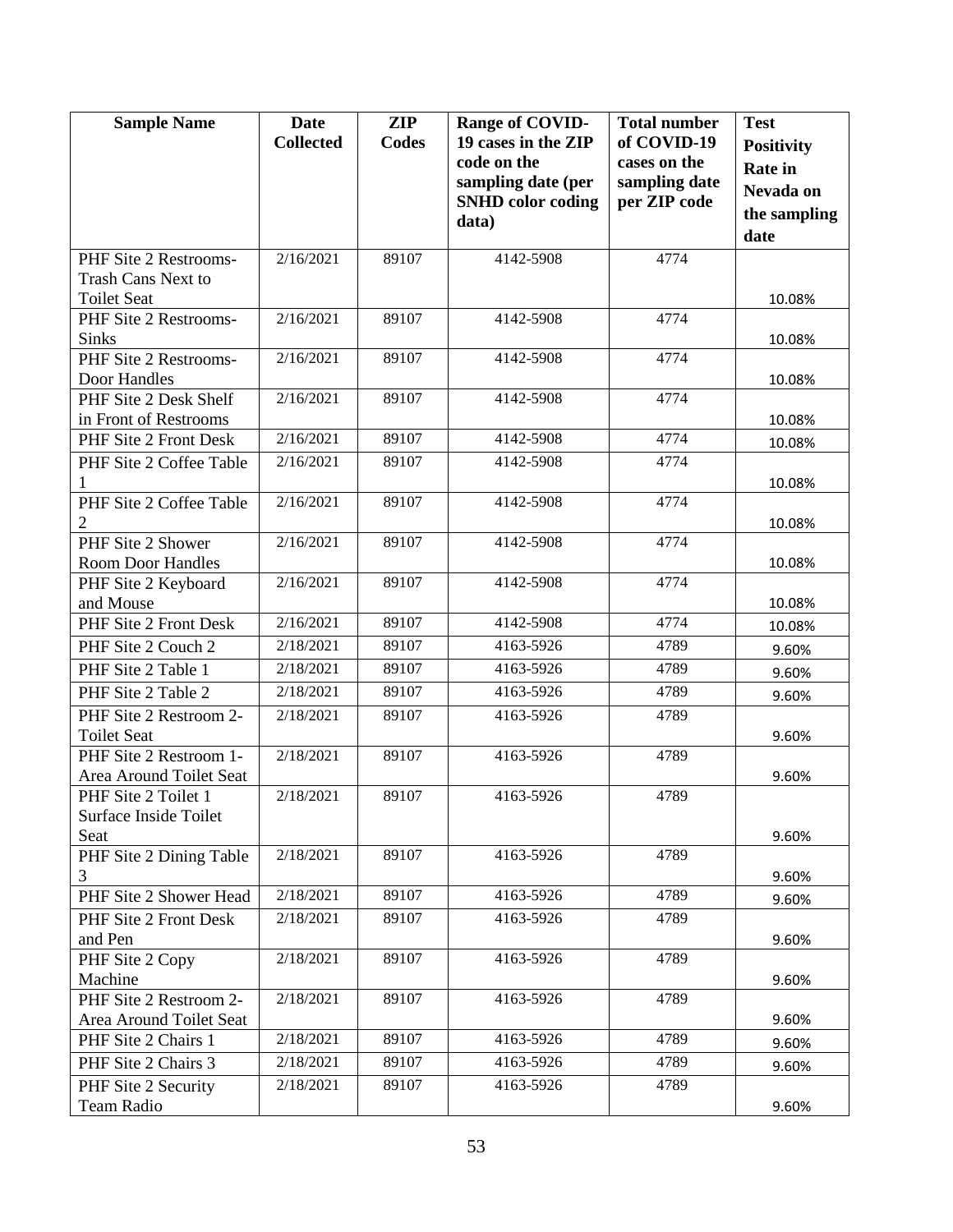| <b>Sample Name</b>                                  | <b>Date</b><br><b>Collected</b> | <b>ZIP</b><br><b>Codes</b> | Range of COVID-<br>19 cases in the ZIP | <b>Total number</b><br>of COVID-19 | <b>Test</b><br><b>Positivity</b> |
|-----------------------------------------------------|---------------------------------|----------------------------|----------------------------------------|------------------------------------|----------------------------------|
|                                                     |                                 |                            | code on the<br>sampling date (per      | cases on the<br>sampling date      | <b>Rate</b> in                   |
|                                                     |                                 |                            | <b>SNHD</b> color coding               | per ZIP code                       | Nevada on                        |
|                                                     |                                 |                            | data)                                  |                                    | the sampling<br>date             |
| PHF Site 2 Medical                                  | 2/25/2021                       | 89107                      | 4234-5979                              | 4834                               |                                  |
| <b>Staff Shoes</b>                                  |                                 |                            |                                        |                                    | 7.30%                            |
| PHF Site 2 Security<br><b>Staff Shoes</b>           | 2/25/2021                       | 89107                      | 4234-5979                              | 4834                               | 7.30%                            |
| PHF Site 2 Books                                    | 2/25/2021                       | 89107                      | 4234-5979                              | 4834                               | 7.30%                            |
| PHF Site 2- Researcher's<br><b>Shoes</b>            | 2/25/2021                       | 89107                      | 4234-5979                              | 4834                               | 7.30%                            |
| PHF Site 2 Mop Water                                | 2/25/2021                       | 89107                      | 4234-5979                              | 4834                               | 7.30%                            |
| PHF Site 2 Restroom 1                               | 2/25/2021                       | 89107                      | 4234-5979                              | 4834                               |                                  |
| Door Knob                                           |                                 |                            |                                        |                                    | 7.30%                            |
| PHF Site 2 Shower                                   | 2/25/2021                       | 89107                      | 4234-5979                              | 4834                               |                                  |
| Room Door Knobs                                     |                                 |                            |                                        |                                    | 7.30%                            |
| PHF Site 2 Patient's                                | 2/25/2021                       | 89107                      | 4234-5979                              | 4834                               |                                  |
| Phone                                               |                                 |                            |                                        |                                    | 7.30%                            |
| PHF Site 2 Linen Carts                              | 3/4/2021                        | 89107                      | 4124-6040                              | 4850                               |                                  |
| Wheels<br>PHF Site 2 Restroom 1                     | 3/4/2021                        | 89107                      | 4124-6040                              | 4850                               | 6.20%                            |
| Area Around Toilet Seat                             |                                 |                            |                                        |                                    | 6.20%                            |
| PHF Site 2 Cleaning                                 | 3/4/2021                        | 89107                      | 4124-6040                              | 4850                               |                                  |
| <b>Station 1 Wheels</b>                             |                                 |                            |                                        |                                    | 6.20%                            |
| PHF Site 2 Cleaning                                 | 3/4/2021                        | 89107                      | 4124-6040                              | 4850                               |                                  |
| <b>Station 2 Wheels</b>                             |                                 |                            |                                        |                                    | 6.20%                            |
| PHF Site 2 Medical                                  | 3/4/2021                        | 89107                      | 4124-6040                              | 4850                               |                                  |
| <b>Staff Chair Wheels</b>                           |                                 |                            |                                        |                                    | 6.20%                            |
| PHF Site 2 Oxygen                                   | 3/4/2021                        | 89107                      | 4124-6040                              | 4850                               |                                  |
| <b>Tank Wheels</b>                                  |                                 |                            |                                        |                                    | 6.20%                            |
| PHF Site 2 Medical                                  | $\overline{3}/4/2021$           | 89107                      | 4124-6040                              | 4850                               |                                  |
| <b>Staff Restroom Urinals</b>                       | 4/22/2021                       | 89119                      | 4381-6312                              | 5252                               | 6.20%                            |
| University Library<br><b>Female Restroom Toilet</b> |                                 |                            |                                        |                                    |                                  |
| Seats                                               |                                 |                            |                                        |                                    | 5.50%                            |
| University Library                                  | 4/22/2021                       | 89119                      | 4381-6312                              | 5252                               |                                  |
| <b>Female Restroom Sinks</b>                        |                                 |                            |                                        |                                    | 5.50%                            |
| University Facility Male                            | 4/22/2021                       | 89119                      | 4381-6312                              | 5252                               |                                  |
| and Female Restroom                                 |                                 |                            |                                        |                                    |                                  |
| Door Knob                                           |                                 |                            |                                        |                                    | 5.50%                            |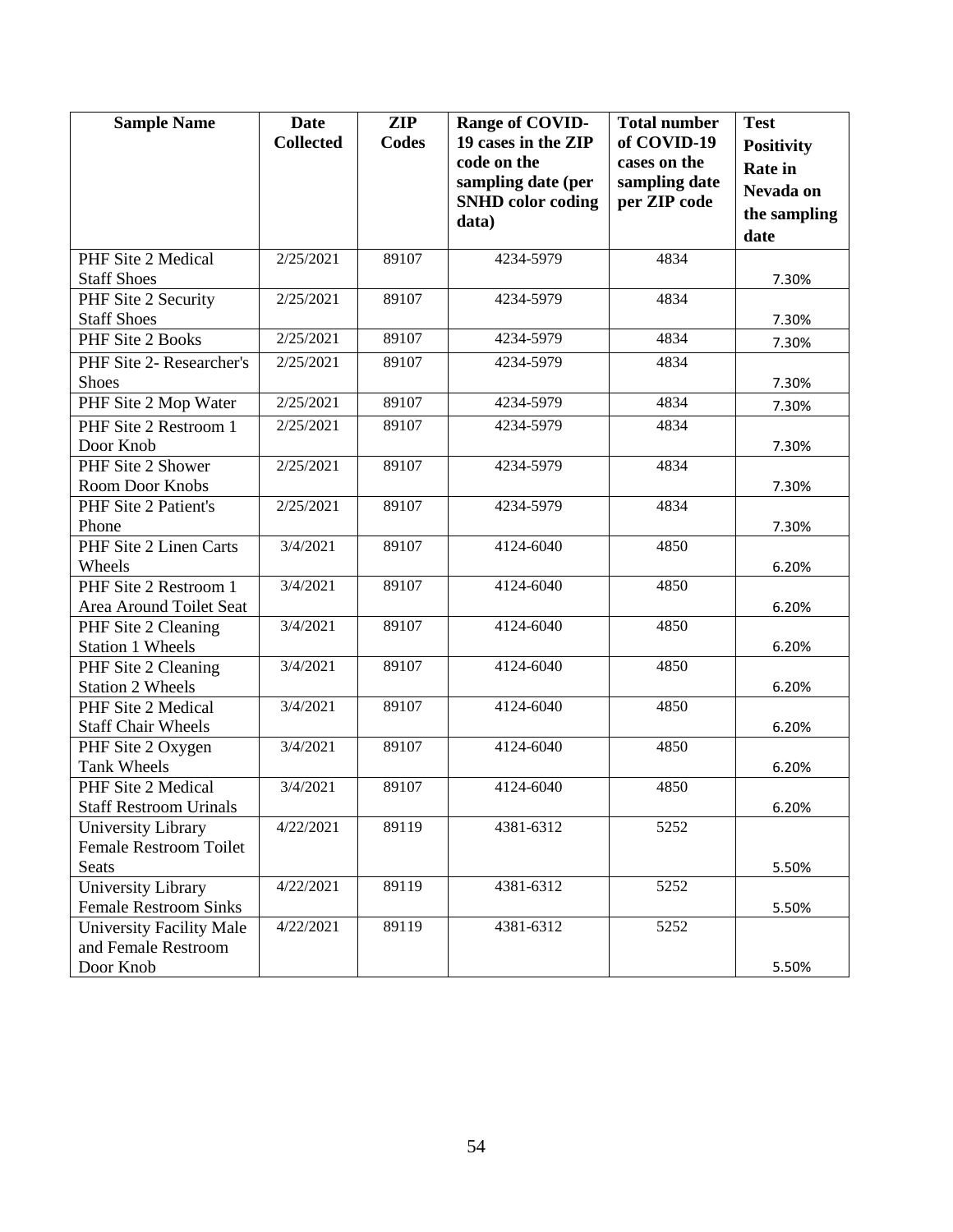| <b>Sample Name</b>               | <b>Number of viral RNA copies</b> | Number of viral RNA copies per sample |
|----------------------------------|-----------------------------------|---------------------------------------|
|                                  | per reaction                      |                                       |
| Door Locks in Male               | 26                                | 2259                                  |
| Restroom                         |                                   |                                       |
| Las Vegas Elevator 2             | 33                                | 2785                                  |
| <b>Buttons</b>                   |                                   |                                       |
| PHF Site 2 Clothes Locker        | 8                                 | 697                                   |
| PHF Site 2 Restrooms-            | 704                               | 60300                                 |
| <b>Faucets and Flush Buttons</b> |                                   |                                       |
| PHF Site 2 Restrooms- Sinks      | 90848                             | 7783891                               |
| PHF Site 2 Coffee Table 1        | 3200                              | 274162                                |
| PHF Site 2 Coffee Table 2        | 944                               | 80887                                 |
| PHF Site 2 Couch 2               | 123                               | 10570                                 |
| PHF Site 2 Table 1               | 2117                              | 181418                                |
| PHF Site 2 Restroom 2-           | 63                                | 5372                                  |
| <b>Toilet Seat</b>               |                                   |                                       |
| PHF Site 2 Restroom 1-           | 303                               | 25997                                 |
| Area Around Toilet               |                                   |                                       |
| PHF Site 2 Dining Table 3        | 3945                              | 337966                                |
| PHF Site 2 Front Desk and        | 25                                | 2169                                  |
| Pen                              |                                   |                                       |
| PHF Site 2 Copy Machine          | 40                                | 3460                                  |
| PHF Site 2 Restroom 2-           | 45888                             | 3931680                               |
| Area Around Toilet               |                                   |                                       |
| PHF Site 2 Chairs 3              | 51                                | 4331                                  |
| PHF Site 2 Security Team         | 81                                | 6899                                  |
| Radio                            |                                   |                                       |
| PHF Site 2 Medical Staff         | 120                               | 10300                                 |
| <b>Shoes</b>                     |                                   |                                       |
| PHF Site 2 Security Staff        | 62                                | 5329                                  |
| <b>Shoes</b>                     |                                   |                                       |
| PHF Site 2- Researchers'         | 2878                              | 246612                                |
| Shoes                            |                                   |                                       |
| PHF Site 2 Mop Water             | 590                               | 50512                                 |
| PHF Site 2 Linen Carts           | 138                               | 11820                                 |
| Wheels                           |                                   |                                       |
| PHF Site 2 Cleaning Station      | 1799                              | 154173                                |
| 1 Wheels                         |                                   |                                       |
| PHF Site 2 Cleaning Station      | 344                               | 29494                                 |
| 2 Wheels                         |                                   |                                       |
| PHF Site 2 Medical Staff         | 317                               | 27124                                 |
| Chair Wheels                     |                                   |                                       |
| PHF Site 2 Oxygen Tank           | 253                               | 21697                                 |
| Wheels                           |                                   |                                       |
| University Library Female        | 207                               | 17699                                 |
| <b>Restroom Sinks</b>            |                                   |                                       |

**Table 4.** SARS-CoV-2 RNA copies per reaction and per sample in +/+ samples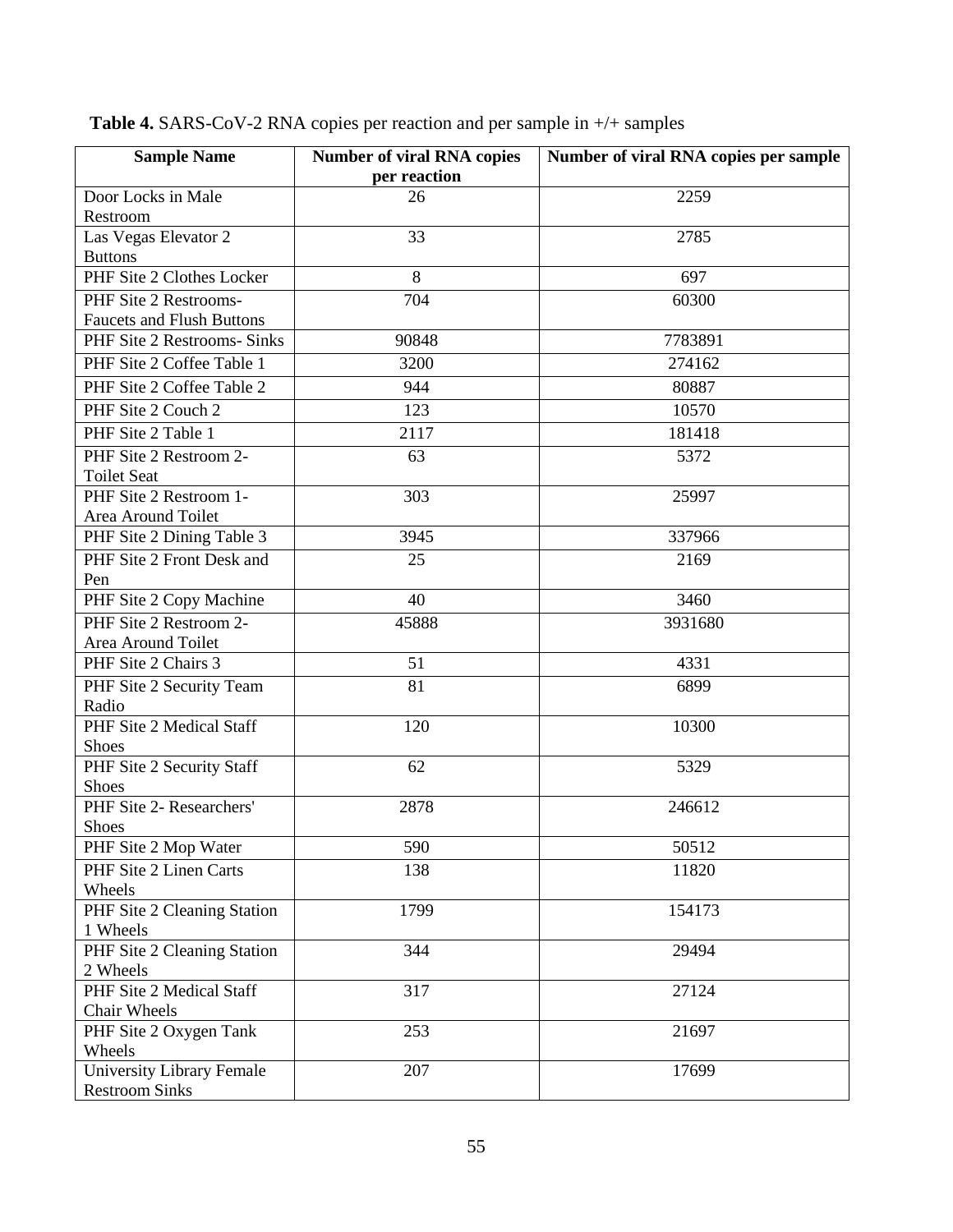| University Facility Male and | 24 | 2076 |
|------------------------------|----|------|
| <b>Female Restroom Door</b>  |    |      |
| Knob                         |    |      |
| <b>Traffic Light Buttons</b> | 90 | 7707 |
| Gas Station- Gas Pump        | 92 | 7853 |
| Buttons, Credit Card Pin Pad |    |      |
| Buttons, Gas Selection       |    |      |
| Buttons AND Keypad of        |    |      |
| Condominium                  |    |      |
| Grocery Store Metal Trash    | 83 | 7151 |
| Can in Female Restroom       |    |      |